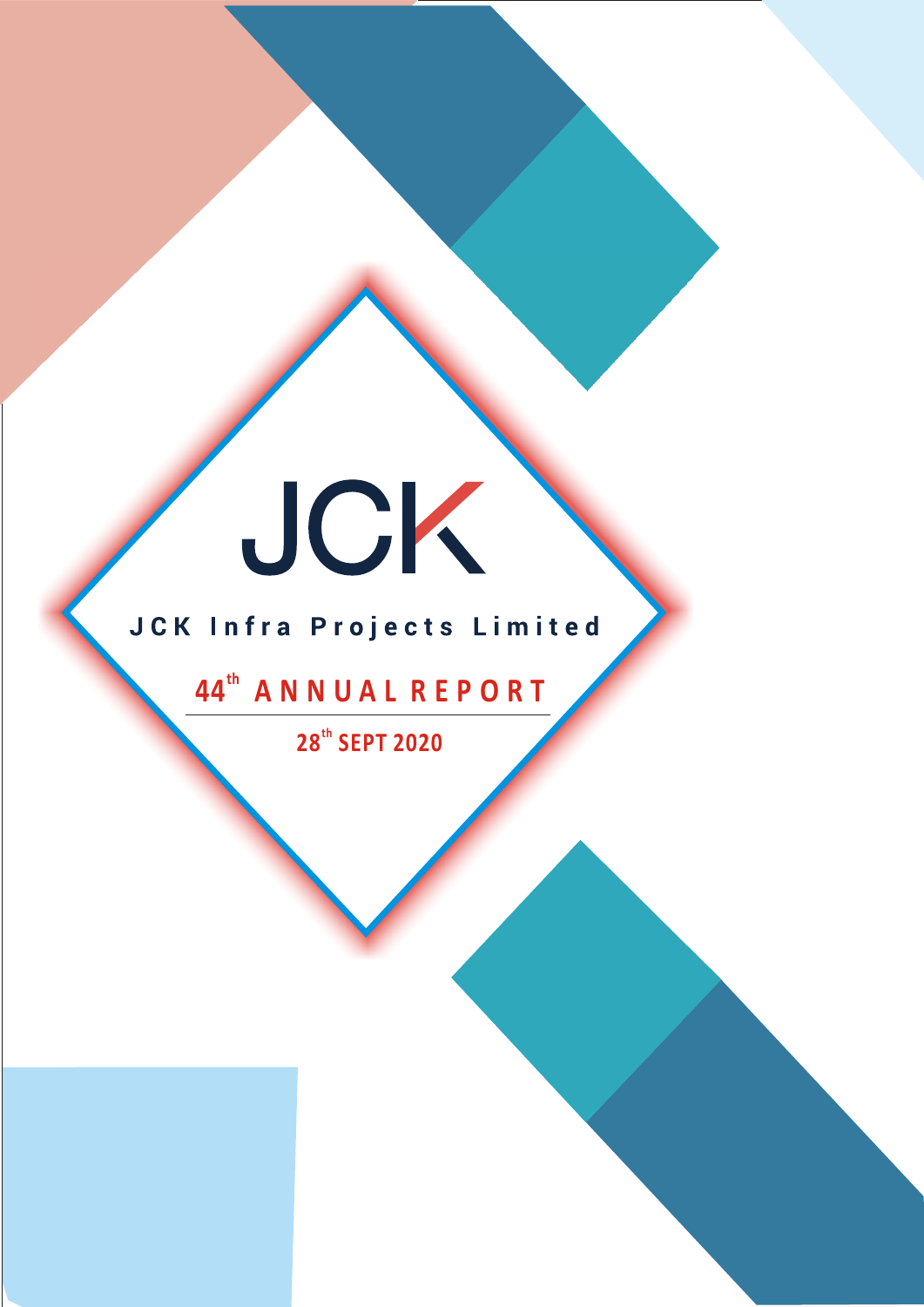# **JCK INFRA PROJECTS LIMITED**

CIN: U70200KA1974PLC002524

## **FORTY FORTH ANNUAL REPORT**

#### **BOARD OF DIRECTORS**

| Mr. Krishan Kapur     | <b>Managing Director</b> |
|-----------------------|--------------------------|
| Mr. Amit Majumdar     | Director                 |
| Mr. Sahil Rajesh Vora | Director                 |
| Mrs. Jyoti Kapur      | Director                 |

#### **AUDITORS**

M/s. P. Chandrasekar LLP Chartered Accountants **Bengaluru** 

#### **BANKERS**

DCB BANK LIMITED 'Prestige Meredian Annex' M.G. Road, Bengaluru - 560 001

#### **REGD. OFFICE**

#309, 1st Floor Westminster Building 13, Cunningham Road Bengaluru-560 052. Ph: 91 80 22203423 Email: investors@jckgroup.in

#### **CONTENT CONTENT PAGE NO. Notice** Board Report Standalone Independent Auditor's Report Standalone Balance Sheet Standalone Statement of Profit & Loss Standalone Statement of Cash Flow Standalone Notes to the Financial Statements Consolidated Independent Auditor's Report Consolidated Balance Sheet Consolidated Statement of Profit & Loss Consolidated Statement of Cash Flow Consolidated Notes to the Financial Statements 2 7 22 29 31 32 33 41 46 48 49 50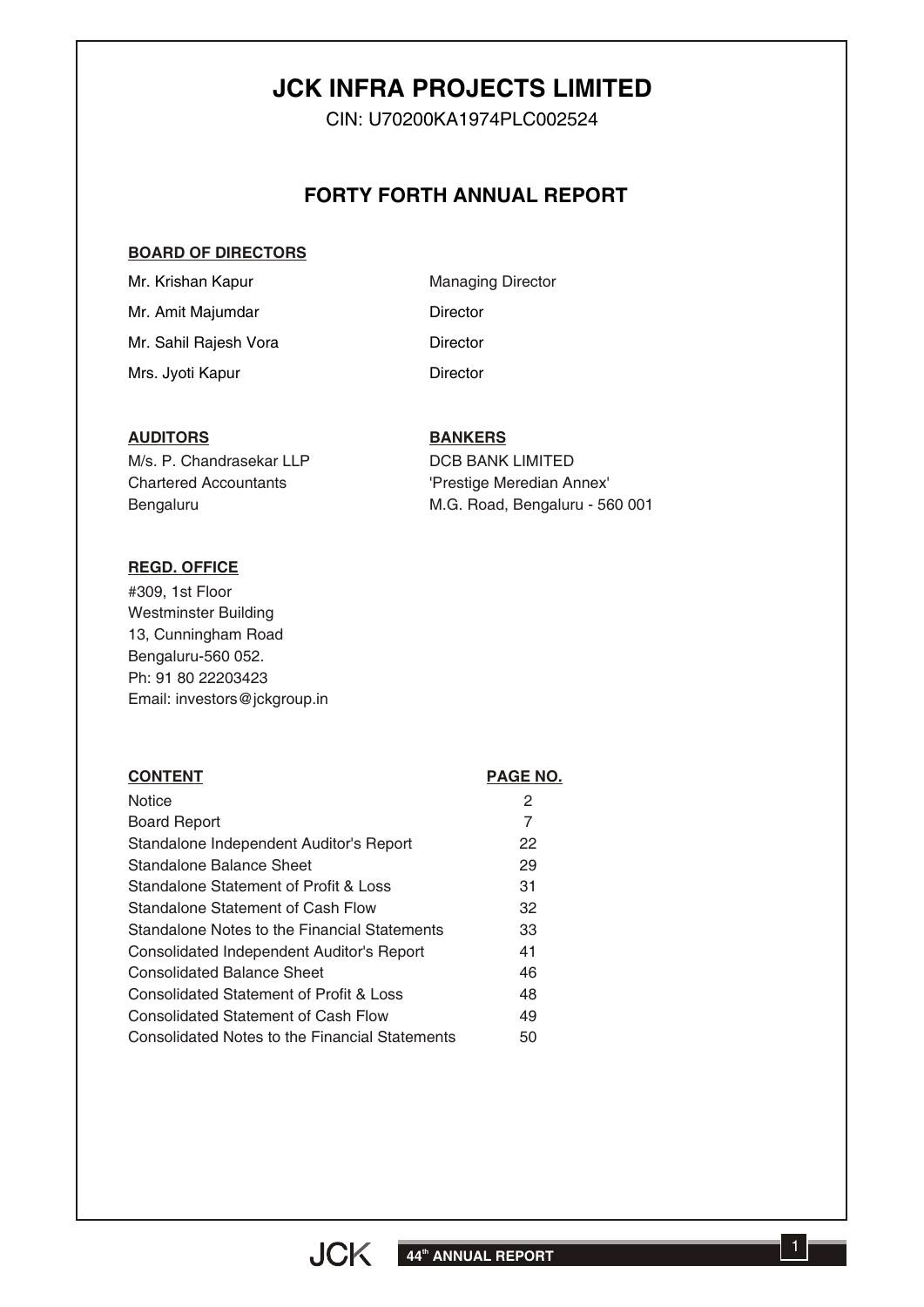## **NOTICE OF FORTY FOURTH ANNUAL GENERAL MEETING**

To

## **The Members,**

Notice is hereby given that the Forty Fourth  $(44<sup>th</sup>)$  Annual General Meeting of the members of JCK Infra Projects Limited will be held on Monday, 28<sup>th</sup> day of September 2020 at 11.30 AM IST through Video Conferencing/ Other Audio Visual Means to transact the following businesses:

## **ORDINARY BUSINESS:**

- 1. To receive, consider and adopt the Audited Financial Statements, Director's Report and Auditor's Report, for the financial year ended 31st March 2020.
- 2. To appoint a Director in place of Mrs. Jyoti Kapur (DIN: 00747833), who retires by rotation and being eligible, offers herself for re-appointment.
- 3. To appoint a Director in place of Mr. Sahil Rajesh Vora (DIN: 02711389), who retires by rotation and being eligible, offers himself for re-appointment.
- 4. To re-appoint M/s P Chandrasekar LLP, Chattered Accountants for second term of 5 years commencing 2020-2021 and to fix their remuneration:

**"RESOLVED THAT** pursuant to the provisions of Section 139 and all other applicable provisions of Companies Act, 2013 read with Companies (Audit and Auditors) Rules, 2014 (including any statutory modification(s) or re-enactment thereof for the time being in force), the Company hereby re-appoints M/s. P Chandrasekar LLP, Chattered Accountants (Firm Registration No: 000580S/S200066), as the Statutory Auditors of the Company for a second term of 5 (Five) consecutive years to hold office from the conclusion of this meeting until the conclusion of 49th AGM of the Company and on such remuneration as may be decided by the Board of Directors in consultation with Statutory Auditors of the Company."

> For and on behalf of the Board of Directors **JCK Infra Projects Limited**

**Place:** Bengaluru **Date:** 17.08.2020

**Krishan Kapur** Managing Director DIN: 05183136 Residence: No. 132-134, Kapur Villa, Nandidurg Road, Benson Town, J.C. Nagar Bengaluru 560046

## **BRIEF PROFILE OF STATUTORY AUDITORS**

P.CHANDRASEKAR LLP, Chartered Accountants, formerly known as P. Chandrasekar was founded in 1988 by Mr.P. Chandrasekaran. The vision is of value addition to clients, services matching with expectations, professional expertise and committed delivery, besides the code of ethics. The firm is headed by 12 Impressive Partners and 100 strong staff comprising of Qualified Chartered Accountants, CISA professionals, Forensic Audit Specialists, Company Secretaries, Management Consultants and offices at Chennai, Mumbai and New Delhi. The focus area is compliances and follow the motto of the ICAI Ya Aeshu Suptaeshu Jagruti (Sanskrit) - meaning "a person who is awake in those that sleep"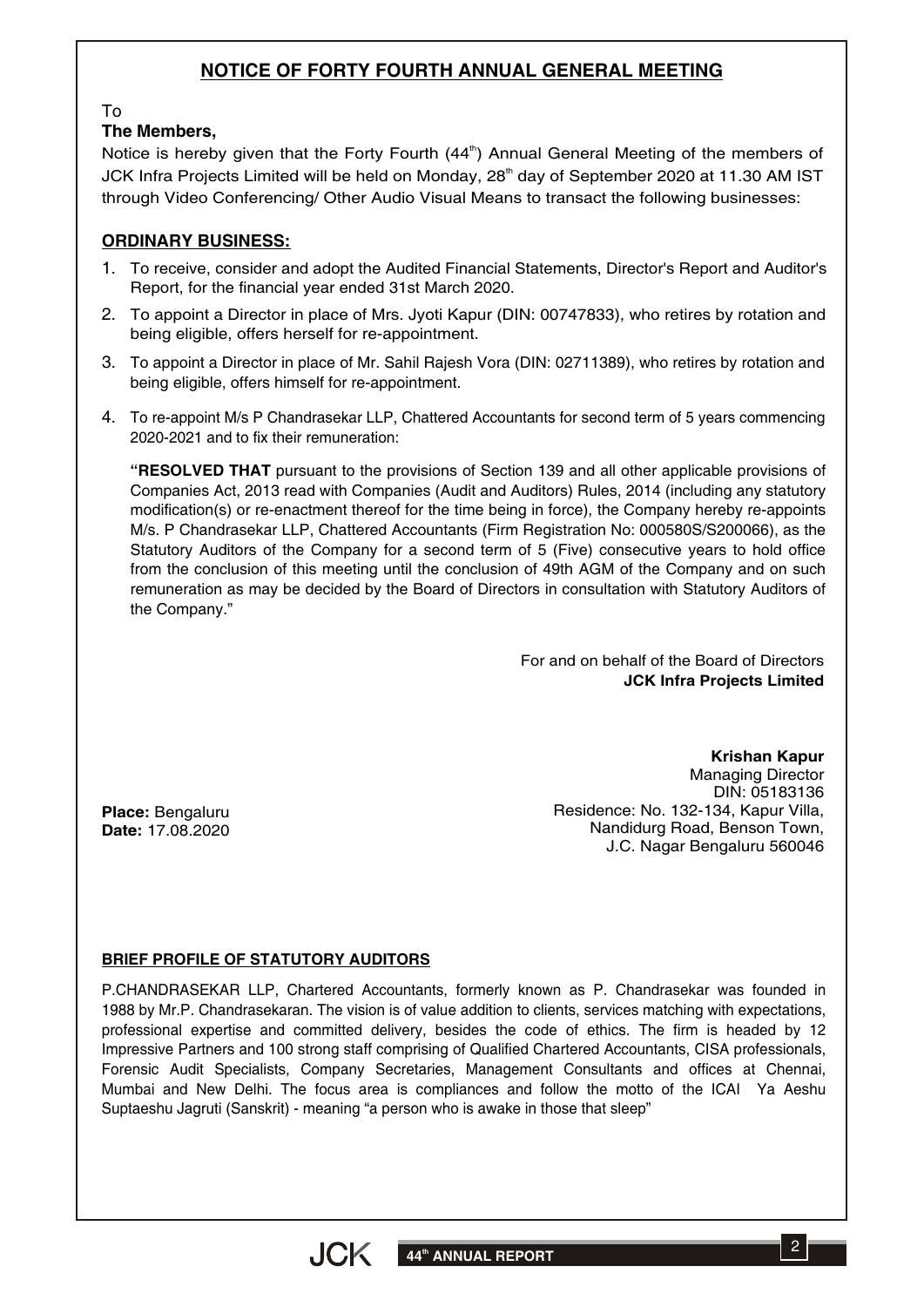#### **Notes:**

- 1. Pursuant to the Circular No. 14/2020 dated April 08, 2020, issued by the Ministry of Corporate Affairs, the facility to appoint proxy to attend and cast vote for the members is not available for this AGM. However, the Body Corporates are entitled to appoint authorized representatives to attend the AGM through VC/OAVM and participate thereat and cast their votes.
- 2. In view of the massive outbreak of the COVID-19 pandemic, social distancing is to be a pre-requisite and pursuant to the Circular No. 14/2020 dated April 08, 2020, issued by the Ministry of Corporate Affairs, physical attendance of the Members to the AGM venue is not required. Hence, Members have to attend and participate in the ensuing AGM though VC/OAVM.
- 3. The Members can join the AGM in the VC/OAVM mode 15 minutes before and after the scheduled time of the commencement of the Meeting by following the procedure mentioned in the Notice. The facility of participation at the AGM through VC/OAVM will be made available to all the 140 members of the Company. This will not include large Shareholders (Shareholders holding 2% or more shareholding), Promoters, Institutional Investors, Directors, Key Managerial Personnel and Auditors, who are allowed to attend the AGM without restriction on account of first come first served basis.
- 4. The attendance of the Members attending the AGM through VC/OAVM will be counted for the purpose of reckoning the quorum under Section 103 of the Companies Act, 2013.
- 5. The Members will be allowed to pose questions during the course of the Meeting. The queries can also be given in advance at jckinfra@gmail.com.
- 6. Since there are no special business, the Explanatory Statement pursuant to the provisions of Section 102 of the Companies Act, 2013 is not annexed to this notice
- 7. The Register of Members and Share transfer Books of the Company will remain closed from  $21<sup>st</sup>$  September 2020 to 28<sup>th</sup> September 2020 (both the days inclusive)
- 8. Members are requested to intimate immediately to the Company the change, if any, in their registered address.
- 9. Members are requested to address all the correspondence to the Company's Registrar and Share Transfer Agent (RTA) at the following address quoting their Registered Folio Number:

**S Giridhar Senior Manager Integrated Registry Management Services Private Limited No. 30 Ramana Residency th 4 Cross Sampige Road Malleshwaram, Bangalore 560 003 Phone: 080-23460815, Fax 080 -23460819 Email: giri@integratedindia.in**

- 10. Members intending to seek any information/clarification about the accounts in the meeting are requested to inform the same to the Company in writing so as to reach at least 7 days in advance to the date of the 44<sup>th</sup> Annual General Meeting.
- 11. Since the AGM will be held through VC or OAVM, the Route Map is not annexed in this Notice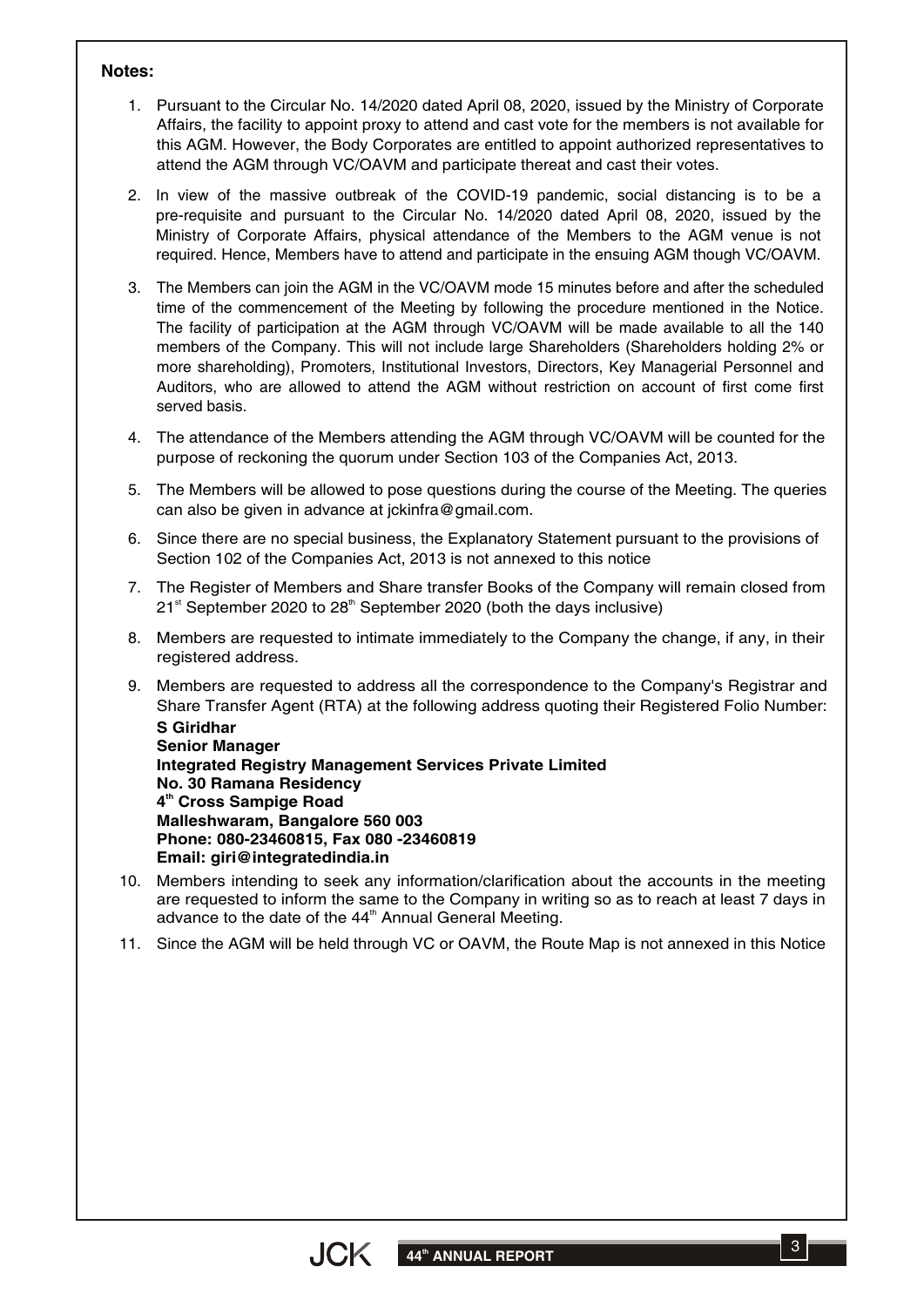#### **INSTRUCTIONS FOR SHAREHOLDERS ATTENDING THE AGM THROUGH VC/OAVM ARE AS UNDER:**

- 1. Members whose email IDs are already registered with the Company and who are desirous to attend the AGM through VC/OAVM can apply at jckinfra@gmail.com requesting for participation in the AGM, by giving their name as registered in the records of the Company, DPID-Client ID or Folio Number and the Registered email ID.
- 2. Members who are desirous of attending the AGM may send their request by 21/09/2020. On successful registration with the company, the invitation to join the AGM will be sent to the Members on their registered email IDs latest by 25/09/2020. This will be done on first come first served basis.
- 3. Members may attend the AGM, by following the invitation link sent to their registered email ID. Members will be able to locate Meeting ID/ Password/ and JOIN MEETING tab. By Clicking on JOIN MEETING they will be redirected to Meeting Room via browser or by running Temporary Application. In order to join the Meeting, follow the step and provide the required details (mentioned above Meeting Id/Password/Email Address) and Join the Meeting.
- 4. Shareholders are encouraged to join the Meeting through Laptops / IPads for better experience.
- 5. Further shareholders will be required to allow Camera and use Internet with a good speed to avoid any disturbance during the meeting.
- 6. Please note that Participants Connecting from Mobile Devices or Tablets or through Laptop connecting via Mobile Hotspot may experience Audio/Video loss due to Fluctuation in their respective network. It is therefore recommended to use Stable Wi-Fi or LAN Connection to mitigate any kind of aforesaid glitches.
- 7. Shareholders who would like to express their views/ask questions during the meeting may register themselves as a speaker by sending their request in advance at least 5 days prior to meeting mentioning their name, demat account number/folio number, email id, mobile number at (company email id). The shareholders who do not wish to speak during the AGM but have queries may send their queries in advance 5 days prior to meeting mentioning their name, demat account number/folio number, email id, mobile number at (company email id). These queries will be replied to by the company suitably by email.
- 8. Those shareholders who have registered themselves as a speaker will only be allowed to express their views/ask questions during the meeting.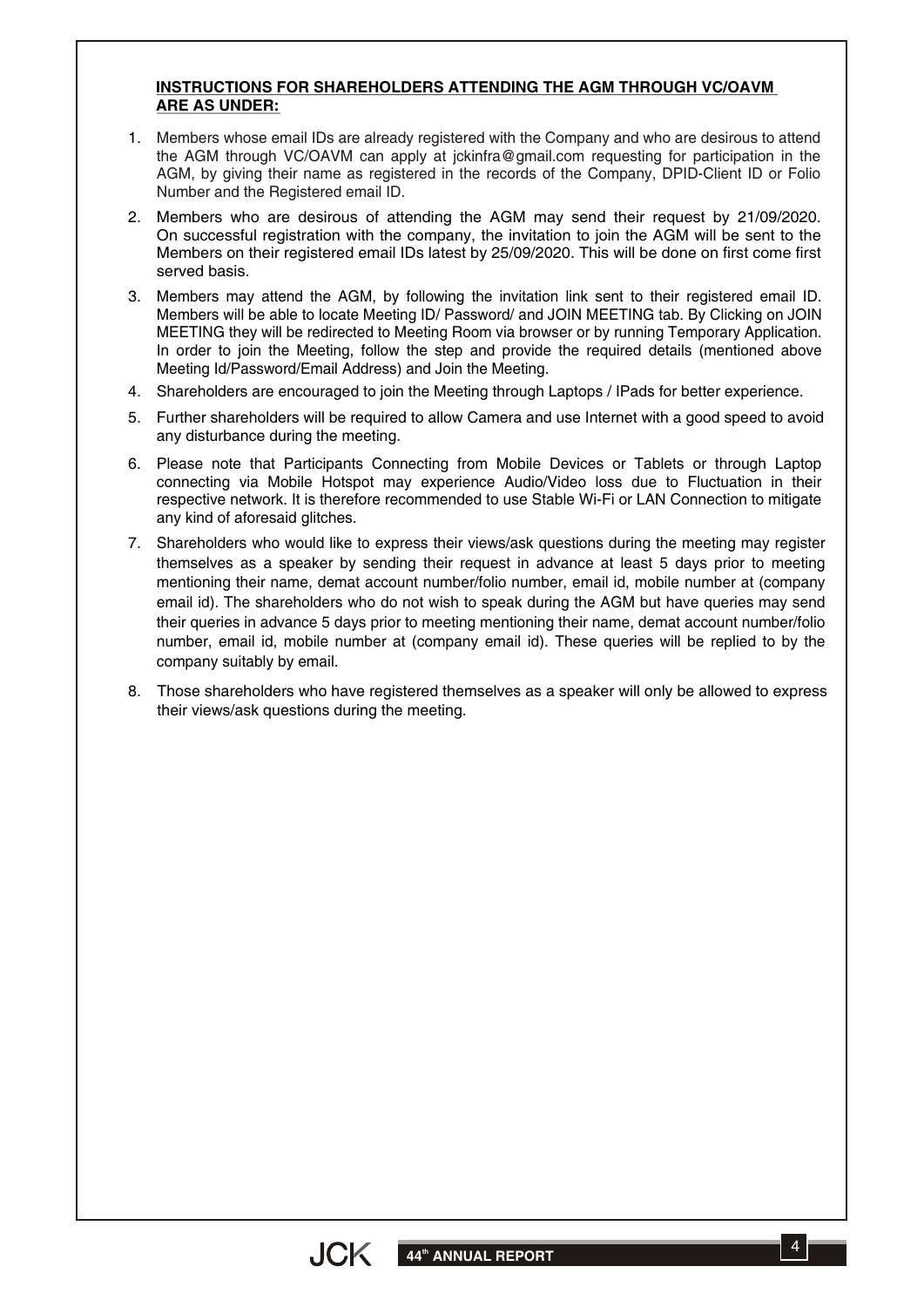## **ANNEXURE**

#### Disclosures as required under Schedule V of the Companies Act, 2013

#### **I. General Information:**

- 1. Nature of Industry: Specialized Construction Activities Site preparation
- Date of commencement of commercial production: 20/03/1974 2.
- 3. In case of new companies, expected date of commencement of activities as per project approved by financial institutions appearing in the prospectus: Not Applicable
- Financial performance based on given indicators: 4.

**( Amount in Lakhs )**

| <b>Particulars</b>                                 | 31 <sup>st</sup> March 2020 | 31 <sup>st</sup> March 2019 |
|----------------------------------------------------|-----------------------------|-----------------------------|
| Turnover (including other income)                  | 52.00                       | 34.33                       |
| Profit/(Loss) before depreciation and finance cost | (41.84)                     | (21.50)                     |
| Depreciation / Amortization and Finance Cost       | 0.11                        |                             |
| <b>Profit/(Loss) before Tax</b>                    | (41.96)                     | (21.50)                     |
| <b>Profit/(Loss) after Tax</b>                     | (41.96)                     | (21.50)                     |

5. Foreign investments or collaborations, if any: None

#### **II***.* **Other information:**

- 1. Reasons of loss or inadequate profits: The Company is into development of industrial parks, thus having longer lead period for achieving turnover. Further the company has re-started its operations only since 2014
- 2. Steps taken or proposed to be taken for improvement: The Company is taking sufficient measures to improve the turnover
- 3. Expected increase in productivity and profits in measurable terms: The Company is expecting increase in turnover by 10% by 2021. On the other hand profits of the Company is also expected to increase at a rate of 6-7% by the year 2021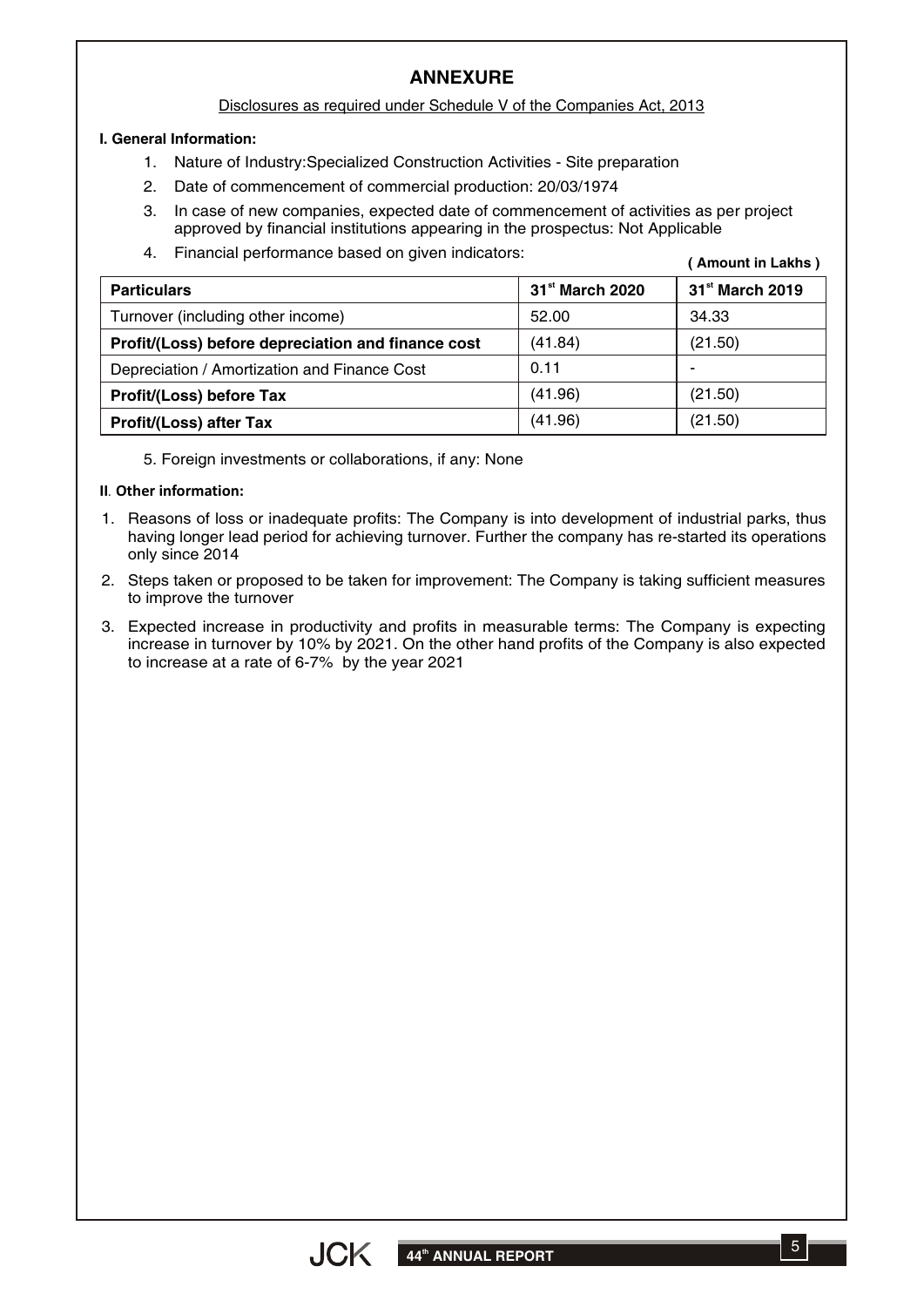#### **Brief profile of the Directors seeking appointment/re-appointment at the Forty Fourth Annual General Meeting**

| <b>Name of the Director</b>                                                                           | Jyoti Kapur                                                                                    | Sahil Rajesh Vora                                                                                                                                    |
|-------------------------------------------------------------------------------------------------------|------------------------------------------------------------------------------------------------|------------------------------------------------------------------------------------------------------------------------------------------------------|
| <b>DIN</b>                                                                                            | 00747833                                                                                       | 02711389                                                                                                                                             |
| Date of Birth                                                                                         | 06.09.1955                                                                                     | 12.09.1984                                                                                                                                           |
| Qualification                                                                                         | Bachelor Degree in<br>Commerce                                                                 | Bachelor's degree in Economics and<br>International Studies from Trinity College,<br>USA.                                                            |
| Expertise in Functional area                                                                          | She has around 30 years of<br>experience in real estate and<br>development related activities. | He has more than 10 years of<br>experience in Real Estate and Project<br>Management Services which will add<br>to the Company's overall development. |
| Directorships in other Public<br>Companies                                                            | <b>JCK Infrastructure</b><br><b>Development Limited</b>                                        | <b>JCK Infrastructure Development</b><br>Limited                                                                                                     |
| Membership/Chairmanship<br>in committees of the Board<br>of other public companies                    | <b>NA</b>                                                                                      | <b>NA</b>                                                                                                                                            |
| Number of Equity Shares<br>held in the Company                                                        | 1,74,347 Equity Shares                                                                         | <b>NA</b>                                                                                                                                            |
| Inter-se relationship with the<br>Directors of the Company                                            | Relative to Mr. Krishan Kapur<br>and Mrs. Esha Kapur                                           | None                                                                                                                                                 |
| Terms and conditions of<br>appointment                                                                | As determined by Board<br>from time to time                                                    | As determined by Board from time to time                                                                                                             |
| Date of first appointment                                                                             | 21/01/2017                                                                                     | 30/03/2015                                                                                                                                           |
| Relationship with other<br>Directors, Manager and<br>other Key Managerial<br>Personnel of the company | <b>NA</b>                                                                                      | <b>NA</b>                                                                                                                                            |
| The number of Meetings<br>of the Board attended<br>during the year                                    | $\overline{4}$                                                                                 | $\overline{4}$                                                                                                                                       |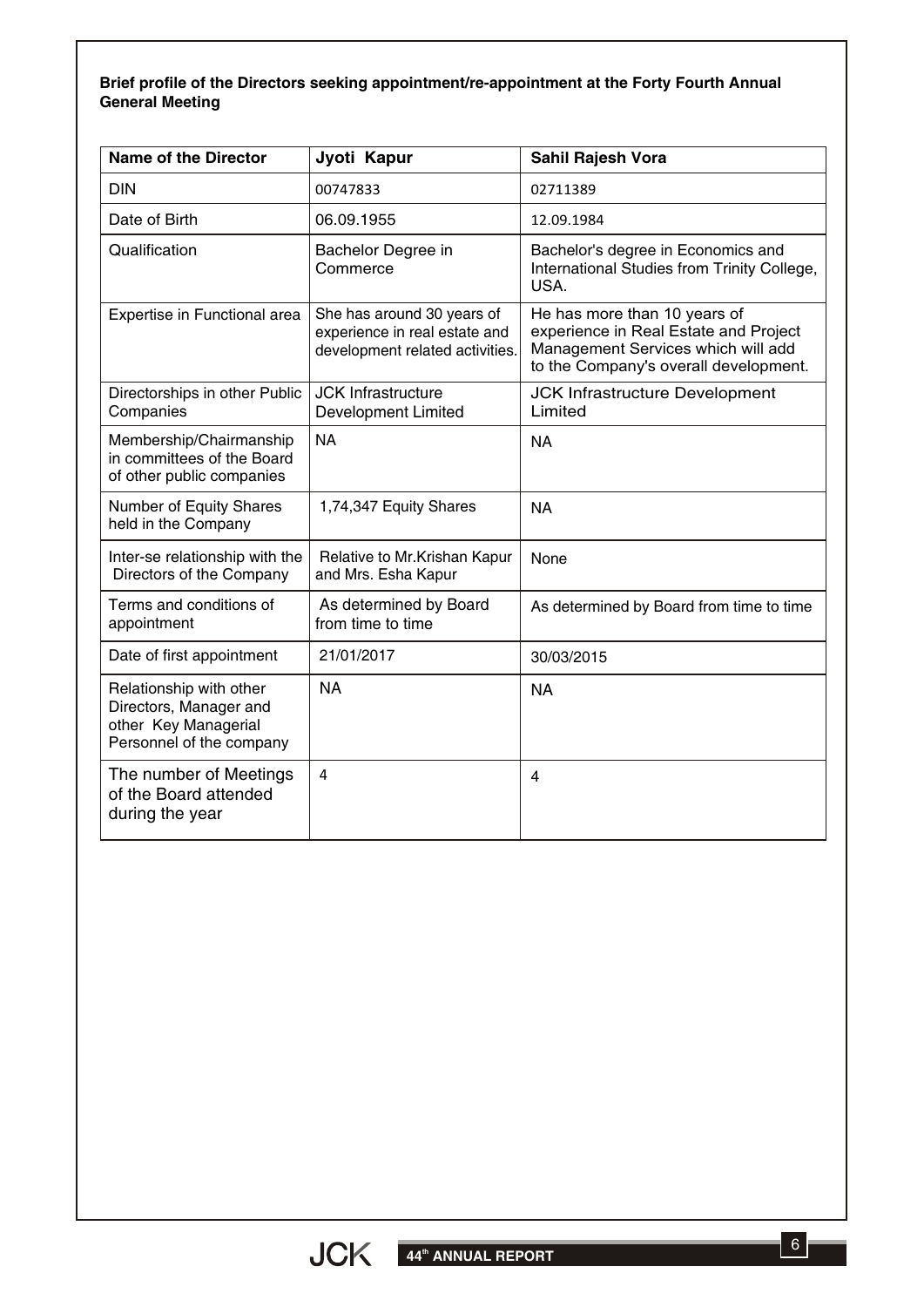# **FORTY FOURTH BOARD REPORT**

#### To The Members of **JCK Infra Projects Limited Bengaluru**

Your Directors are pleased to present herewith the Forty Fourth Annual Report together with the Audited Accounts for the Financial Year ended 31<sup>st</sup> March, 2020; report of which is as under:

#### **1. Corporate Results:**

The Company's financial performance for the year under review along with previous year figures is given hereunder:

| <b>Particulars</b>                                                  | 2019-2020    | 2018-19 |  |
|---------------------------------------------------------------------|--------------|---------|--|
|                                                                     | (₹ In Lakhs) |         |  |
| Net Sales/ Income from Business operations                          | 0.00         | 0.00    |  |
| Other Income                                                        | 52.00        | 34.33   |  |
| <b>Total Income</b>                                                 | 52.00        | 34.33   |  |
| Profit Before Finance Charges & Depreciation                        | (41.84)      | (21.50) |  |
| Less: Finance Charges                                               | 0.11         | 0.00    |  |
| Less: Depreciation                                                  | 0.00         | 0.00    |  |
| <b>Profit after depreciation</b>                                    | (41.96)      | (21.50) |  |
| <b>Less: Current Income Tax</b>                                     |              |         |  |
| <b>Less: Deferred Tax</b>                                           |              |         |  |
| <b>Net Profit after Tax</b>                                         | (41.96)      | (21.50) |  |
| Dividend (including interim if any and final)                       |              |         |  |
| Net Profit after dividend and Tax                                   | (41.96)      | (21.50) |  |
| Amount transferred to General Reserve                               |              |         |  |
| <b>Balance carried to Balance Sheet</b>                             | (41.96)      | (21.50) |  |
| Earnings per equity share (par value of Rs 10 each) (Amount in Rs.) |              |         |  |
| Earnings per share (Basic)                                          | (1.40)       | (0.72)  |  |
| Earnings per share (Diluted)                                        | (1.40)       | (0.72)  |  |

During the current reporting period the company did not have any operational revenue. The Management is hopeful that once the Company starts earning revenue from its operations from the new line of business the Company will see growth and earn value for shareholders in coming years.

## **2. Performance and Financial Position of M/s. Kothur Logistics Park Private Limited:**

The performance and financial position of M/s. Kothur Logistics Park Private Limited, the subsidiary of the Company; is annexed to this report as **Annexure A**.

#### **3. Dividend:**

The Company is not declaring dividend for the financial year ended 31<sup>st</sup> March 2020, as there were no operations during the reporting period.

## **4. Transfer of Unclaimed Dividend to Investor Education and Protection Fund :**

There is no unclaimed dividend due for transfer to Investor Education and Protection Fund (IEPF)in the Financial Year ended 31<sup>st</sup> March, 2020.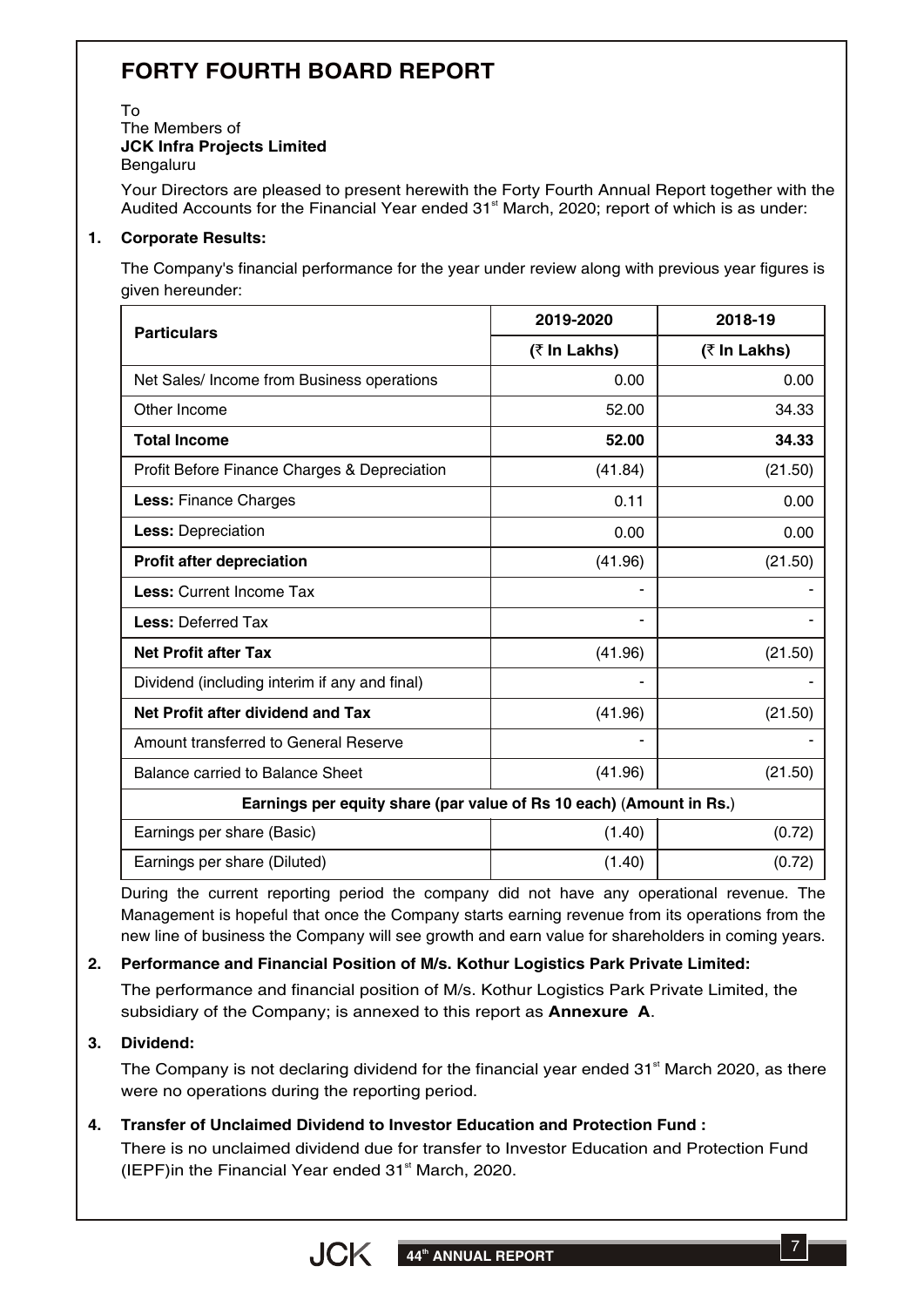**5. Material Changes and Commitment if any affecting the Financial Position of the Company occurred between the end of the Financial year to which this Financial Statements relate and the Date of the Report :**

NIL

**6. Conservation of Energy, Technology absorption, Foreign Exchange Earnings and Outgo:**

The disclosures pertaining to conservation of energy, technology absorption, Foreign Exchange Earnings and Outgo as required under section 134(3)(m) of the Companies Act, 2013 read with Rule 8(3) of the Companies (Accounts) Rules, 2014 is not applicable to the Company, as the Company is not energy intensive and did not have technology absorption or Foreign Exchange transactions during the reporting period

**7. Statement concerning development and implementation of Risk Management Policy of the Company.**

The Company has adequate Risk Management Policy. The Risk management policy is in force and is sufficient to eradicate the element of risk threatening the Company's Existence.The Board of Directors monitor the implementation of Risk Management Policy of the Company. The Board of Directors has not identified any major risks which will adversely affect the Company.

**8. Particulars of Loans, Guarantees or Investments made under section 186 of the Companies Act, 2013.**

There were no loans, guarantees or investments made by the Company under section 186 of the Companies Act, 2013 during the year under review and hence the said provision is not applicable

#### **9. Particulars of Contracts or Arrangements made with related parties.**

The particular of Contracts or Arrangements made with related parties made pursuant to section 188 is furnished in Form AOC-2 as **Annexure B**and is attached to this report.

#### **10. Company's Policy relating to Directors Appointment, Payment of Remuneration and Discharge of their Duties.**

The provisions of Section 178(1) relating to constitution of Nomination and Remuneration Committee are not applicable to the Company and hence the Company has not devised any policy relating to appointment of Directors, payment of Managerial Remuneration, Directors qualifications, positive attributes, independence of Directors and related matters as provided under section 178(3) of the Companies Act 2013.

#### **11. Annual Return :**

The extracts of Annual Returns pursuant to the provisions of section 92 read with rule 12 of the Companies (Management and administration) Rules, 2014 is furnished in **Annexure C** and is attached to this report.

## **12. Number of Board Meetings conducted during the year under review**

The Board of Directors met 4(Four) times during the financial year

## **13. Directors Responsibility Statement**

In accordance with the provisions of Section 134(5) of the Companies Act, 2013 the Board here by submits its responsibility statement:-

- a) In the preparation of the annual accounts, the applicable accounting standards have been followed along with proper explanation relating to material departures;
- b) The directors have selected such accounting policies applied them consistently and made judgments and estimates that are reasonable and prudent so as to give a true and fair view of affairs of the company at the end of the financial year and of the profit and loss of the company for that period;
- c) The directors have taken proper and sufficient care for the maintenance of adequate accounting records in accordance with the provisions of this Act for safeguarding the assets of the company and for preventing and detecting fraud and other irregularities.
- d) The directors have prepared the annual account on a going concern basis; and
- e) The directors have devised proper systems to ensure compliance with the provisions of all applicable laws and that such systems were adequate and operating effectively.
- f) The directors have laid down internal financial controls to be followed by the company and that such internal financial controls are adequate and are operating effectively.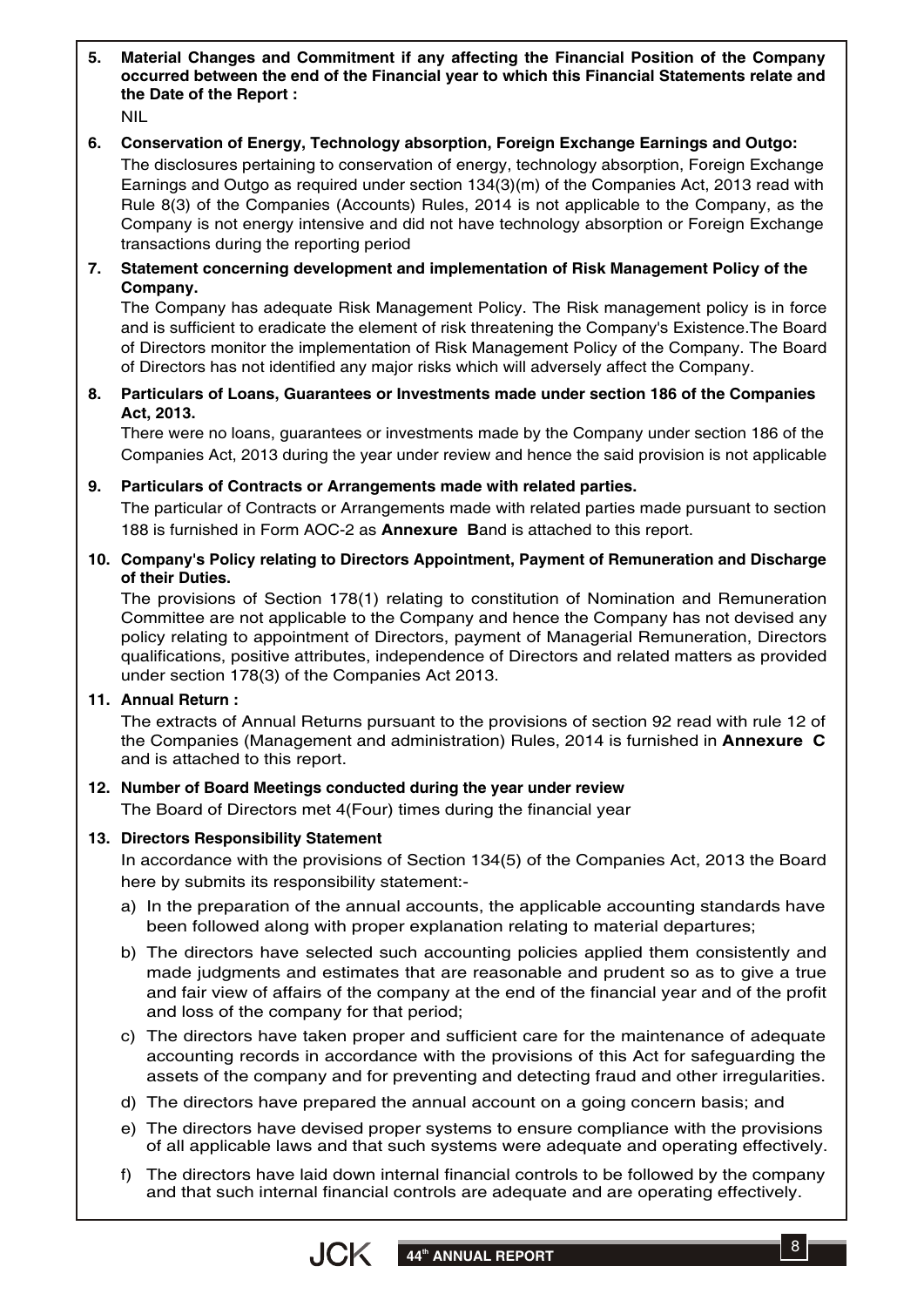#### **14. Subsidiaries, Joint Ventures and Associate Companies.**

The Company has a 100% Subsidiary named Kothur Logistics Park Private Limited (CIN: U70109KA2018PTC114991) which got incorporated on July 24, 2018. As it is a newly incorporated Company, there were no income/revenue that was generated. The Management is hopeful that once the Company starts earning revenue from its operations, the Company will see growth and earn value in the upcoming years.

Company is currently in the process of consummating a Joint Venture transaction between Kothur Logistics Park Private Limited and reputed strategic/financial partners.

The intention of the same is to ensure the development of an Industrial and Logistics park on the land which Kothur holds currently in Hyderabad.

- **15. Deposits:** The Company has not accepted any deposits.
- **16. Corporate Social Responsibility:** The provisions of Section 135 of the Companies Act 2013 is not applicable.

#### **17. Directors and Key Managerial Persons**

The Board of Directors and committees thereto were duly constituted during the financial year ended 31<sup>st</sup> March 2020. The Board consist of Mr. Amit Kumar Majumdar (DIN: 00194123), Mrs. Jyoti Kapur (DIN: 00747833), Mr. Sahil Rajesh Vora (DIN 02711389) and Mr. Krishan kapur (DIN: 05183136).

Mrs. JyotiKapur (DIN: 00747833)& Mr.Sahil Rajesh Vora(DIN: 02711389) retire at this Annual General Meeting and being eligible offer themselves for re-election.

Share Transfer Committee was constituted with following members:

- Mr. Krishan Kapur (DIN: 05183136), Committee Chairman.
- Mrs. Jyoti Kapur (DIN: 00747833).

#### **18. Remuneration to Employees**

There are no employees who are drawing remuneration in excess of the amounts referred to under Rule 5(2) and (3) of Companies (Appointment and Remuneration of Managerial Personnel) Rules, 2014.

#### **19. Declaration of Independent Director**

The provisions of section 149 pertaining to the appointment of Independent Directors do not apply to the Company.

#### **20. Statutory Auditors**

M/s P. Chandrasekhar LLP (Erstwhile known as M/s. P Chandrasekar& Co) (Firm Regd. No. 00580S/3200066), Chartered Accountants, were appointed as statutory auditors of the Company for a tenure of 5(Five) financial years, to hold office till the conclusion of the 44th Annual General Meeting. The Notice of 44<sup>th</sup> AGM contains details regarding their re-appointment.

#### **21. Explanation or Comments on qualifications, reservations or adverse remarks or disclaimers made by the Auditors in their Report.**

There were no qualifications or adverse remarks made by the Auditors in their report. The Auditors have made following reservations in their report:

- a) Attention is drawn to note no 2.19 towards non provisioning of Deferred tax
- Attention is drawn to note no 2.23 towards non provisioning of depreciation b)

Board's reply: The notes to the financial statements is self-explanatory about the \ comments made by the auditors in their report

The Provisions relating to submission of Secretarial Audit Report is not applicable to the Company.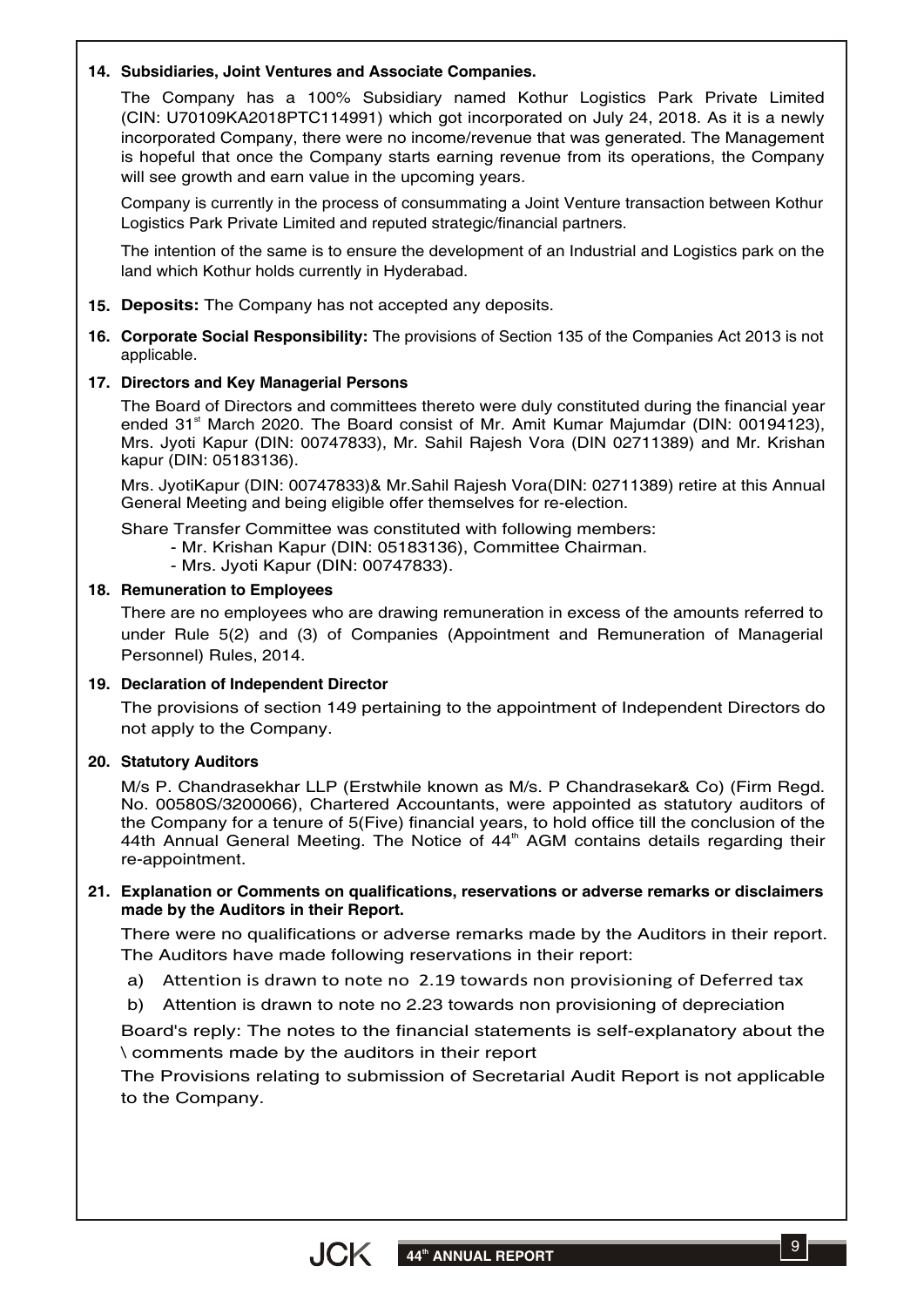#### **22. Reporting of Frauds:**

There was no instances of fraud during the year under review, which required the Statutory Auditors to report to the Board under Section 143(12) of the Act and the rules made thereunder.

#### **23. Disclosure of Composition of Audit Committee and Providing Vigil Mechanism**

The provision of section 177 of the Companies Act, 2013 read with Rule 6 and 7 of the Companies (Meetings of the Board and its Powers) Rules, 2013 is not applicable to the Company.

#### **24. Adequacy of Internal Financial Controls with reference to Financial Statements**

The Company has in place adequate internal financial controls with reference to financial statements. During the year under review, such controls were tested and no reportable material weakness in the design or operation were observed.

#### **25. Maintenance of Cost Records:**

During the year under review Maintenance of Cost Records is not Applicable to the Company.

#### **26. Annual Evaluation of performance of the Board, committees and individual Directors:**

The disclosures pertaining to Rule 8(4) of the Companies (Accounts) Rules 2014 does not apply to the Company

#### **27. Disclosure on compliance with Secretarial Standards**

Your Directors confirm that the Secretarial Standards issued by the Institute of Company Secretaries of India as are mandatorily applicable, have been complied with.

#### **28. Disclosures as per the Sexual Harassment of Women at Work place**

Your Company has zero tolerance for sexual harassment at workplace. The Company has not received any complaint on sexual harassment during the financial year ended 31<sup>st</sup> March 2020

#### **29. Shares :**

- a) **Buy Back of Securities:** The Company has not bought back any of its securities during the year under review.
- b) **Sweat Equity:** The Company has not issued any Sweat Equity Shares during the year under review.
- c) **Bonus Shares:** No Bonus shares were issued during the year under review
- d) **Employee Stock Option Plan:** During the Financial Year under review the Company has not issued/ allotted any shares under these schemes.
- **30. Details of significant and material orders passed by Regulators, Courts and Tribunals** There were no significant and material orders passed during the year.

#### **31. Acknowledgments :**

Your Directors place on record their sincere thanks to Bankers, Business Associates, Consultants and various Government Authorities for their continued support extended to your Company's activities during the year.

> On the order of the Board **For JCK Infra Projects Limited**

Place: Bengaluru Date: 17.08.2020

> **Krishan Kapur** Managing Director DIN: 05183136 Residence: Kapur Villa, 132/134, Nandidurg Road, Benson Town Post Bengaluru - 560 046

**Jyoti Kapur Director** DIN: 00747833 Residence: Kapur Villa, 132/134, Nandidurg Road, Benson Town Post Bengaluru - 560 046

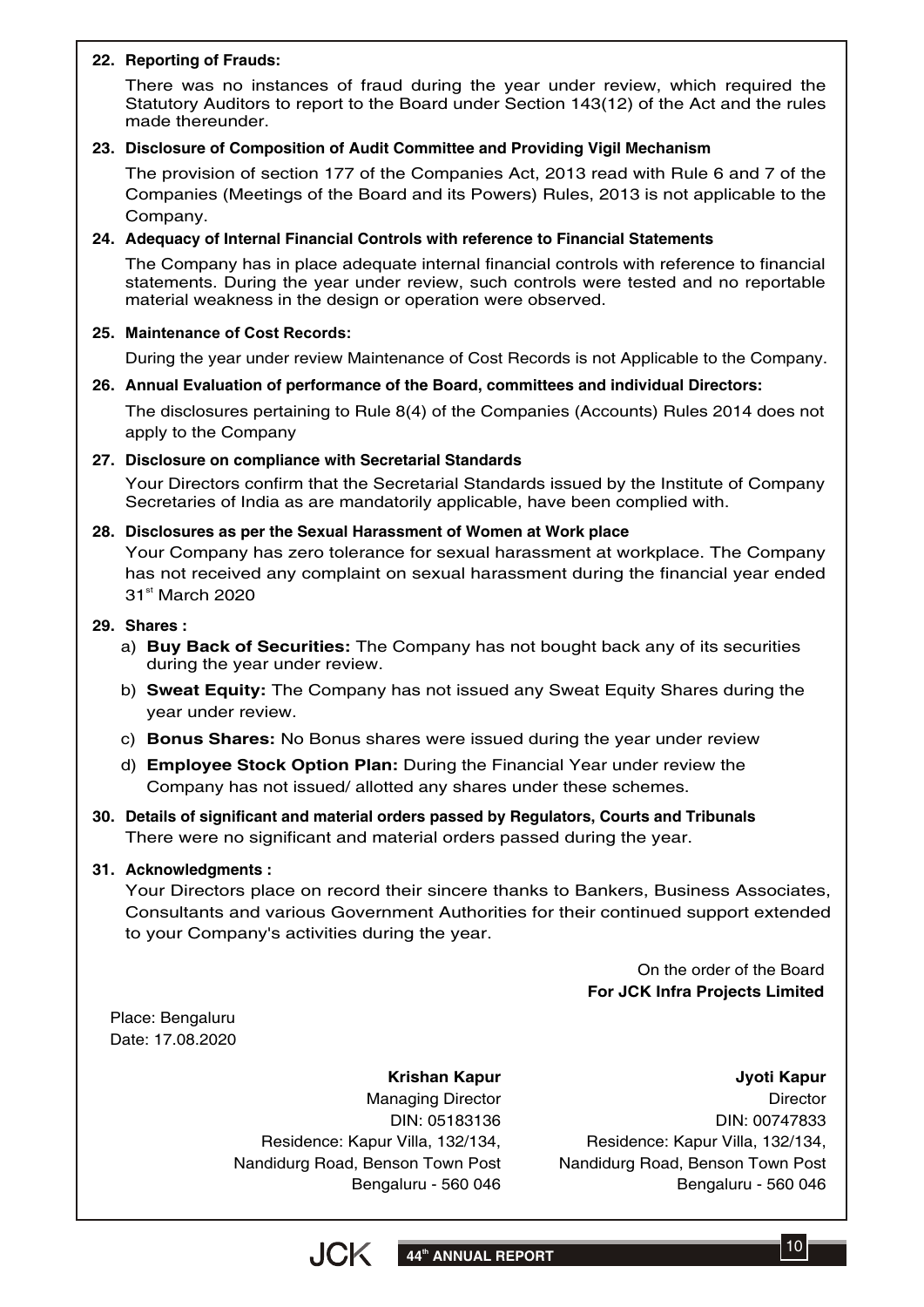# **ANNEXURE A**

#### **PERFORMANCE AND FINANCIAL POSITION OF M/S. KOTHUR LOGISTICS PARK PRIVATE LIMITED (THE SUSBIDIARY)**

For the Financial Year ended 31<sup>st</sup> March 2020

[Pursuant to Rule 8 of the Companies (Accounts) Rules 2014]

The financial performance and position of M/s. KOTHUR LOGISTICS PARK PRIVATE LIMITED for the reporting period along with previous year figures is given hereunder:

| A. Operational performance                          |           | (Amount in INR) |
|-----------------------------------------------------|-----------|-----------------|
| <b>Particulars</b>                                  | 2019-2020 | 2018-19         |
| Revenue from subscription                           |           |                 |
| Total Income                                        |           |                 |
| Profit/(Loss) Before Finance Charges & Depreciation |           |                 |
| Less: Finance Charges                               |           |                 |
| Less: Depreciation                                  |           |                 |
| Loss after depreciation and finance charges         |           |                 |
| Less: Income Tax                                    |           |                 |
| Net Loss after Tax                                  |           |                 |
| Dividend (including interim if any and final)       |           |                 |
| Dividend Distribution Tax                           |           |                 |
| Net Loss after dividend and Tax                     |           |                 |
| <b>Basic and Diluted EPS</b>                        |           |                 |

#### **B. Financial Position**

| <b>Particulars</b>            | 2019-2020   | 2018-19  |
|-------------------------------|-------------|----------|
| <b>Equity and Liabilities</b> |             |          |
| A. Shareholders' funds        |             |          |
| - Share capital               | 1,00,000    | 1,00,000 |
| - Reserves and surplus        |             |          |
| <b>B. Current liabilities</b> |             |          |
| - Accounts payable            | ۰           | ٠        |
| - Income received in Advance  |             |          |
| <b>Assets</b>                 |             |          |
| <b>C. Non-current assets</b>  |             |          |
| - Fixed assets                | 1,44,33,126 |          |
| <b>D. Current assets</b>      |             |          |
| - Trade receivables           |             |          |
| - Cash and bank balances      | 48,338      | 1,00,000 |

Place: Bengaluru Date: 17.08.2020

On the order of the Board **For JCK Infra Projects Limited**

#### **Krishan Kapur**

Managing Director DIN: 05183136 Residence: Kapur Villa, 132/134, Nandidurg Road, Benson Town Post Bengaluru - 560 046



**Director** DIN: 00747833 Residence: Kapur Villa, 132/134, Nandidurg Road, Benson Town Post Bengaluru - 560 046



11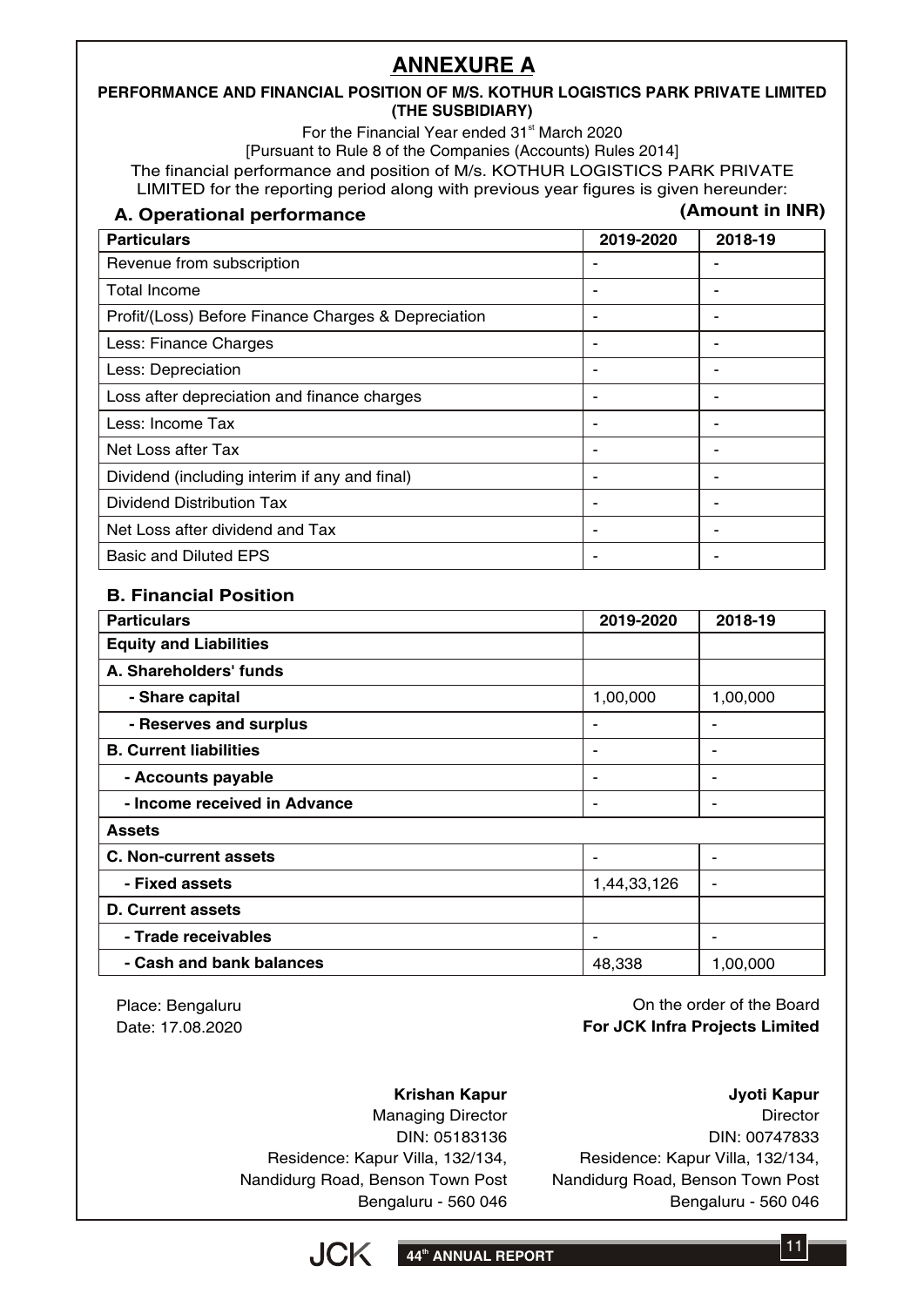# **FORM AOC-1**

#### **(Pursuant to first proviso to sub-section (3) of section 129 read with rule 5 of Companies (Accounts) Rules, 2014) STATEMENT CONTAINING SALIENT FEATURES OF THE FINANCIAL STATEMENT OF SUBSIDIARIES OR ASSOCIATE COMPANIES OR JOINT VENTURES**

## **PART A SUBSIDIARIES**

| $\mathbf 1$ . | SI. No.                                           | 1                                               |
|---------------|---------------------------------------------------|-------------------------------------------------|
| 2.            | Name of the subsidiary                            | KOTHUR LOGISTICS PARK PRIVATE LIMITED           |
| З.            | The date since when subsidiary was acquired       | 24/07/2018                                      |
| 4.            | Reporting period for the subsidiary concerned, if | 1 <sup>st</sup> April to 31 <sup>st</sup> March |
|               | different from the holding company's reporting    |                                                 |
|               | period.                                           |                                                 |
| 5.            | Reporting currency and Exchange rate as on        | Indian Rupees (INR)                             |
|               | the last date of the relevant Financial year in   |                                                 |
|               | the case of foreign subsidiaries                  |                                                 |
| 6.            | Share capital                                     | Rs. 1,00,000                                    |
| 7.            | Reserves and surplus                              | $-11,100$                                       |
| 8.            | <b>Total assets</b>                               | Rs. 1,65,88,900                                 |
| 9.            | <b>Total Liabilities</b>                          | Rs.1,64,88,900                                  |
|               | 10. Investment in subsidiary                      | Rs. 1,00,000                                    |
|               | 11. Turnover                                      | Nil                                             |
|               | 12. Profit before taxation                        | Nil                                             |
|               | 13. Provision for taxation                        | Nil                                             |
|               | 14. Profit after taxation                         | Nil                                             |
|               | 15. Proposed Dividend                             | Nil                                             |
|               | 16. Extent of shareholding (in percentage)        | 100%                                            |

Notes: The following information shall be furnished at the end of the statement:

1. Names of subsidiaries which are yet to commence operations: 1 (One)

2. Names of subsidiaries which have been liquidated or sold during the year: None

#### PART B ASSOCIATES AND JOINT VENTURES

The Company does not have associates and joint ventures as at 31-March-2020. Hence disclosure is not applicable

#### On the order of the Board **For JCK Infra Projects Limited**

Place: Bengaluru Date: 17.08.2020

## **Krishan Kapur**

Managing Director DIN: 05183136 Residence: Kapur Villa, 132/134, Nandidurg Road, Benson Town Post Bengaluru - 560 046

**Jyoti Kapur Director** DIN: 00747833 Residence: Kapur Villa, 132/134, Nandidurg Road, Benson Town Post Bengaluru - 560 046

12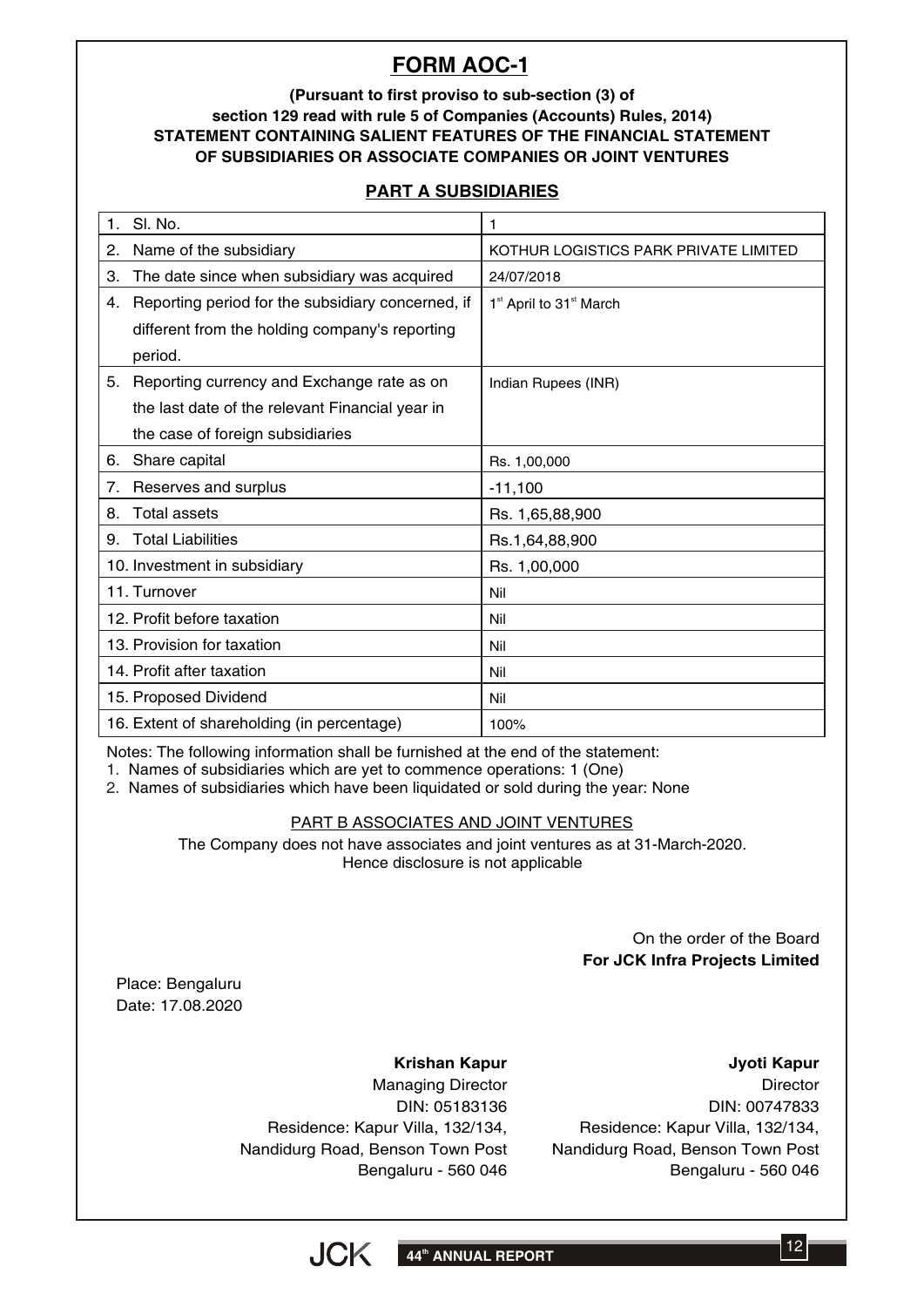## **ANNEXURE B**

## **PARTICULARS OF CONTRACTS OR ARRANGEMENTS MADE WITH RELATED PARTIES (Pursuant to provision of Section 134 (3) (m) read with Rule 8 of Cos. (Accounts) Rules, 2014)**

#### **Form AOC 2**

Form for disclosure of particulars of contracts/arrangements entered into by the company with related parties referred to in sub-section (1) of Section 188 of the Companies Act, 2013 including certain arm's length transactions under third proviso thereto

| <b>Particulars</b>                                                                                                      | <b>Details of Transaction</b>                                                                |  |
|-------------------------------------------------------------------------------------------------------------------------|----------------------------------------------------------------------------------------------|--|
| Details of contracts or arrangements or transactions at arm's length basis                                              |                                                                                              |  |
| Name(s) of the related party and nature of relationship<br>a)                                                           | $-$                                                                                          |  |
| Nature of contracts/ arrangements/transactions<br>b)                                                                    | --                                                                                           |  |
| Duration of the contracts / arrangements / transactions<br>C)                                                           | --                                                                                           |  |
| d) Salient terms of the contracts or arrangements or<br>transactions including the value, if any                        | $-$                                                                                          |  |
| e) Justification for entering into such contracts or<br>arrangements or transactions                                    | --                                                                                           |  |
| Date(s) of approval by the Board<br>f                                                                                   | --                                                                                           |  |
| Amount paid as advances, if any<br>g)                                                                                   | --                                                                                           |  |
| h) Date on which the special resolution was passed in general<br>meeting as required under first proviso to Section 188 | $-$                                                                                          |  |
| <b>Particulars</b>                                                                                                      | <b>Details of Transaction</b>                                                                |  |
| Details of material contracts or arrangement or transactions at arm's length basis                                      |                                                                                              |  |
| Name(s) of the related party and nature of relationship                                                                 | JCK Infrastructure Development Limited                                                       |  |
|                                                                                                                         | (Enterprise in which Directors are interested)                                               |  |
| Nature of contracts/arrangements/transactions                                                                           | Sale of Property                                                                             |  |
| Duration of the contracts/arrangements/transactions                                                                     | Not Applicable.                                                                              |  |
| Salient terms of the contracts or arrangements or<br>transactions including the value, if any                           | Sale of property at arms-length value.<br>Advance received during the year<br>Rs.55,29,713/- |  |
| Date(s) of approval by the Board, if any                                                                                | 30-June-2016                                                                                 |  |
| Amount received as advances, if any                                                                                     | Rs. 27,88,834/-                                                                              |  |

#### For and on Behalf of the Board of **JCK Infra Projects Limited**

Place: Bengaluru Date: 17.08.2020

#### **Krishan Kapur**

Managing Director DIN: 05183136 Residence: Kapur Villa, 132/134, Nandidurg Road, Benson Town Post Bengaluru - 560 046 **Jyoti Kapur**

**Director** DIN: 00747833 Residence: Kapur Villa, 132/134, Nandidurg Road, Benson Town Post Bengaluru - 560 046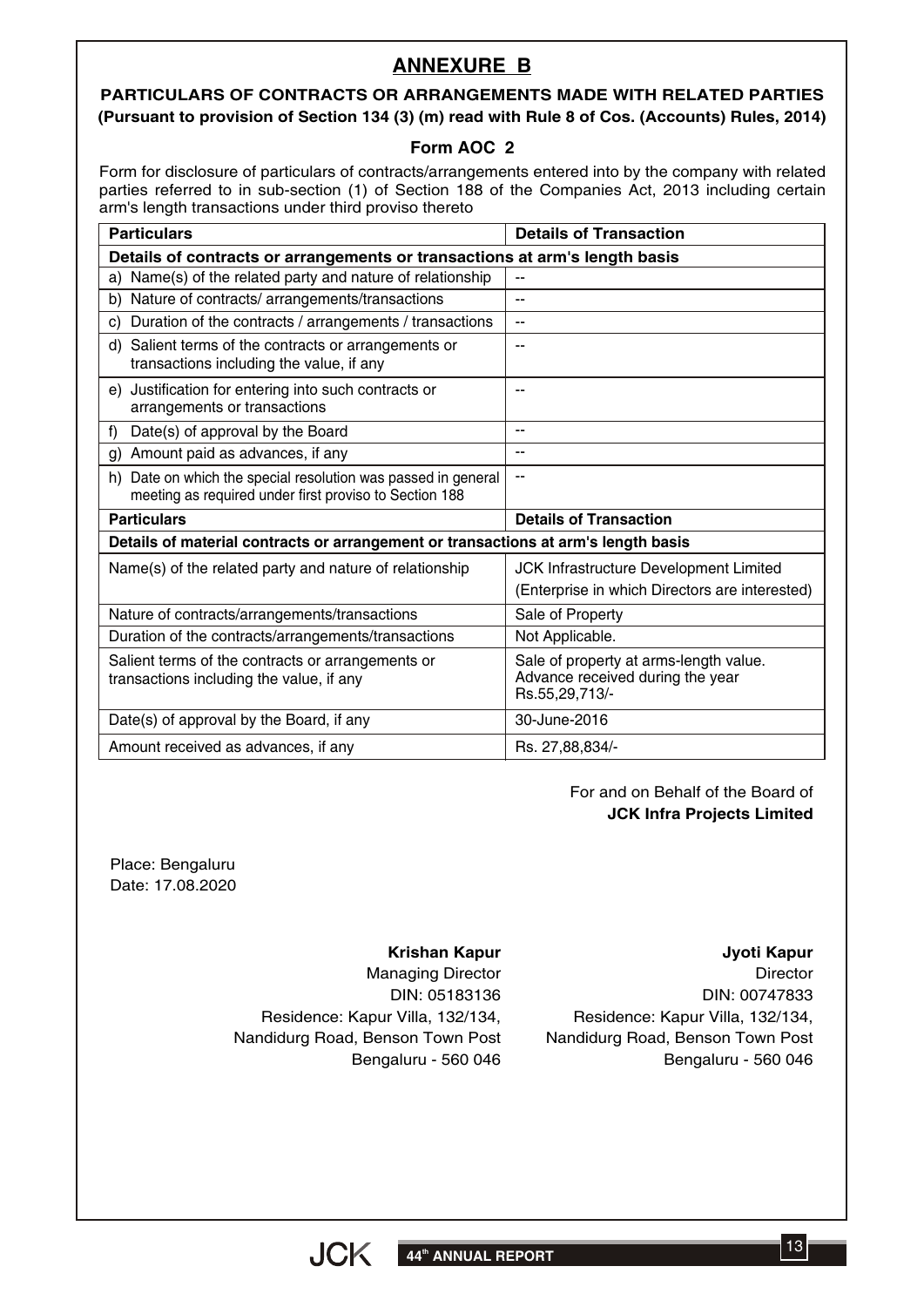## **ANNEXURE C**

## **Form No. MGT-9**

## **Extract of Annual Return as on the financial year ended on 31.03.2020**

[Pursuant to Section 92(3) *of the Companies Act, 2013* and Rule 12(1) of the Companies (Management and Administration) Rules, 2014]

#### **I. Registration and Other Details:**

|      | <b>CIN</b>                                                                        | U70200KA1974PLC002524                                                                                                                                                                                                                 |
|------|-----------------------------------------------------------------------------------|---------------------------------------------------------------------------------------------------------------------------------------------------------------------------------------------------------------------------------------|
| ii.  | <b>Registration Date</b>                                                          | 20/03/1974                                                                                                                                                                                                                            |
| iii. | Name of the Company                                                               | <b>JCK Infra Projects Limited</b>                                                                                                                                                                                                     |
|      | iv. Category/sub category of the Company                                          | Company Limited by Shares / Indian<br>Non-Government Company                                                                                                                                                                          |
|      | v. Address of Registered office                                                   | No 309, 1 <sup>st</sup> Floor West Minster13,<br>Cunningham Road, Bangalore-560052                                                                                                                                                    |
|      | vi. Whether Listed Company                                                        | No                                                                                                                                                                                                                                    |
|      | vii. Name, Address and contact details of<br>Registrar and Transfer Agent, if any | <b>Integrated Registry Management Services</b><br>Private Limited<br>No 30 Ramana Residency, 4th Cross<br>Sampige Road, Malleswaram, Bengaluru 560003<br>Phone: 080 -23460815<br>Fax - 080-23460819<br>Email: giri@integratedindia.in |

#### **II. Principle Business Activity of the Company:**

| SI. | Name and Description of main               | NIC Code of the Product / | % to total turnover of the |
|-----|--------------------------------------------|---------------------------|----------------------------|
| No. | products / services                        | service                   | company                    |
|     | <b>Specialized Construction Activities</b> | 43129                     | Nil                        |
|     | Site preparation                           |                           |                            |

#### **i. Particulars of Holding, Subsidiary and Associate Companies:**

| SI.<br>No. | Name and Address<br>of the Company     | <b>CIN</b>                | Holding/Associate/<br>Joint Venture/<br>Subsidiary | $%$ of<br>Shareholding | Applicable<br>section |
|------------|----------------------------------------|---------------------------|----------------------------------------------------|------------------------|-----------------------|
|            | <b>KOTHUR LOGISTICS</b><br><b>PARK</b> | U70109KA2018PT<br>C114991 | Subsidiary                                         | 100%                   | 2(87)(ii)             |
|            | PRIVATE LIMITED                        |                           |                                                    |                        |                       |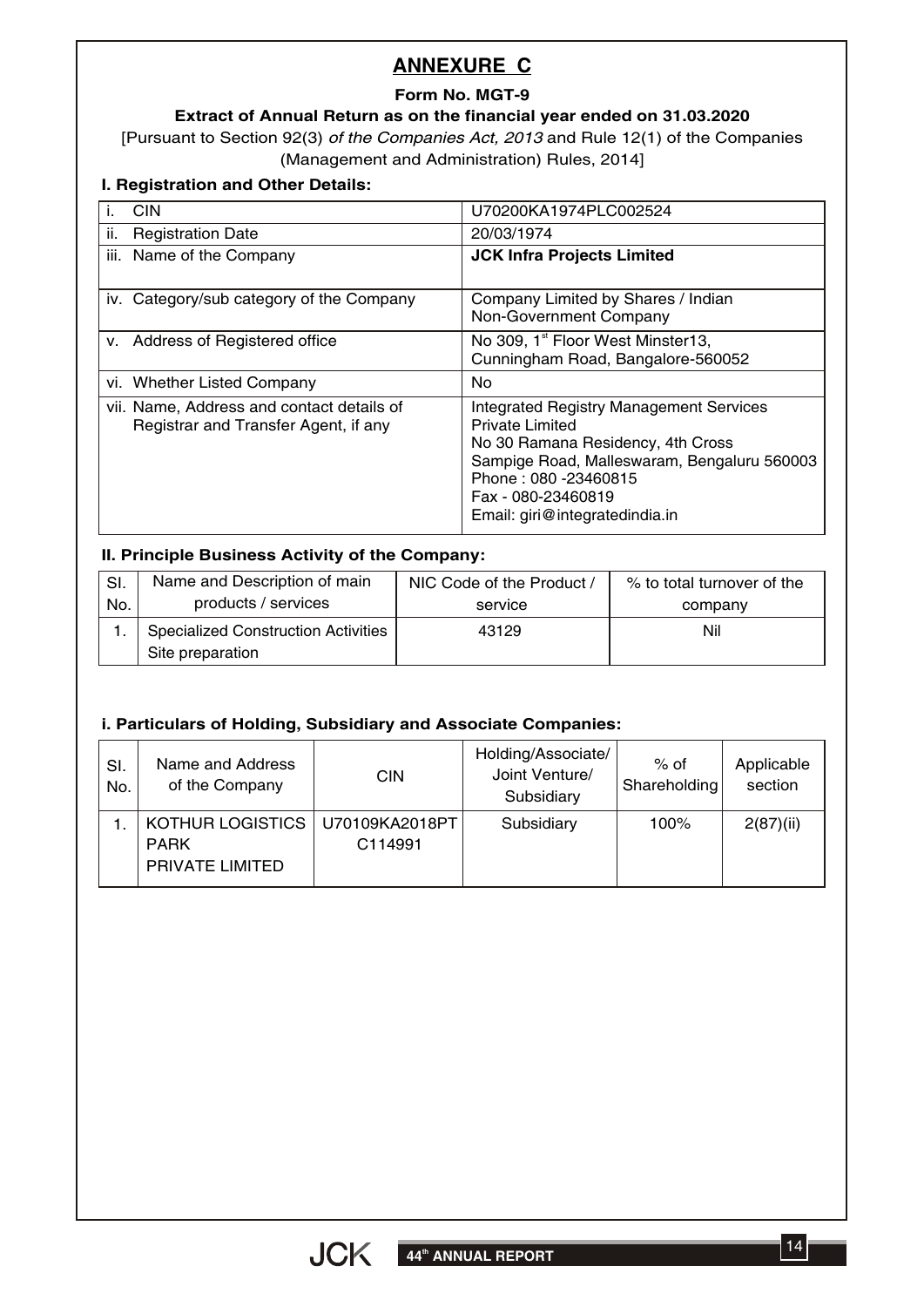| IV. SHARE HOLDING PATTERN (Equity Share Capital Breakup as percentage of Total Equit |                                |  |
|--------------------------------------------------------------------------------------|--------------------------------|--|
|                                                                                      | A. Category-wise Share Holding |  |

|                                | Category of Shareholders           |       | No. of Shares held at the beginning of the year<br>[As on 01 <sup>st</sup> April 2019] |         |                      |       | [As on 31-Mar-2020] | No. of Shares held at the end of the year |                      | % Change<br>during |
|--------------------------------|------------------------------------|-------|----------------------------------------------------------------------------------------|---------|----------------------|-------|---------------------|-------------------------------------------|----------------------|--------------------|
|                                |                                    | Demat | Physical                                                                               | Total   | % of Total<br>Shares | Demat | Physical            | Total                                     | % of Total<br>Shares | the year           |
|                                | A. Promoters                       |       |                                                                                        |         |                      |       |                     |                                           |                      |                    |
|                                | $(1)$ Indian                       |       |                                                                                        |         |                      |       |                     |                                           |                      |                    |
|                                | a) Individual/HUF                  |       | 15 59 417                                                                              | 1559417 | 51.98                |       | 1559417             | 1559417                                   | 51.98                | No Change          |
|                                | b) Central Govt                    |       |                                                                                        |         |                      |       |                     |                                           |                      |                    |
|                                | c) State Govt(s)                   |       |                                                                                        |         |                      |       |                     |                                           |                      |                    |
| <b>JCK</b>                     | d) Bodies Corp.                    |       |                                                                                        |         |                      |       |                     |                                           |                      |                    |
|                                | e) Banks / Fl                      |       |                                                                                        |         |                      |       |                     |                                           |                      |                    |
|                                | f) Any other                       |       |                                                                                        |         |                      |       |                     |                                           |                      |                    |
| 44 <sup>th</sup> ANNUAL REPORT | Total shareholding of Promoter (A) |       | 15 59 417                                                                              | 1559417 | 51.98                |       | 1559417             | 1559417                                   | 51.98                | No Change          |
|                                |                                    |       |                                                                                        |         |                      |       |                     |                                           |                      |                    |
|                                | <b>B. Public Shareholding</b>      |       |                                                                                        |         |                      |       |                     |                                           |                      |                    |
|                                | 1. Institutions                    |       |                                                                                        |         |                      |       |                     |                                           |                      |                    |
|                                | a) Mutual Funds                    |       |                                                                                        |         |                      |       |                     |                                           |                      |                    |
|                                | b) Banks / Fl                      |       |                                                                                        |         |                      |       |                     |                                           |                      |                    |
|                                | c) Central Govt                    |       |                                                                                        |         |                      |       |                     |                                           |                      |                    |
|                                | d) State Govt(s)                   |       |                                                                                        |         |                      |       |                     |                                           |                      |                    |
|                                | e) Venture Capital Funds           |       |                                                                                        |         |                      |       |                     |                                           |                      |                    |
|                                | f) Insurance Companies             |       |                                                                                        |         |                      |       |                     |                                           |                      |                    |
|                                | $g)$ Fils                          |       |                                                                                        |         |                      |       |                     |                                           |                      |                    |
|                                | h) Foreign Venture Capital Funds   |       |                                                                                        |         |                      |       |                     |                                           |                      |                    |
|                                | i) Others (specify)                |       |                                                                                        |         |                      |       |                     |                                           |                      |                    |
|                                | Sub-total (B)(1):-                 |       | J.                                                                                     | J,      | J.                   |       | J.                  | $\blacksquare$                            | J.                   | $\blacksquare$     |
| 15                             |                                    |       |                                                                                        |         |                      |       |                     |                                           |                      |                    |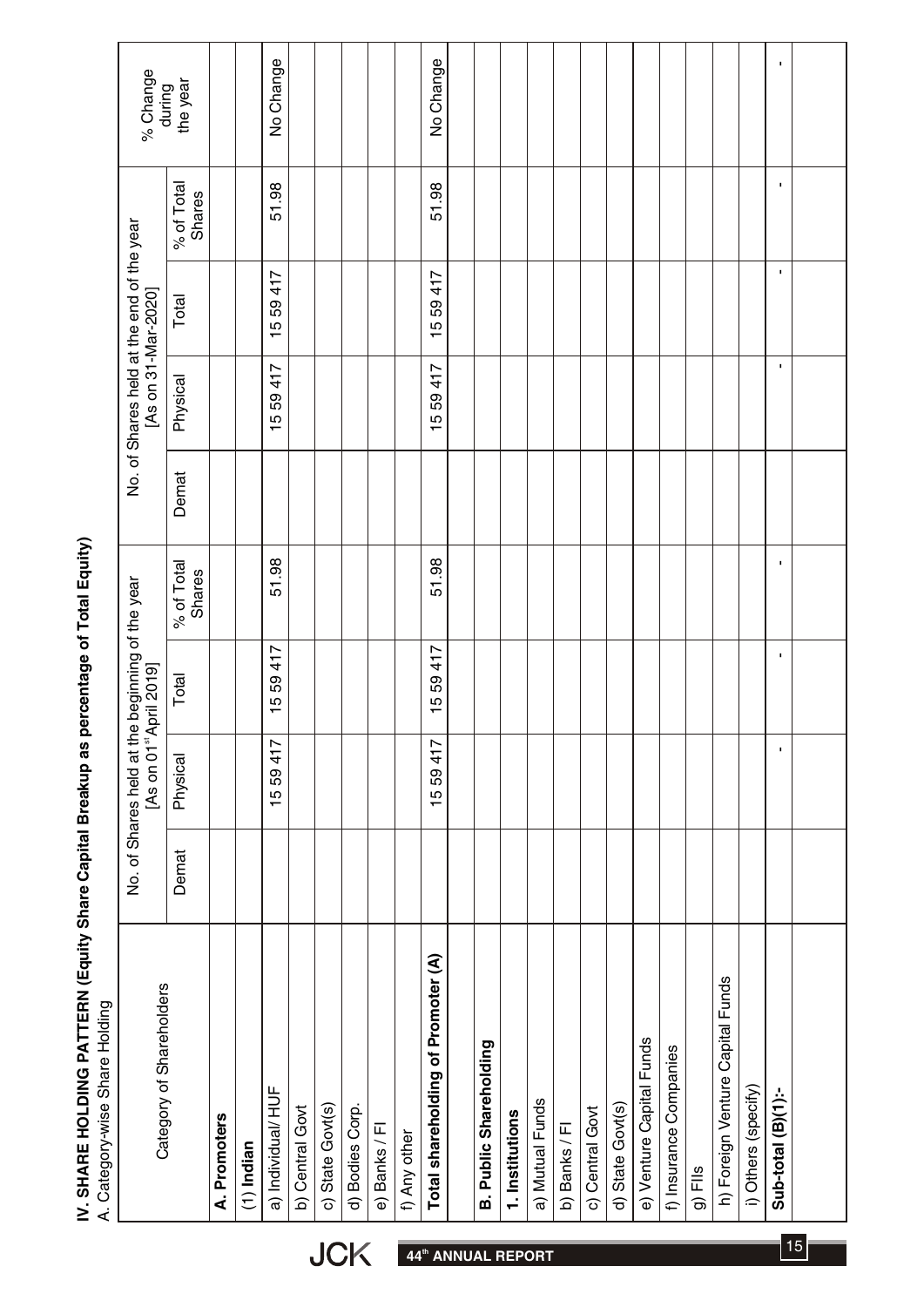| % Change<br>No. of Shares held at the end of the year<br>[As on 31-Mar-2020]                                      | the year<br>during<br>% of Total<br>Shares<br>Total<br>Physical<br>Demat<br>% of Total<br><b>Shares</b><br>Total |                     |                 | No change<br>7.45<br>223562<br>223562<br>7.45<br>223562 |              |                | No change<br>6.08<br>182530<br>182530<br>6.08<br>182530                                     | No change<br>18.57<br>557345<br>557345<br>18.57<br>557345                                     | No change<br>15.19<br>477733<br>77733<br>$\overline{4}$<br>15.19<br>477733 | $\blacksquare$<br>$\blacksquare$ |                           |                   |                         |        |                         | No change<br>48.02<br>1441170<br>1441170<br>48.02<br>1441170 | No change<br>48.02<br>1441170<br>1441170<br>48.02<br>1441170 |                                                | No Change<br>100<br>30 00 587<br>30 00 587<br>100<br>30 00 587 |    |
|-------------------------------------------------------------------------------------------------------------------|------------------------------------------------------------------------------------------------------------------|---------------------|-----------------|---------------------------------------------------------|--------------|----------------|---------------------------------------------------------------------------------------------|-----------------------------------------------------------------------------------------------|----------------------------------------------------------------------------|----------------------------------|---------------------------|-------------------|-------------------------|--------|-------------------------|--------------------------------------------------------------|--------------------------------------------------------------|------------------------------------------------|----------------------------------------------------------------|----|
| No. of Shares held at the beginning of the year<br>[As on 1 <sup>st</sup> April 2019]<br>Category of Shareholders | Physical<br>Demat                                                                                                | 2. Non-Institutions | a) Bodies Corp. | 223562<br>i) Indian / HUF                               | ii) Overseas | b) Individuals | 182530<br>nominal share capital upto Rs. 1 lakh<br>i) Individual shareholders holding<br>CK | 557345<br>ii) Individual shareholders holding nominal<br>share capital in excess of Rs 1 lakh | 477733<br>c) Others-Suspense Account<br>44 <sup>th</sup> ANNUAL REPORT     | Non Resident Indians             | Overseas Corporate Bodies | Foreign Nationals | <b>Clearing Members</b> | Trusts | Œ<br>Foreign Bodies - D | 1441170<br>Sub-total (B)(2):-                                | 1441170<br>Total Public Shareholding<br>$(B)=(B)(1)+(B)(2)$  | C. Shares held by Custodian for<br>GDRs & ADRs | 30 00 587<br>Grand Total (A+B+C)                               | 16 |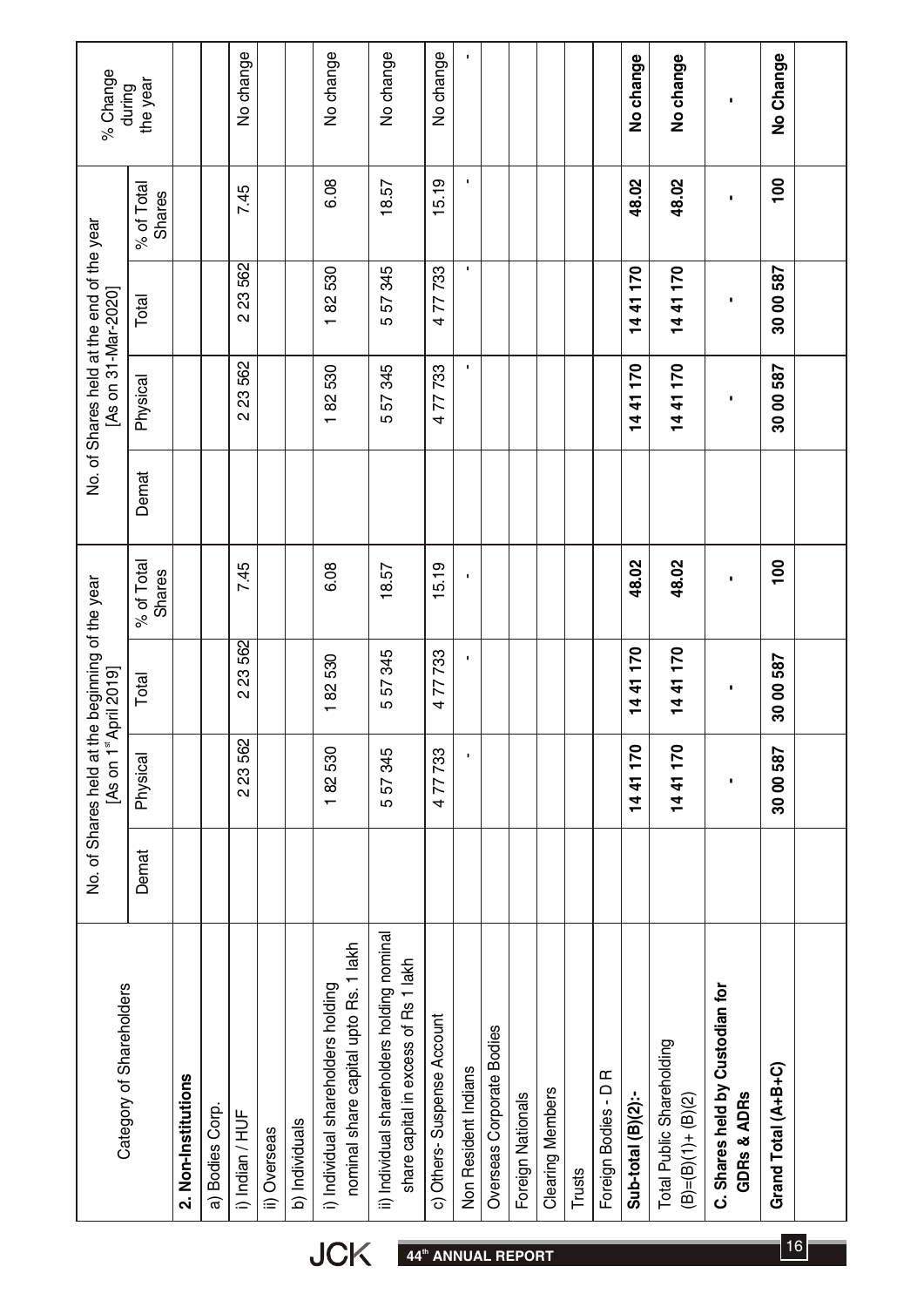- <u>Notes :</u><br>1. We have re-classified the category of shareholders as compared to last year's Annual Report and the 2018-19's shareholding pattern should be 1. We have re-classified the category of shareholders as compared to last year's Annual Report and the 2018-19's shareholding pattern should be considered as per the above table **considered as per the above table**
	- 2. Percentage of shareholding in the above table have been subject to rounding off adjustments. **2. Percentage of shareholding in the above table have been subject to rounding off adjustments.**
- **B.** Shareholding of Promoter **B. Shareholding of Promoter**

|        |                                       |                         |                                                     | Shareholding at the beginning of the year                 |                         | Shareholding at the end of the year      |                                                          | % change in                     |
|--------|---------------------------------------|-------------------------|-----------------------------------------------------|-----------------------------------------------------------|-------------------------|------------------------------------------|----------------------------------------------------------|---------------------------------|
| ഗ<br>z | Shareholder's Name                    | <b>Shares</b><br>No. of | hares of<br>of total<br>company<br>the<br>ಸಿ<br>້ ທ | encumbered to<br>% of Shares<br>total shares<br>Pledged / | <b>Shares</b><br>No. of | % of total<br>Shares of<br>company<br>e4 | encumbered to<br>% of Shares<br>total shares<br>Pledged/ | during the year<br>shareholding |
|        | Usha Kapur <sup>*</sup>               | 943108                  | 31.43                                               |                                                           |                         |                                          |                                                          | (31.43)                         |
| $\sim$ | Krishan Kapur <sup>**</sup>           | 441935                  | 14.73                                               |                                                           | 1385043                 | 46.16                                    |                                                          | 31.43                           |
|        | Jyoti Kapur                           | 174374                  | 5.81                                                |                                                           | 174374                  | 531<br>53                                |                                                          |                                 |
|        | not Dont Smillers Kanison Ottoprio 19 |                         |                                                     |                                                           |                         |                                          |                                                          |                                 |

**JCK** 

- A10Z 'A1 JaQOI3O LIO JIQBY BLISO 'ILIO IO LIBBO】 Death of Smt. Usha Kapur on October 19, 2019
- \*\* Transmission of shares from Smt. Usha Kapur to Mr. Krishan Kapur \*\* Transmission of shares from Smt. Usha Kapur to Mr. Krishan Kapur

| $\sim$                                                            | Krishan Kapur <sup>**</sup>                                                                                                                                                      | 441935 | 14.73 |                                 | 1385043          | 46.16                               |                  | 31.43                               |  |
|-------------------------------------------------------------------|----------------------------------------------------------------------------------------------------------------------------------------------------------------------------------|--------|-------|---------------------------------|------------------|-------------------------------------|------------------|-------------------------------------|--|
| ო                                                                 | Jyoti Kapur                                                                                                                                                                      | 174374 | 5.81  |                                 | 174374           | 5.81                                |                  |                                     |  |
|                                                                   | ** Transmission of shares from Smt. Usha Kapur to Mr. Krishan Kapur<br>* Death of Smt. Usha Kapur on October 19, 2019                                                            |        |       |                                 |                  |                                     |                  |                                     |  |
|                                                                   | C. Shareholding Pattern of top ten Shareholders (other than Directors, Promoters and Holders of GDRs and ADRs)<br>Change in Promoters' Shareholding (please specify, if there is |        |       | no change): Refer Point B above |                  |                                     |                  |                                     |  |
| $\overline{\dot{\mathbf{z}}}$<br>$\overline{\boldsymbol{\omega}}$ | Name of Shareholder                                                                                                                                                              |        |       |                                 | of the year      | Shareholding at the beginning       | during the year  | Cumulative Shareholding             |  |
|                                                                   | Sudhir Kumar Gupta                                                                                                                                                               |        |       |                                 | shares<br>No. of | % of total shares of<br>the Company | shares<br>No. of | % of total shares of<br>the Company |  |
|                                                                   | At the beginning of the year                                                                                                                                                     |        |       |                                 | 3,91,680         | 13.05                               |                  |                                     |  |
|                                                                   | Change if any during the year: NA                                                                                                                                                |        |       |                                 |                  |                                     |                  | ł                                   |  |
|                                                                   | At the end of the year                                                                                                                                                           |        |       |                                 |                  |                                     | 3,91,680         | 13.05                               |  |
|                                                                   |                                                                                                                                                                                  |        |       |                                 |                  |                                     |                  |                                     |  |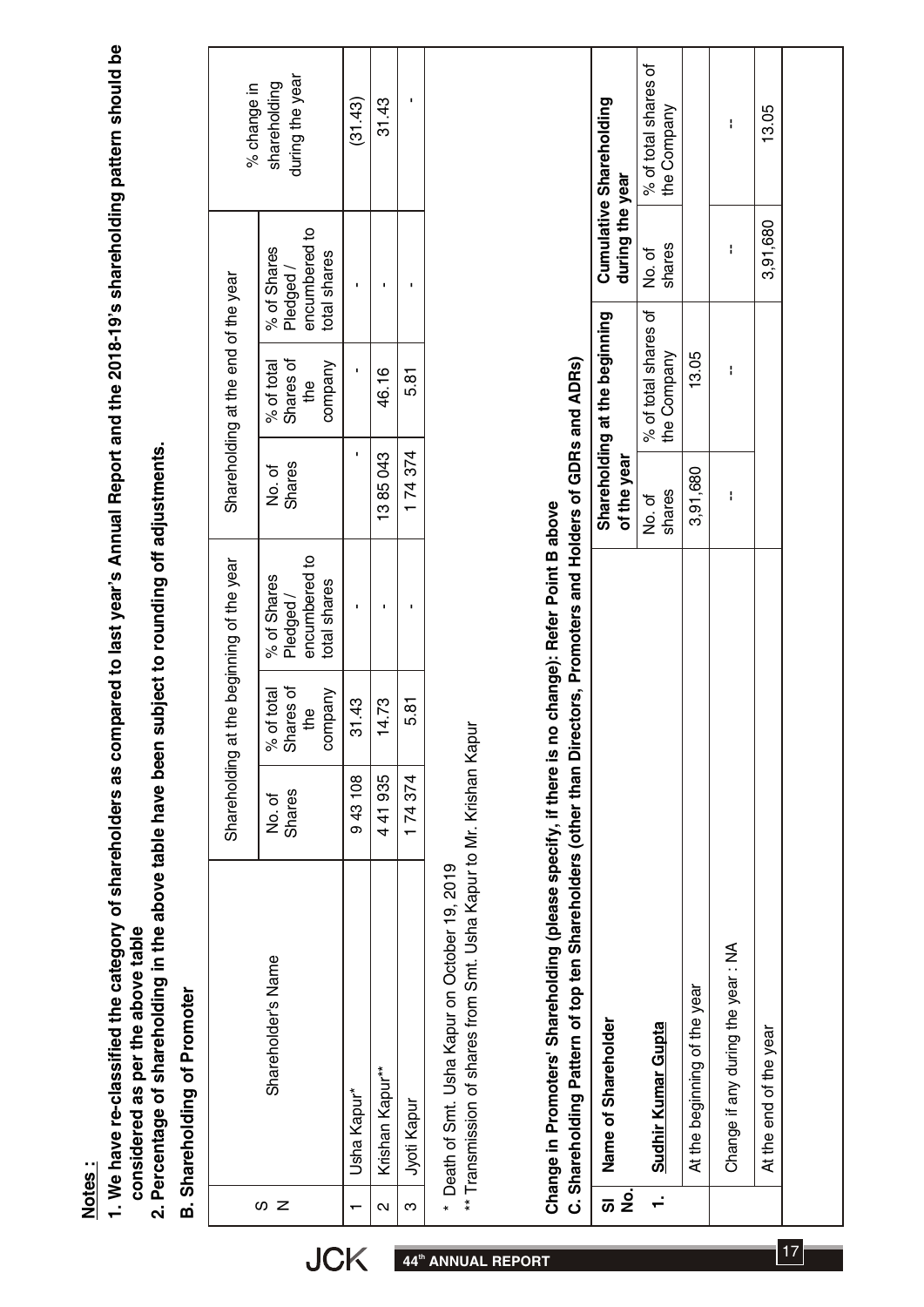|   | No.<br><b>თ</b>                                    | Name of Shareholder               | of the year      | Shareholding at the beginning       | during the year  | Cumulative Shareholding             |
|---|----------------------------------------------------|-----------------------------------|------------------|-------------------------------------|------------------|-------------------------------------|
|   | ี่ผ่                                               | Ramchand Jagadishchand (Firm)     | shares<br>No. of | % of total shares of<br>the Company | shares<br>No. of | % of total shares of<br>the Company |
|   |                                                    | At the beginning of the year      | 1,70,305         | 5.68                                |                  |                                     |
|   |                                                    | Change if any during the year: NA | t                | ł.                                  | f,               | ł,                                  |
|   |                                                    | At the end of the year            |                  |                                     | 1,70,305         | 5.68                                |
| ៸ | $\overline{9}$                                     | Name of Shareholder               | of the year      | Shareholding at the beginning       | during the year  | Cumulative Shareholding             |
|   | က                                                  | <b>Sandeep Gupta</b>              | shares<br>No. of | % of total shares of<br>the Company | shares<br>No. of | % of total shares of<br>the Company |
|   |                                                    | At the beginning of the year      | 1,66,667         | 5.55                                |                  |                                     |
|   |                                                    | Change if any during the year: NA | ł,               | ł,                                  | ł                | ł,                                  |
|   |                                                    | At the end of the year            |                  |                                     | 1,66,667         | 5.55                                |
|   | $\overline{5}$<br>$\overline{\boldsymbol{\omega}}$ | Name of Shareholder               | of the year      | Shareholding at the beginning       | during the year  | Cumulative Shareholding             |
|   | 4                                                  | Sushma Kapur                      | shares<br>No. of | % of total shares of<br>the Company | shares<br>No.of  | % of total shares of<br>the Company |
|   |                                                    | At the beginning of the year      | 58,612           | 1.95                                |                  |                                     |
|   |                                                    | Change if any during the year: NA | ł,               | ł.                                  | ł,               | ł.                                  |
|   |                                                    | At the end of the year            |                  |                                     | 58,612           | 1.95                                |
| ៸ | $\overline{9}$                                     | Name of Shareholder               | of the year      | Shareholding at the beginning       | during the year  | Cumulative Shareholding             |
|   | ທ່                                                 | Dilip Kapur                       | shares<br>No. of | % of total shares of<br>the Company | shares<br>No. of | % of total shares of<br>the Company |
|   |                                                    | At the beginning of the year      | 23,800           | 0.79                                |                  |                                     |
|   |                                                    | Change if any during the year: NA | I,               | ł                                   | ł                | ŧ                                   |
|   |                                                    | At the end of the year            |                  |                                     | 23,800           | 0.79                                |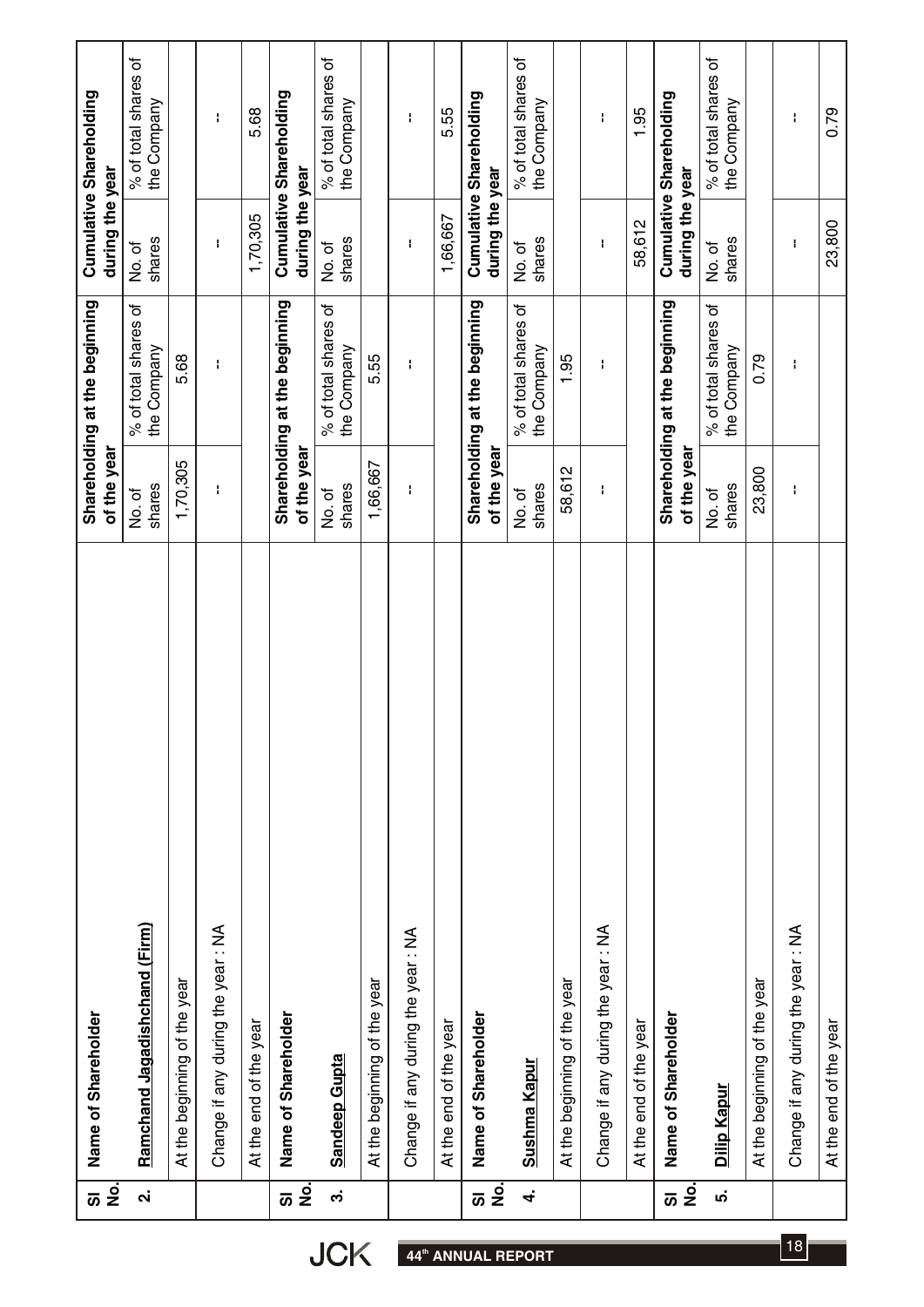| $\frac{1}{2}$<br>$\overline{\boldsymbol{\omega}}$ | Name of Shareholder               | of the year      | Shareholding at the beginning       | during the year  | Cumulative Shareholding             |
|---------------------------------------------------|-----------------------------------|------------------|-------------------------------------|------------------|-------------------------------------|
| ဖ                                                 | Jagadish Chand Kapur              | shares<br>No. of | % of total shares of<br>the Company | shares<br>No. of | % of total shares of<br>the Company |
|                                                   | At the beginning of the year      | 21,933           | 0.73                                |                  |                                     |
|                                                   | Change if any during the year: NA | ł,               | ł.                                  | f,               | ł,                                  |
|                                                   | At the end of the year            |                  |                                     | 21,933           | 0.73                                |
| $\overline{9}$<br>៸                               | Name of Shareholder               | of the year      | Shareholding at the beginning       | during the year  | Cumulative Shareholding             |
| $\ddot{\sim}$                                     | Chanchal Kapur                    | shares<br>No. of | % of total shares of<br>the Company | shares<br>No. of | % of total shares of<br>the Company |
|                                                   | At the beginning of the year      | 21,280           | 0.71                                |                  |                                     |
|                                                   | Change if any during the year: NA | ł                | ł,                                  | ł                | ł,                                  |
|                                                   | At the end of the year            |                  |                                     | 21,280           | 0.71                                |
| $\overline{5}$<br><b>්</b>                        | Name of Shareholder               | during the year  | Cumulative Shareholding             | during the year  | Cumulative Shareholding             |
| ထံ                                                | Usha Financier (Firm)             | shares<br>No. of | % of total shares of<br>the Company | shares<br>No. of | % of total shares of<br>the Company |
|                                                   | At the beginning of the year      | 20,140           | 0.67                                |                  |                                     |
|                                                   | Change if any during the year: NA | ł                | ŧ                                   | ł                | ł                                   |
|                                                   | At the end of the year            |                  |                                     | 20,140           | 0.67                                |
| $\overline{9}$<br>៸                               | Name of Shareholder               | during the year  | Cumulative Shareholding             | during the year  | Cumulative Shareholding             |
| တ                                                 | M/s Steelcem Pvt Ltd              | shares<br>No. of | % of total shares of<br>the Company | shares<br>No. of | % of total shares of<br>the Company |
|                                                   | At the beginning of the year      | 18,597           | 0.62                                |                  |                                     |
|                                                   | Change if any during the year: NA | I,               | ł                                   | ł                | ł                                   |
|                                                   | At the end of the year            |                  |                                     | 18,597           | 0.62                                |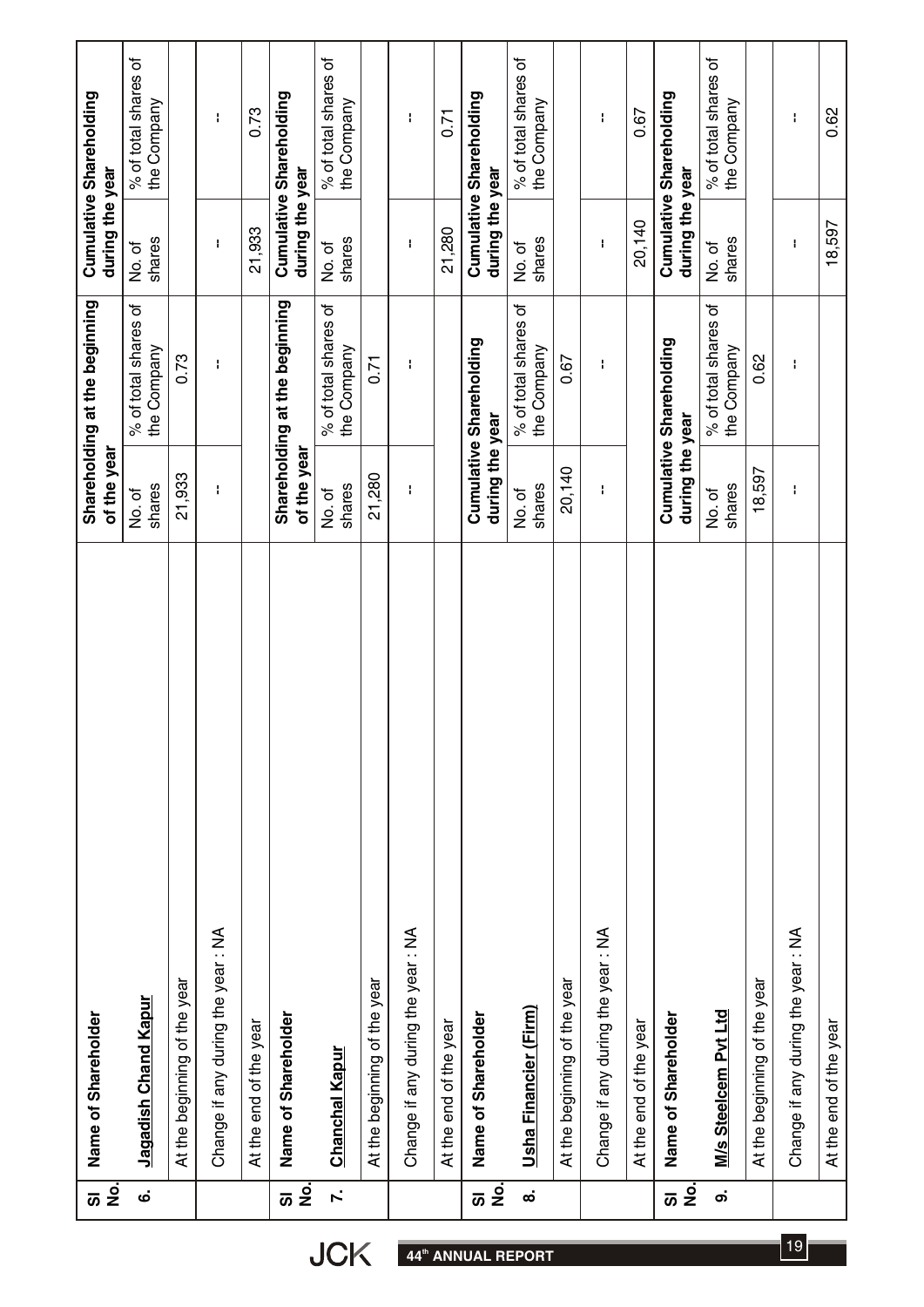| $\frac{1}{2}$<br><u>ಸ</u> | Name of Shareholder                                                                                        |                                  | during the year  | Cumulative Shareholding             | during the year  | Cumulative Shareholding             |
|---------------------------|------------------------------------------------------------------------------------------------------------|----------------------------------|------------------|-------------------------------------|------------------|-------------------------------------|
| $\overline{p}$            | Jagadish Chand Kapur& sons (HUF)                                                                           |                                  | shares<br>No. of | % of total shares of<br>the Company | shares<br>No. of | % of total shares of<br>the Company |
|                           | At the beginning of the year                                                                               |                                  | 14,000           | 0.47                                |                  |                                     |
|                           | Change if any during the year: NA                                                                          |                                  | ł                | I,                                  | ł                | ł.                                  |
|                           | At the end of the year                                                                                     |                                  |                  |                                     | 14,000           | 0.47                                |
|                           |                                                                                                            |                                  |                  |                                     |                  |                                     |
|                           | D. Shareholding of Directors and Key Managerial Personnel:Refer Point B(3) above                           |                                  |                  |                                     |                  |                                     |
|                           | V. INDEBTEDNESS-Indebtedness of the Company including interest outstanding/accrued but not due for payment |                                  |                  |                                     |                  |                                     |
|                           |                                                                                                            | Secured Loans excluding deposits |                  | <b>Unsecured Loans</b>              | Deposits         | Total Indebtedness                  |
|                           | Indebtedness at the beginning of the financial year                                                        |                                  |                  |                                     |                  |                                     |
|                           | i) Principal Amount                                                                                        | $\blacksquare$                   |                  | 55,29,713                           |                  | 55,29,713                           |
|                           | ii) Interest due but not paid                                                                              | $\blacksquare$                   |                  | $\blacksquare$                      |                  | $\blacksquare$                      |
|                           | iii) Interest accrued but not due                                                                          | $\blacksquare$                   |                  | $\blacksquare$                      |                  | $\mathbf I$                         |
|                           | Total (i+ii+iii)                                                                                           | $\blacksquare$                   |                  | 55,29,713                           |                  | 55,29,713                           |
|                           | Change in Indebtedness during the financial year                                                           | $\mathbf{I}$                     |                  | $\mathbf{I}$                        |                  | $\mathbf{I}$                        |
|                           | * Addition                                                                                                 | f,                               |                  | $\mathbf I$                         |                  | $\blacksquare$                      |
|                           | * Reduction                                                                                                | $\blacksquare$                   |                  | $\blacksquare$                      |                  | $\blacksquare$                      |
|                           | Net Change                                                                                                 | $\mathbf{I}$                     |                  | $\blacksquare$                      |                  | $\blacksquare$                      |
|                           | Indebtedness at the end of the financial year                                                              | $\blacksquare$                   |                  | J.                                  |                  | $\blacksquare$                      |
|                           | i) Principal Amount                                                                                        | I.                               |                  | 55,29,713                           |                  | 55,29,713                           |
|                           | ii) Interest due but not paid                                                                              | $\blacksquare$                   |                  | $\blacksquare$                      |                  | $\blacksquare$                      |
|                           | iii) Interest accrued but not due                                                                          | I.                               |                  | $\blacksquare$                      |                  | $\blacksquare$                      |
|                           | $Total (ii+iii)$                                                                                           | $\mathbf{I}$                     |                  | 55,29,713                           |                  | 55,29,713                           |

**thata 44<sup>th</sup> ANNUAL REPORT** 20 **120**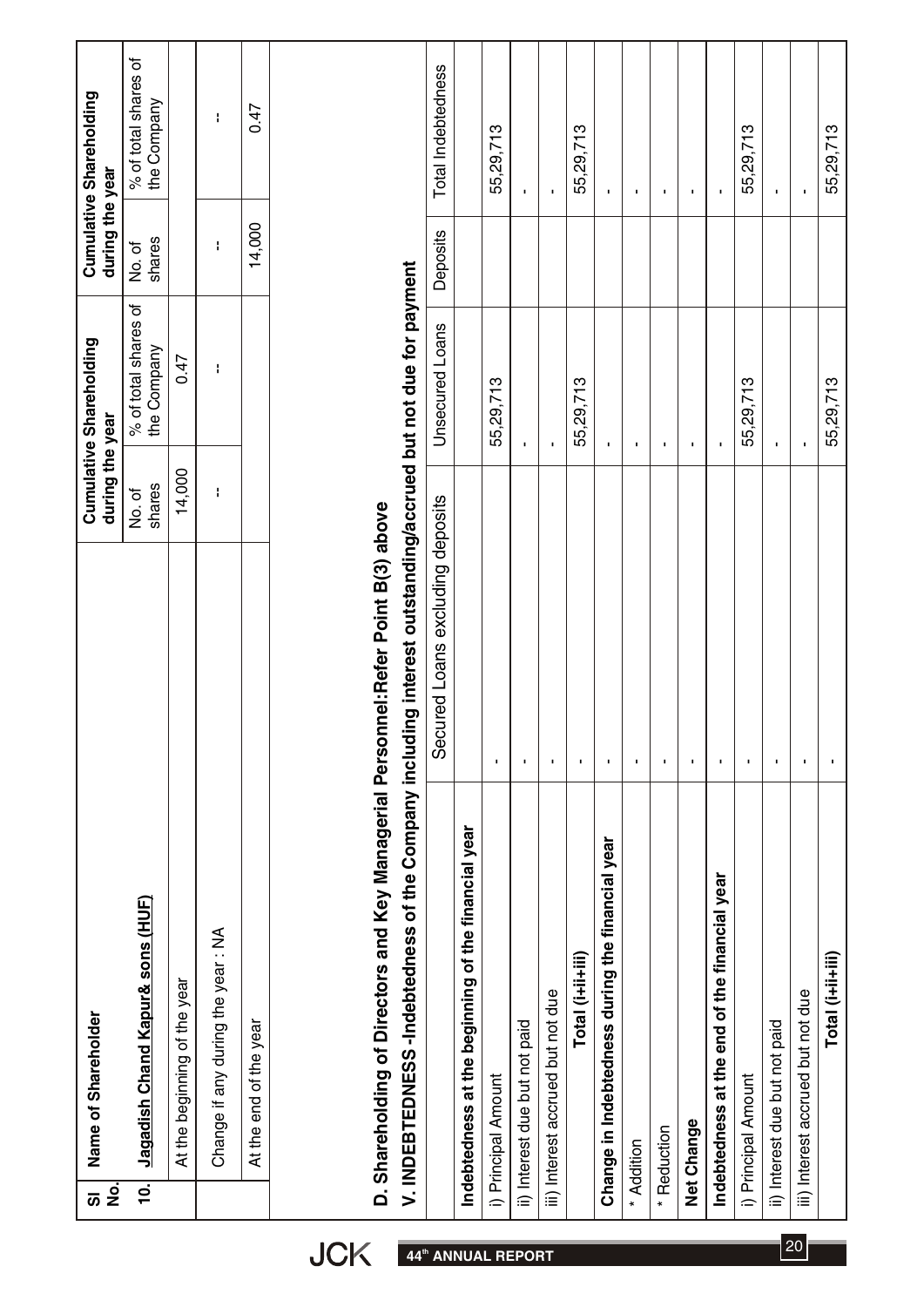#### **V. REMUNERATION OF DIRECTORS AND KEY MANAGERIAL PERSONNEL**

#### **A. Remuneration to Managing Director, Whole-time Directors and/or Manager:**

Details of Remuneration paid to Mr. Krishan Kapur - Managing Director is as below :

| <b>PARTICULARS</b>      | <b>AMOUNT(₹)</b>                      |
|-------------------------|---------------------------------------|
| <b>Basic Salary</b>     | $1,40,000/-$                          |
| <b>HRA</b>              | 30% of basic salary i, e Rs. 42,000/- |
| <b>Other Allowances</b> | 18,000/-                              |
| Total                   | $2,00,000/-$                          |

#### **B. Remuneration to other directors**

|     |                                            | Names of Directors |                                       |                      |        |
|-----|--------------------------------------------|--------------------|---------------------------------------|----------------------|--------|
| SN. | <b>Particulars of Remuneration</b>         | Jyoti<br>Kapur     | Amit Kumar<br>Majumdar                | Sahil Rajesh<br>Vora | Total  |
| 1.  | <b>Independent Directors</b>               |                    |                                       |                      |        |
|     | Fee for attending board committee meetings |                    |                                       |                      |        |
|     | Commission                                 | ۰                  | ۰                                     |                      |        |
|     | Others, please specify                     |                    |                                       |                      |        |
|     | Total (1)                                  |                    |                                       |                      |        |
| 2.  | <b>Other Non-Executive Directors</b>       |                    |                                       |                      |        |
|     | Fee for attending board committee meetings |                    | 48,000                                |                      | 48,000 |
|     | Commission                                 |                    |                                       |                      |        |
|     | Others, please specify                     |                    |                                       |                      |        |
|     | Total (2)                                  |                    |                                       |                      |        |
|     | Total $(B)=(1+2)$                          |                    | 48,000                                |                      | 48,000 |
|     | <b>Total Managerial Remuneration</b>       |                    |                                       |                      |        |
|     | Overall Ceiling as per the Act             |                    | Sitting Fees - ₹ 1,00,000 per meeting |                      |        |

#### **C. REMUNERATION TO KEY MANAGERIAL PERSONNEL OTHER THAN MD/MANAGER/WTD: Nil**

**VI. PENALTIES / PUNISHMENT/ COMPOUNDING OF OFFENCES:None**

On the order of the Board **For JCK Infra Projects Limited**

Place: Bengaluru Date: 17.08.2020

#### **Krishan Kapur**

**Jyoti Kapur**

Managing Director DIN: 05183136 Residence: Kapur Villa, 132/134, Nandidurg Road, Benson Town Post Bengaluru - 560 046

**Director** DIN: 00747833 Residence: Kapur Villa, 132/134, Nandidurg Road, Benson Town Post Bengaluru - 560 046



 $|21|$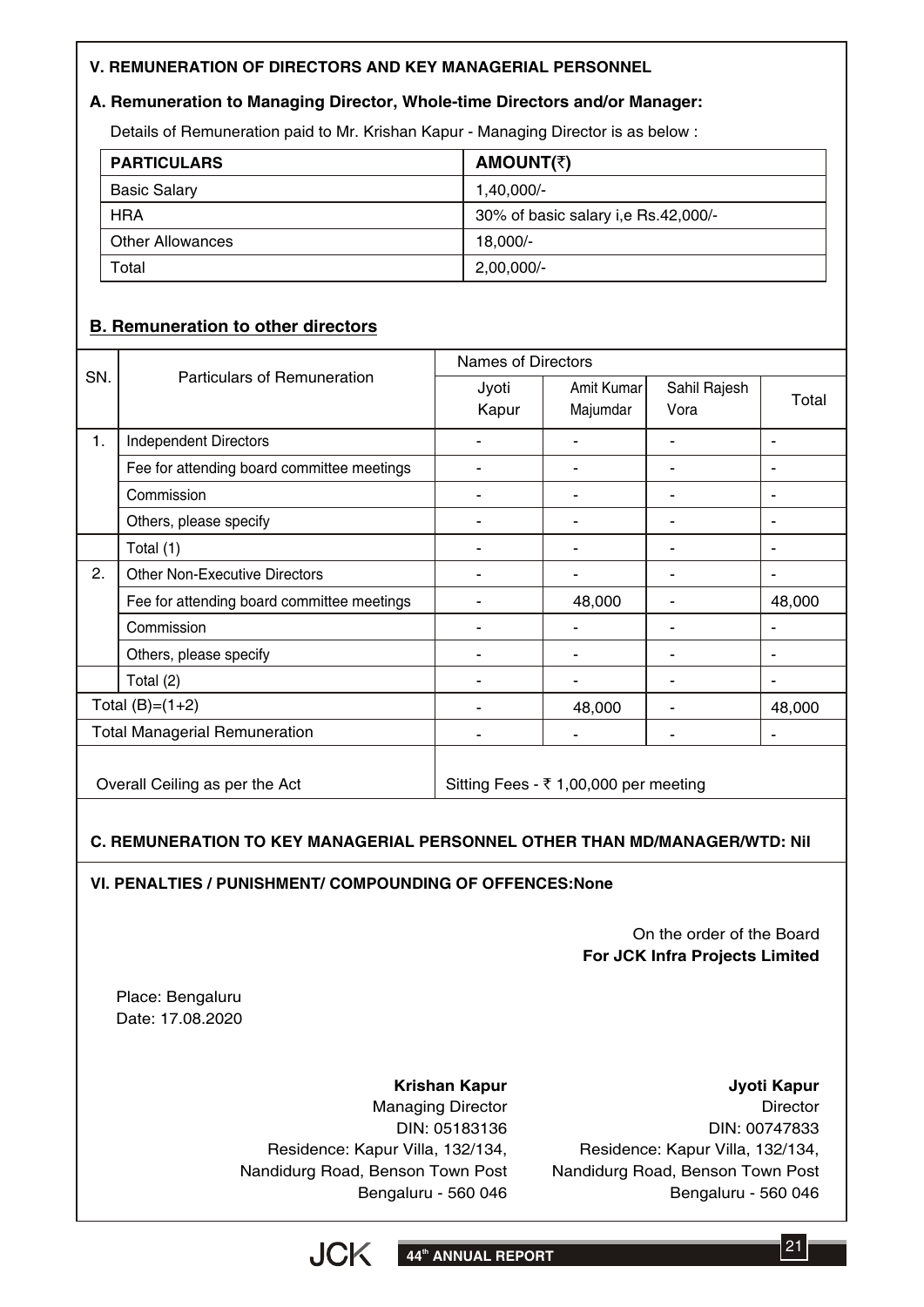# **INDEPENDENT AUDITOR'S REPORT**

#### TO THE MEMBERS OF **JCK INFRA PROJECTS LIMITED**

#### **Report on the Standalone Financial Statements**

#### **Opinion**

We have audited the accompanying standalone financial statements **M/S.JCK INFRA PROJECTS LIMITED** ("the Company"), which comprise the Balance Sheet as at 31st March, 2020, the Statement of Profit and Loss, statement of Cash Flows for the year ended on that date and a summary of the significant accounting policies and other explanatory information (hereinafter referred to as "the standalone financial statements")

In our opinion and to the best of our information and according to the explanations given to us, the aforesaid standalone financial statements give the information required by the Companies Act, 2013 ("the Act") in the manner so required and give a true and fair view in conformity with the Indian Accounting Standards prescribed under section 133 of the Act and other accounting principles generally accepted in India, of the state of affairs of the Company as at March 31, 2020, the Loss for the year ended on that date.

#### **Emphasis of Matter**

We draw attention to the following matters in the Notes to the financial statements**:**

- 1. Attention is drawn to note no 2.19 towards non provisioning of Deferred tax.
- 2. Attention is drawn to note no 2.23 towards non provisioning of depreciation

The impact of Para 2 and 3 above has the effect of understating the loss of the company and *our opinion is not qualified in respect of this matter*

#### **Basis for Opinion**

We conducted our audit of the standalone financial statements in accordance with the Standards on Auditing specified under section 143(10) of the Act (SAs). Our responsibilities under those Standards are further described in the Auditor's Responsibilities for the Audit of the Standalone Financial Statements section of our report. We are independent of the Company in accordance with the Code of Ethics issued by the Institute of Chartered Accountants of India (ICAI) together with the independence requirements that are relevant to our audit of the standalone financial statements under the provisions of the Act and the Rules made there under, and we have fulfilled our other ethical responsibilities in accordance with these requirements and the Code of Ethics of the Institute of Chartered Accountants of India. We believe that the audit evidence we have obtained is sufficient and appropriate to provide a basis for our audit opinion on the standalone financial statements.

#### **Management's Responsibility for the Standalone Financial Statements**

The Company's Board of Directors is responsible for the matters stated in section 134(5) of the Act with respect to the preparation of these standalone financial statements that give a true and fair view of the financial position and financial performance of the Company in accordance with accounting principles generally accepted in India. This responsibility also includes maintenance of adequate accounting records in accordance with the provisions of the Act for safeguarding the assets of the Company and for preventing and detecting frauds and other irregularities; selection and application of appropriate accounting policies; making judgments and estimates that are reasonable and prudent; and design, implementation and maintenance of adequate internal financial controls, that were operating effectively for ensuring the accuracy and completeness of the accounting records, relevant to the preparation and presentation of the standalone financial statements that give a true and fair view and are free from material misstatement, whether due to fraud or error.

In preparing the standalone financial statements, management is responsible for assessing the Company's ability to continue as a going concern, disclosing, as applicable, matters related to going concern and using the going concern basis of accounting unless management either intends to liquidate the Company or to cease operations, or has no realistic alternative but to do so.

The Board of Directors are also responsible for overseeing the Company's financial reporting process.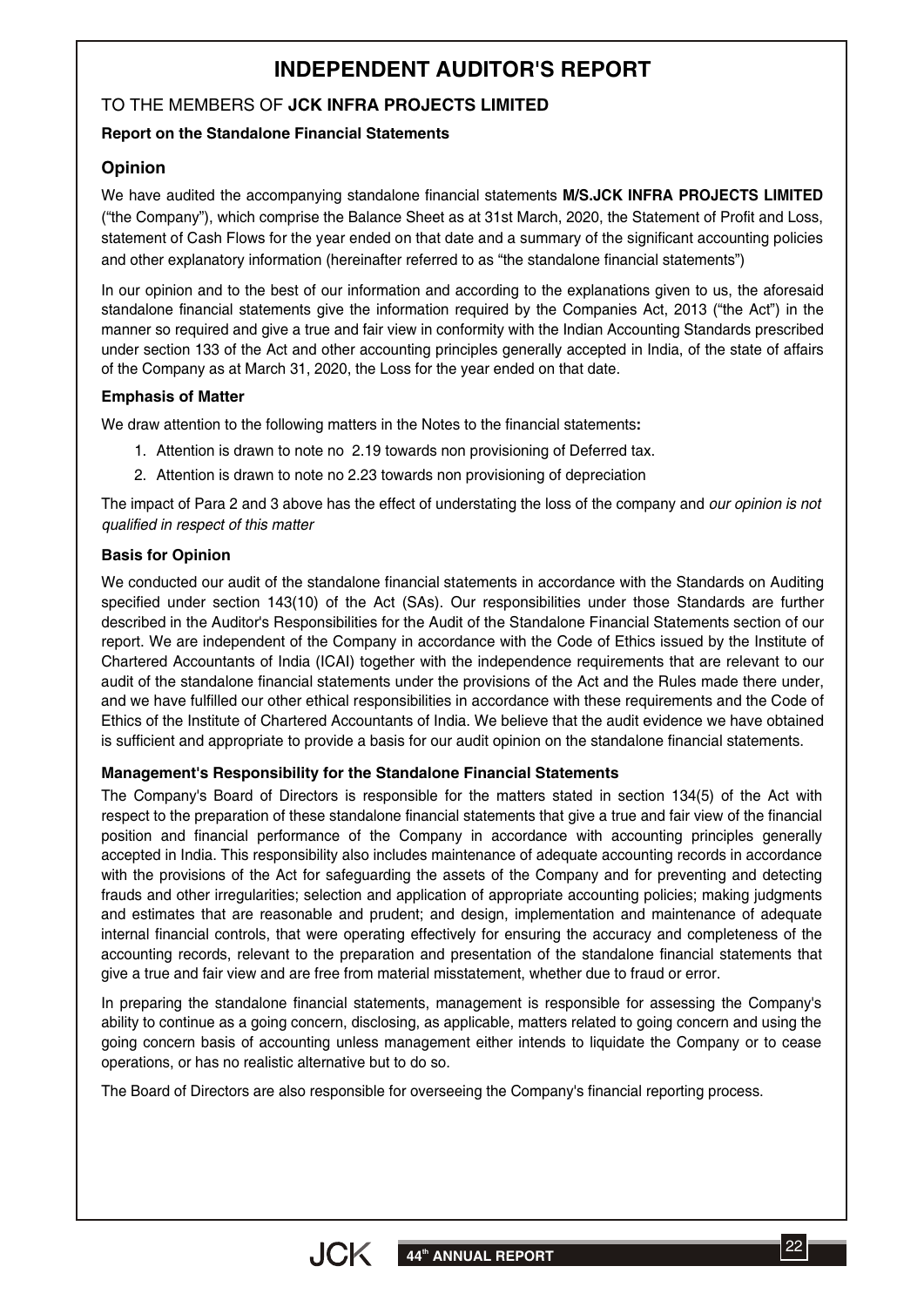#### **Auditor's Responsibilities for the Audit of the Financial Statements**

Our objectives are to obtain reasonable assurance about whether the financial statements as a whole are free from material misstatement, whether due to fraud or error, and to issue an auditor's report that includes our opinion. Reasonable assurance is a high level of assurance, but is not a guarantee that an audit conducted with SA's will always detect a material misstatement when it exists. Misstatements can arise from fraud or error and are considered material if, individually or in aggregate, they could reasonably be expected to influence the economic decisions of users taken on the basis of these financial statements.

As part of an audit in accordance with SAs, we exercise professional judgment and maintain professional skepticism throughout the audit. We also:

- Identify and assess the risks of material misstatement of the standalone financial statements, whether due to fraud or error, design and perform audit procedures responsive to those risks, and obtain audit evidence that is sufficient and appropriate to provide a basis for our opinion. The risk of not detecting a material misstatement resulting from fraud is higher than for one resulting from error, as fraud may involve collusion, forgery, intentional omissions, misrepresentations, or the override of internal control.
- Obtain an understanding of internal financial controls relevant to the audit in order to design audit procedures that are appropriate in the circumstances. Under section 143(3)(i) of the Act, we are also responsible for expressing our opinion on whether the Company has adequate internal financial controls system in place and the operating effectiveness of such controls.
- Evaluate the appropriateness of accounting policies used and the reasonableness of accounting estimates and related disclosures made by management.
- Conclude on the appropriateness of management's use of the going concern basis of accounting and, based on the audit evidence obtained, whether a material uncertainty exists related to events or conditions that may cast significant doubt on the Company's ability to continue as a going concern. If we conclude that a material uncertainty exists, we are required to draw attention in our auditor's report to the related disclosures in the standalone financial statements or, if such disclosures are inadequate, to modify our opinion. Our conclusions are based on the audit evidence obtained up to the date of our auditor's report. However, future events or conditions may cause the Company to cease to continue as a going concern.
- Evaluate the overall presentation, structure and content of the standalone financial statements, including the disclosures, and whether the standalone financial statements represent the underlying transactions and events in a manner that achieves fair presentation.

Materiality is the magnitude of misstatements in the standalone financial statements that, individually or in aggregate, makes it probable that the economic decisions of a reasonably knowledgeable user of the financial statements may be influenced. We consider quantitative materiality and qualitative factors in (i) planning the scope of our audit work and in evaluating the results of our work; and (ii) to evaluate the effect of any identified misstatements in the financial statements.

We communicate with those charged with governance regarding, among other matters, the planned scope and timing of the audit and significant audit findings, including any significant deficiencies in internal control that we identify during our audit.

We also provide those charged with governance with a statement that we have complied with relevant ethical requirements regarding independence, and to communicate with them all relationships and other matters that may reasonably be thought to bear on our independence, and where applicable, related safeguards.

From the matters communicated with those charged with governance, we determine those matters that were of most significance in the audit of the standalone financial statements of the current period and are therefore the key audit matters. We describe these matters in our auditor's report unless law or regulation precludes public disclosure about the matter or when, in extremely rare circumstances, we determine that a matter should not be communicated in our report because the adverse consequences of doing so would reasonably be expected to outweigh the public interest benefits of such communication.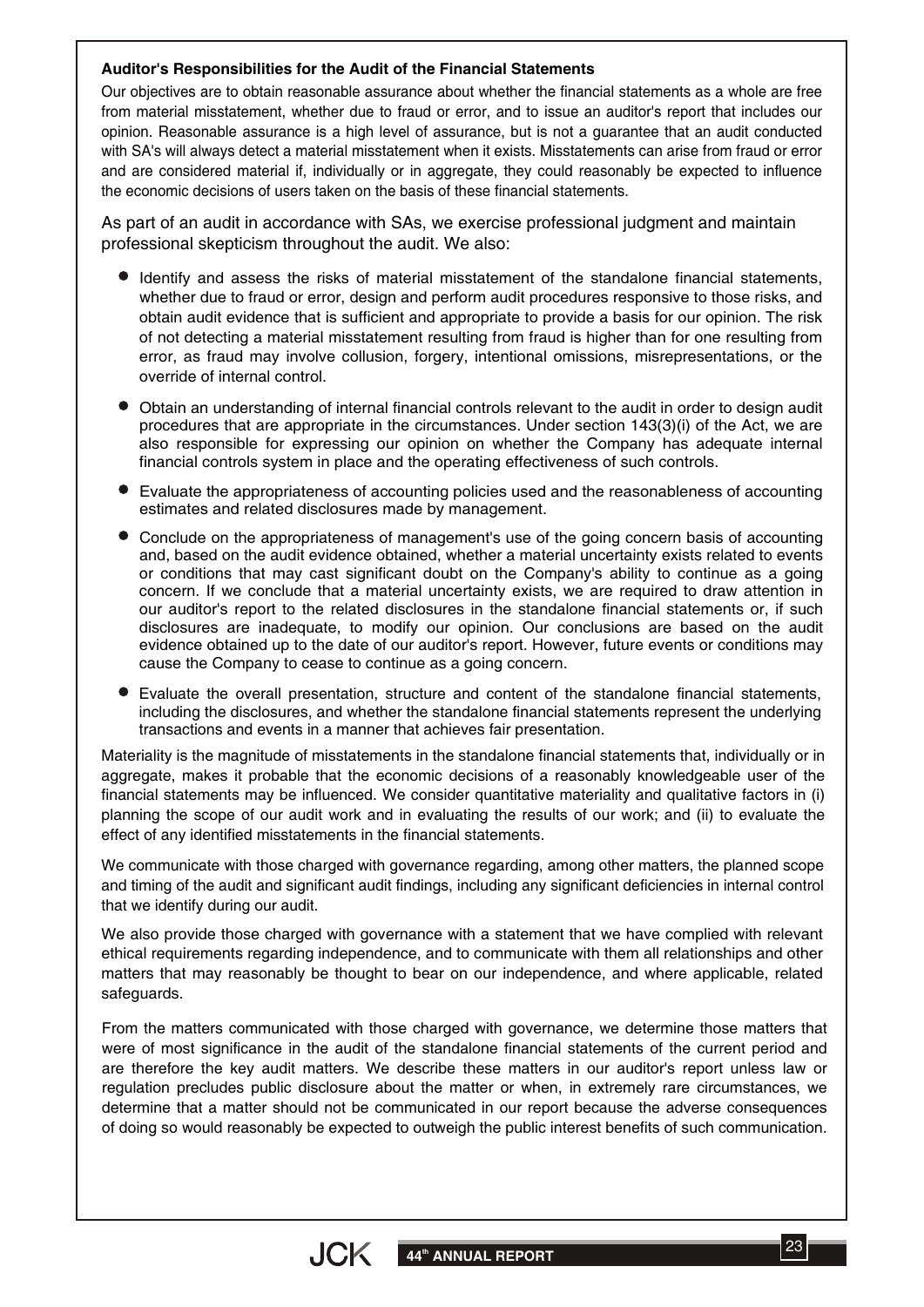#### **Report on Other Legal and Regulatory Requirements**

- 1. As required by the Companies (Auditor's Report) Order, 2016 ("the Order") issued by the Central Government of India in terms of sub-section (11) of section 143 of the Act, we give in the Annexure a statement on the matters specified in the paragraph 3 and 4 of the Order, to the extent applicable.
- 2. As required by Section 143 (3) of the Act, we report that:
	- We have sought and obtained all the information and explanations which to the best of our (a) knowledge and belief were necessary for the purposes of our audit.
	- (b) In our opinion, proper books of account as required by law have been kept by the Company so far as it appears from our examination of those books.
	- The Balance Sheet and the Statement of Profit and Loss and the Cash Flow statement dealt (c) with by this Report are in agreement with the books of account.
	- (d) In our opinion, the aforesaid standalone financial statements comply with the Accounting Standards specified under Section 133 of the Act, read with Rule 7 of the Companies (Accounts) Rules, 2014.
	- On the basis of the written representations received from the directors as on 31st March, 2020 (e) taken on record by the Board of Directors, none of the directors are disqualified as on 31st March, 2020 from being appointed as a director in terms of Section 164 (2) of the Act.
	- With respect to the adequacy of the Internal Financial Controls over Financial Reporting of the (f) Company and the operating effectiveness of such controls, refer to our separate report in "Annexure B"; and
	- With respect to the other matters to be included in the Auditor's Report in accordance with Rule (g) 11 of the Companies (Audit and Auditors) Rules, 2014, in our opinion and to the best of our information and according to the explanations given to us:
		- As per the information provided the Company has no pending litigations which will impact (i) on its financial position in the standalone Financial Statement.
		- The Company did not have any long-term contracts including derivative contracts for which (ii) there were any material foreseeable losses.
		- There has been no delay in transferring amounts, required to be transferred, to the Investor (iii) Education and Protection Fund by the Company.

#### **For M/s P.Chandrasekar LLP Chartered Accountants** Firm Registration No. 000580S/S200066

P. Chandrasekaran Partner Membership No.26037 UDIN No.: 20026037AAAAEA5582

Place: Bengaluru Date: 17.08.2020

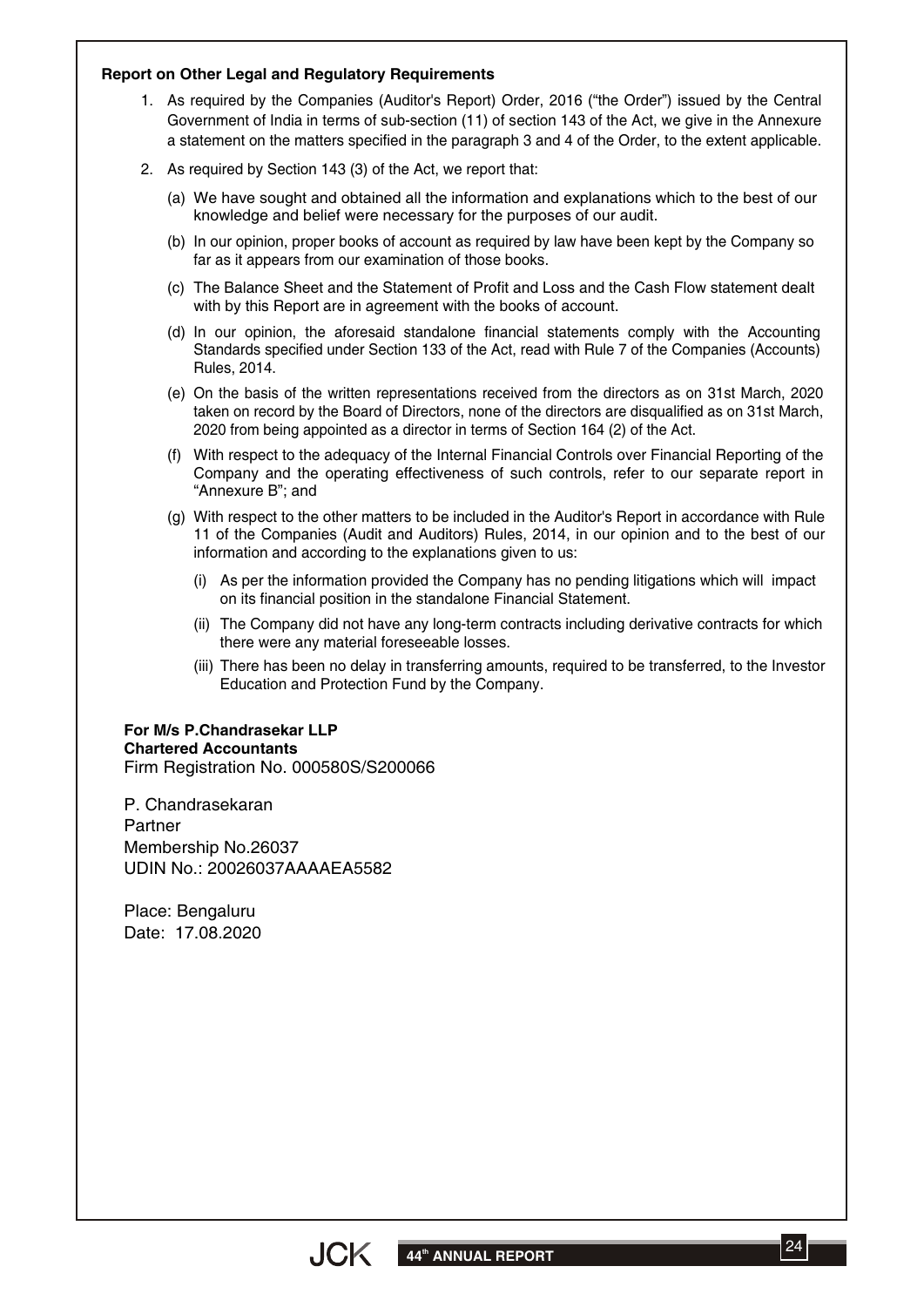#### **Annexure to the Independent Auditors' Report**

The Annexure referred to in our Independent Auditors' Report to the members of the Company on the standalone financial statements for the year ended 31 March 2020, we report that:

- i. a) The Company has maintained proper record showing full particulars, including quantitative details and situation of fixed assets.
	- b) The Company has a regular program of physical verification of its fixed assets under which fixed assets are verified in a phased manner over a period of three years which, in our opinion, is reasonable having regard to the size of the Company and the nature of its assets. No material discrepancies were noticed on such verification.
	- The title deeds of immovable properties are held in the name of the company. c)
- ii. The company did not hold any inventory during the year accordingly the provisions under this clause not applicable
- iii. As per the information and explanation provided to us during the year Company has granted loan to companies covered in the register maintained under section 189 of the Companies Act, 2013 an amount of Rs.165 lakhs is outstanding as on March 2020.
	- a) There are no written Terms and conditions towards such loans granted accordingly prima facie such loans are not prejudicial to the company's interest.
	- b) In respect of loans given, the principal and interest wherever applicable are repayable on demand and since the repayment of such loans has not been demanded there are no overdue amounts.
	- c) In respect of loans given, the principal amounts are repayable on demand and since the repayment of such loans has not been demanded, in our opinion, receipt of the principal amount is regular.
- iv. The company has complied with provisions of section 185 and 186 of the Companies Act, 2013 in respect of loans, investments, guarantees, and security if any given during the year by the company
- The company has not accepted any deposits from public accordingly, this clause is not applicable. v.
- vi. As per the information and explanations given to us the maintenance of cost records has not been prescribed by the Central Government under sub-section (1) of Section 148 of the Companies Act, 2013.
- vii. The company is generally regular in depositing, undisputed statutory dues including provident fund, employees' state insurance, income tax, sales tax, wealth tax, service tax, custom duty, excise duty, cess and other material statutory dues, wherever applicable to it.

According to the information and explanations given to us, there are no dues outstanding in respect of income tax, wealth tax, service tax, sales tax, customs duty, excise duty and cess and other material statutory dues applicable to it other than the following

| <b>Nature of Dues</b>                               | Amount          | <b>Status</b>               |
|-----------------------------------------------------|-----------------|-----------------------------|
| <b>Central Excise</b>                               | Not Ascertained | <b>Under Appeal</b>         |
| APGST Interest on Late<br>payment of Central Excise | Rs.13,30,682/-  | <b>Under Appeal</b>         |
| Kerala Sales Tax                                    | Not Ascertained | <b>Assessment Pending</b>   |
| Tamil Nadu Sales Tax                                | Rs. 3,00,000    | <b>Under Correspondence</b> |

- viii. In our opinion and according to the information and explanations given to us, the Company has not defaulted in repayment of dues to a financial institution, bank or debenture holders.
- ix. The company has not raised any moneys by way of initial public offer or further public offer during the year, hence this clause is not applicable
- During the course of our examination of the books and records of the company, carried in accordance x. with the auditing standards generally accepted in India, we have neither come across any instance of fraud on or by the Company noticed or reported during the course of our audit nor have we been informed of any such instance by the Management.
- xi. According to the information and explanation given to us and based on examination of records of the company, the company has paid/provided managerial remuneration during the year, inaccordance with the provisions of section 197 read with Schedule V to the Companies Act, 2013.
- xii. The company is not a Nidhi company hence this clause is not applicable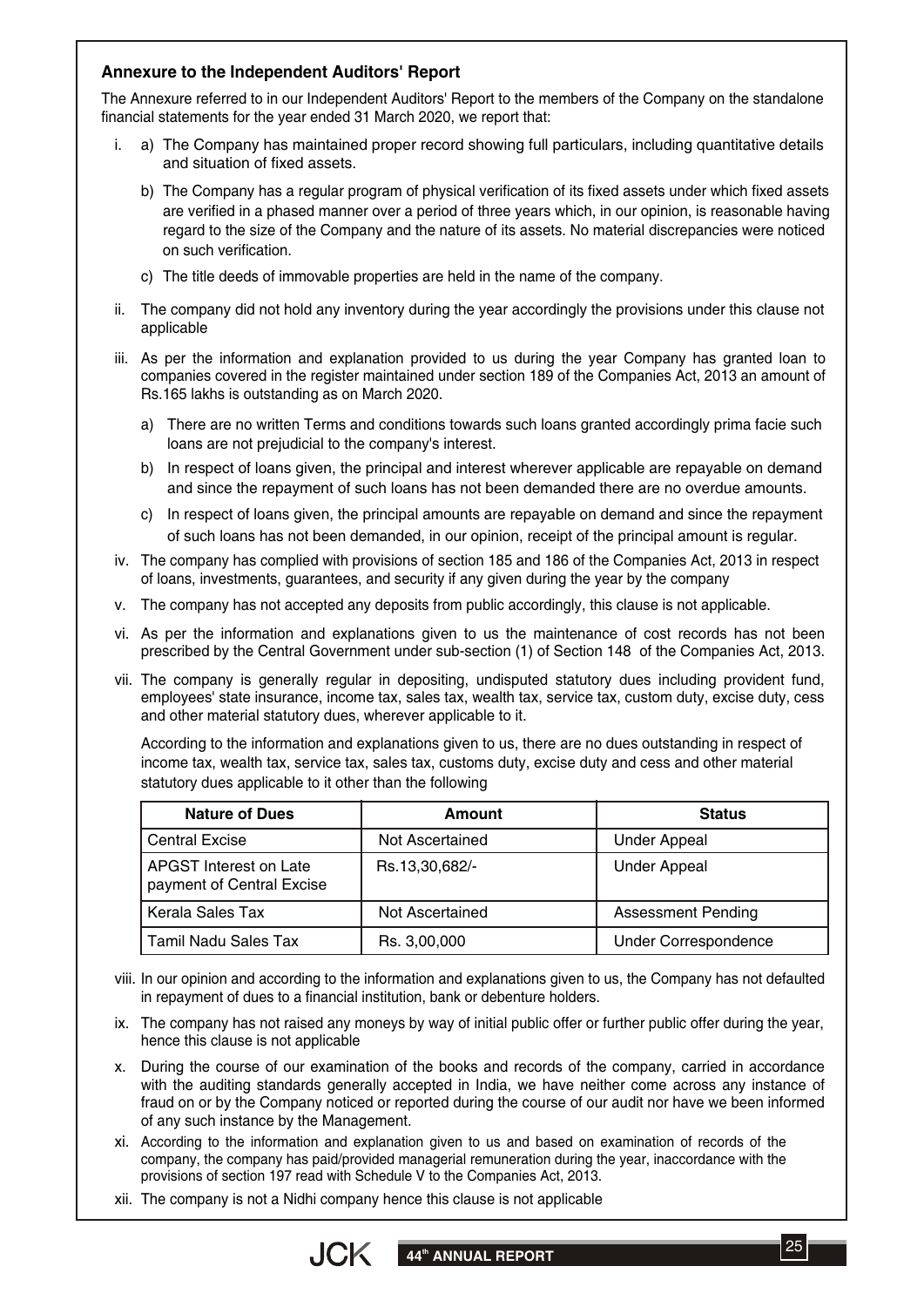- All transactions with the related parties are in compliance with sections 177 and 188 of Companies Act,2013 xiii. where applicable and the details have been disclosed in the Financial Statements etc., as required by the applicable accounting standards
- xiv. The company has not issued any shares or Debentures during the year hence this clause is not applicable.
- xv. The company has not entered into any non-cash transactions with directors or persons connected with him hence this clause not applicable
- The company is not required to be registered under section 45-IA of the Reserve Bank of India Act, 1934 xvi. hence this clause is not applicable.

**For M/s P.Chandrasekar LLP Chartered Accountants** Firm Registration No. 000580S/S200066

P. Chandrasekaran Partner Membership No.26037 UDIN No.: 20026037AAAAEA5582

Place: Bengaluru Date: 17.08.2020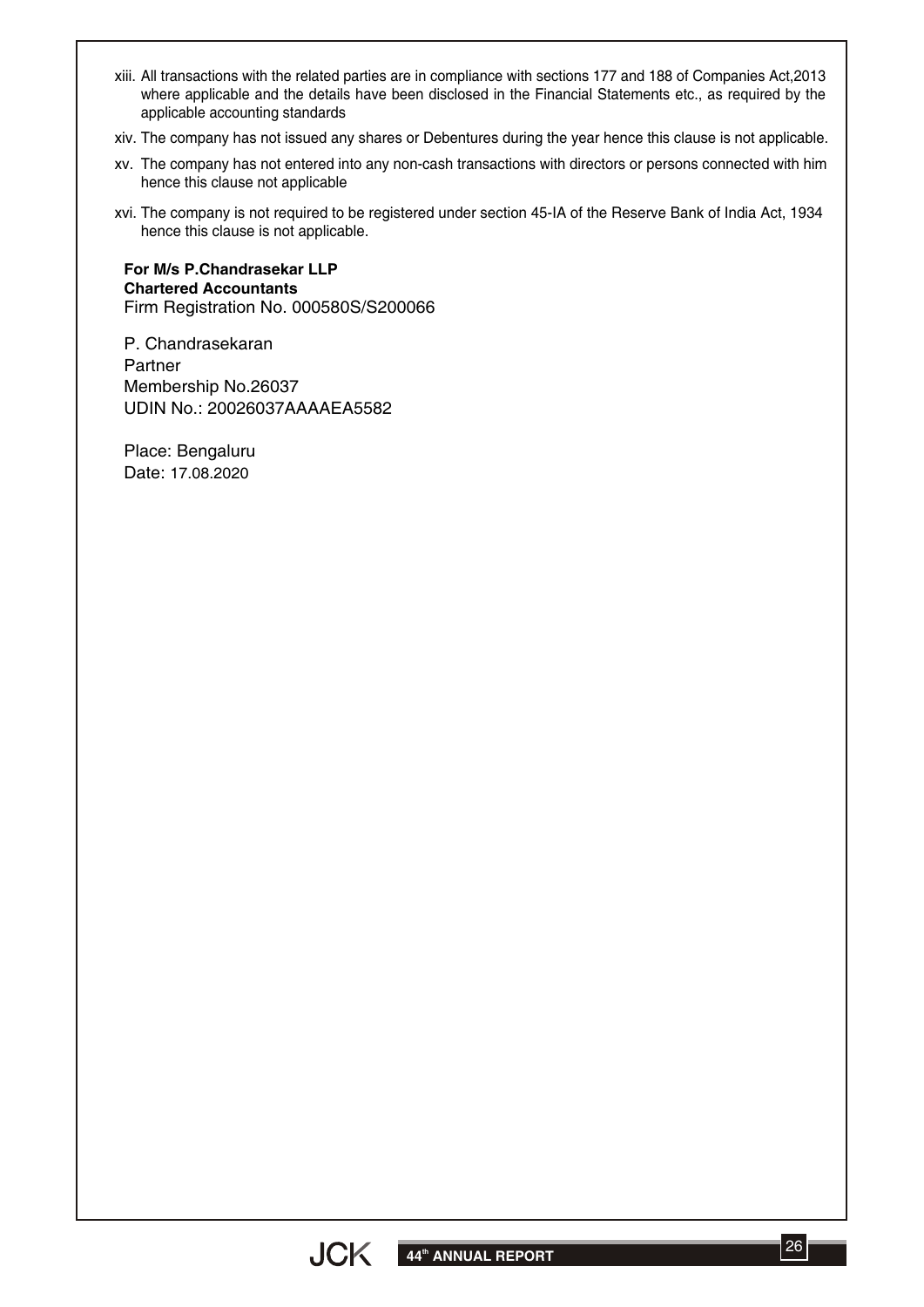## **Annexure - B to the Auditors' Report**

#### Report on the Internal Financial Controls under Clause (i) of Sub-section 3 of Section 143 of the Companies **Act, 2013 ("the Act")**

We have audited the internal financial controls over financial reporting of **JCK INFRA PROJECTS LIMITED** ("the Company") as of 31 March 2020 in conjunction with our audit of the standalone financial statements of the Company for the year ended on that date.

#### **Management's Responsibility for Internal Financial Controls**

The Company's management is responsible for establishing and maintaining internal financial controls based on the internal control over financial reporting criteria established by the Company considering the essential components of internal control stated in the Guidance Note on Audit of Internal Financial Controls over Financial Reporting issued by the Institute of Chartered Accountants of India ('ICAI'). These responsibilities include the design, implementation and maintenance of adequate internal financial controls that were operating effectively for ensuring the orderly and efficient conduct of its business, including adherence to company's policies, the safeguarding of its assets, the prevention and detection of frauds and errors, the accuracy and completeness of the accounting records, and the timely preparation of reliable financial information, as required under the Companies Act, 2013.

#### **Auditors' Responsibility**

Our responsibility is to express an opinion on the Company's internal financial controls over financial reporting based on our audit. We conducted our audit in accordance with the Guidance Note on Audit of Internal Financial Controls over Financial Reporting (the "Guidance Note") and the Standards on Auditing, issued by ICAI and deemed to be prescribed under section 143(10) of the Companies Act, 2013, to the extent applicable to an audit of internal financial controls, both applicable to an audit of Internal Financial Controls and, both issued by the Institute of Chartered Accountants of India. Those Standards and the Guidance Note require that we comply with ethical requirements and plan and perform the audit to obtain reasonable assurance about whether adequate internal financial controls over financial reporting was established and maintained and if such controls operated effectively in all material respects.

Our audit involves performing procedures to obtain audit evidence about the adequacy of the internal financial controls system over financial reporting and their operating effectiveness. Our audit of internal financial controls over financial reporting included obtaining an understanding of internal financial controls over financial reporting, assessing the risk that a material weakness exists, and testing and evaluating the design and operating effectiveness of internal control based on the assessed risk. The procedures selected depend on the auditor's judgment, including the assessment of the risks of material misstatement of the financial statements, whether due to fraud or error.

We believe that the audit evidence we have obtained is sufficient and appropriate to provide a basis for our audit opinion on the Company's internal financial controls system over financial reporting

#### **Meaning of Internal Financial Controls over Financial Reporting**

A company's internal financial control over financial reporting is a process designed to provide reasonable assurance regarding the reliability of financial reporting and the preparation of financial statements for external purposes in accordance with generally accepted accounting principles. A company's internal financial control over financial reporting includes those policies and procedures that (1) pertain to the maintenance of records that, in reasonable detail, accurately and fairly reflect the transactions and dispositions of the assets of the company; (2) provide reasonable assurance that transactions are recorded as necessary to permit preparation of financial statements in accordance with generally accepted accounting principles, and that receipts and expenditures of the company are being made only in accordance with authorizations of management and directors of the company; and (3) provide reasonable assurance regarding prevention or timely detection of unauthorized acquisition, use, or disposition of the company's assets that could have a material effect on the financial statements.

#### **Inherent Limitations of Internal Financial Controls over Financial Reporting**

Because of the inherent limitations of internal financial controls over financial reporting, including the possibility of collusion or improper management override of controls, material misstatements due to error or fraud may occur and not be detected. Also, projections of any evaluation of the internal financial controls over financial reporting to future periods are subject to the risk that the internal financial control over financial reporting may become inadequate because of changes in conditions, or that the degree of compliance with the policies or procedures may deteriorate.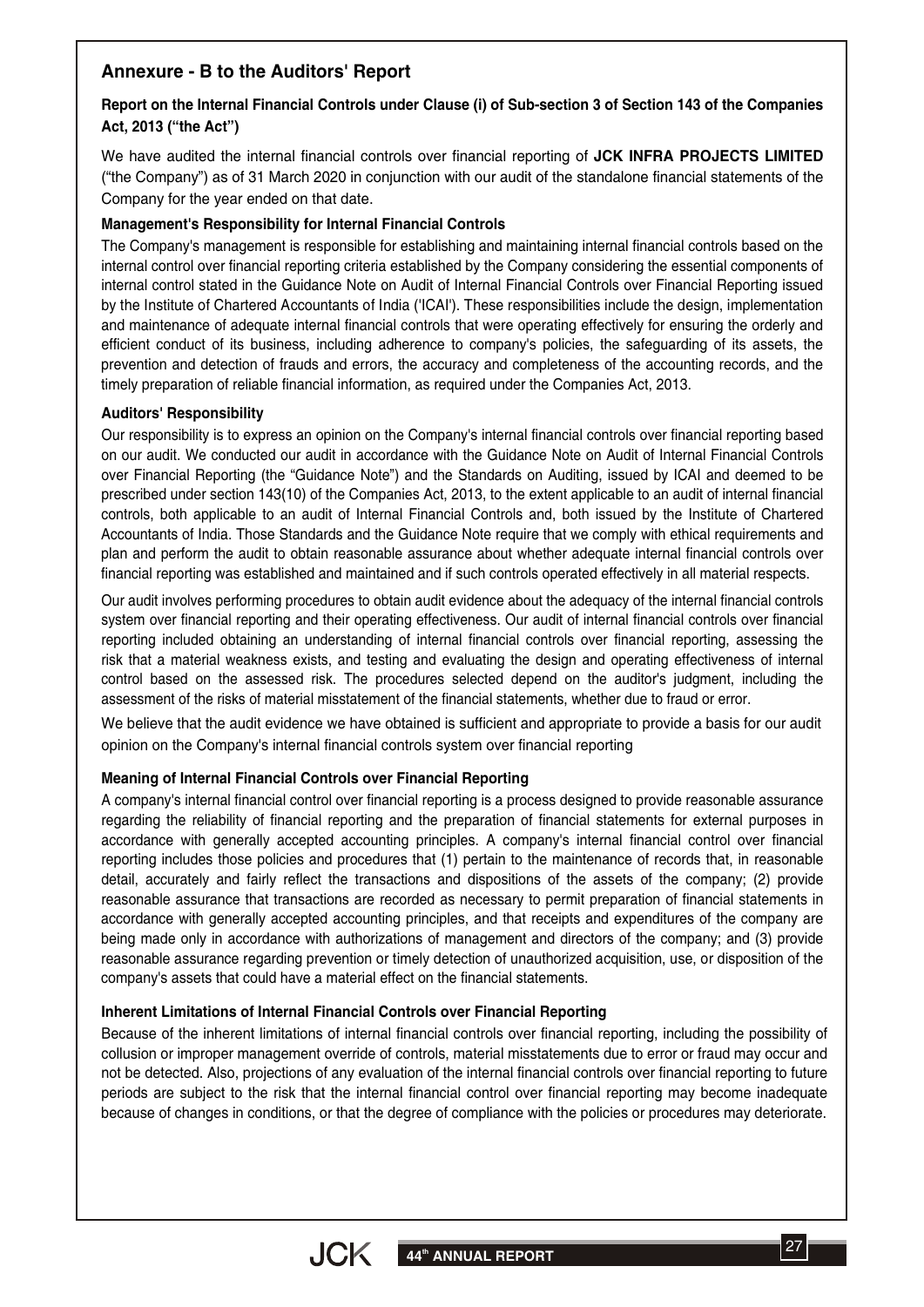#### **Opinion**

In our opinion, to the best of our information and according to the explanations given to us, the Company has, in all material respects, an adequate internal financial controls system over financial reporting and such internal financial controls over financial reporting were operating effectively as at March 31, 2020 except the areas given in the auditors Opinion paragraph , based on the internal control over financial reporting criteria established by the Company considering the essential components of internal control stated in the Guidance Note on Audit of Internal Financial Controls Over Financial Reporting issued by the Institute of Chartered Accountants of India.

**For M/s P.Chandrasekar LLP Chartered Accountants** Firm Registration No. 000580S/S200066

P. Chandrasekaran Partner Membership No.26037 UDIN No.: 20026037AAAAEA5582

Place: Bengaluru Date: 17.08.2020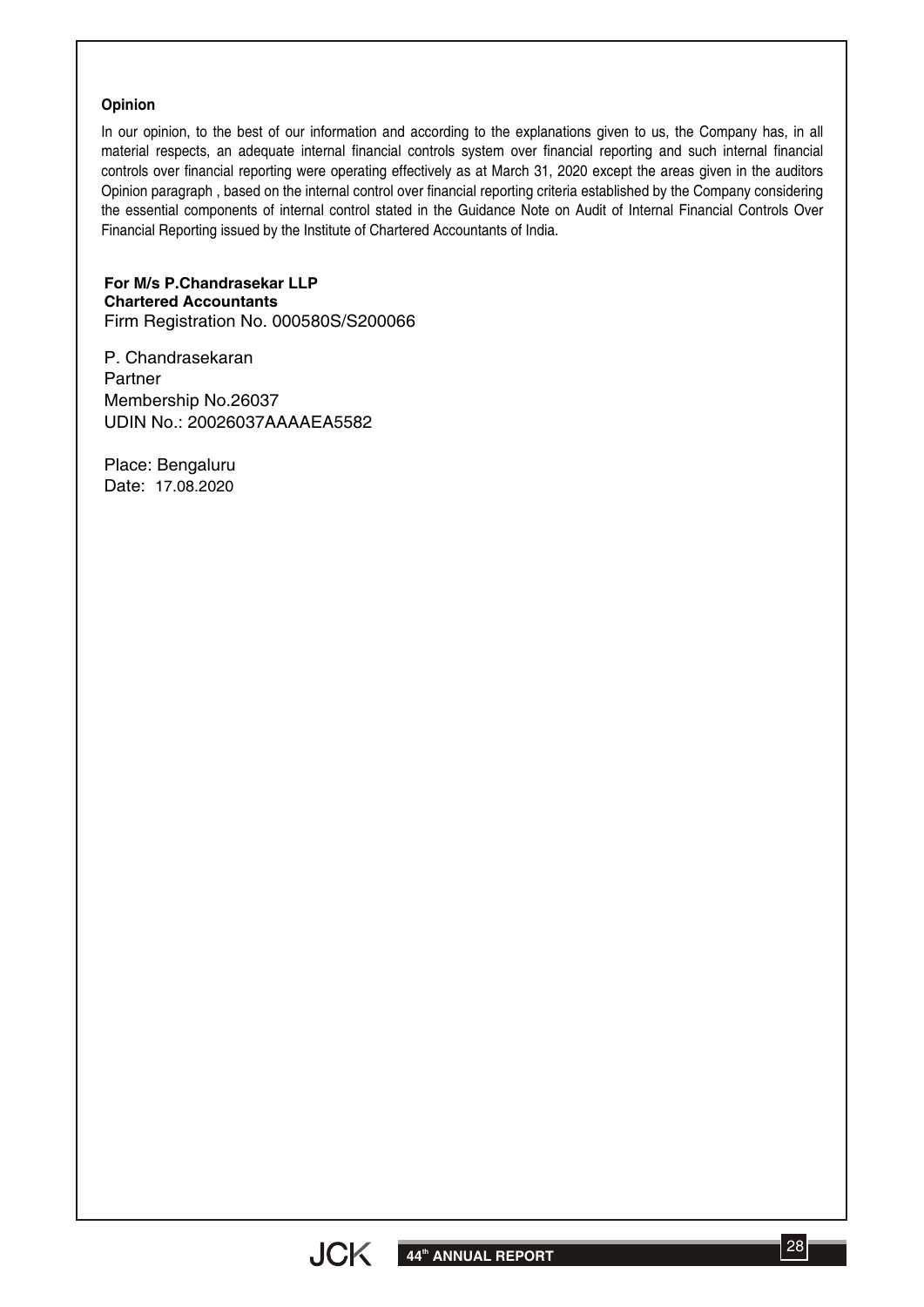## **JCK Infra Projects Limited Balance Sheet as at 31st March 2020**

| <b>Particulars</b>                                                                       | <b>Notes</b> | As at<br>31-03-2020 | As at<br>31-03-2019 |
|------------------------------------------------------------------------------------------|--------------|---------------------|---------------------|
| <b>I EQUITY AND LIABILITIES</b>                                                          |              | Rs.                 | Rs.                 |
| (1) SHAREHOLDERS FUNDS                                                                   |              |                     |                     |
| a) Share Capital                                                                         | 2.1          | 3 00 05 870         | 3 00 05 870         |
| b) Reserves and Surplus                                                                  | 2.2          | (54910804)          | (50714790)          |
| <b>Sub Total</b>                                                                         |              | (24904934)          | (20708920)          |
| (2) SHARE APPLICATION PENDING ALLOTMENT                                                  |              |                     |                     |
| (3) NON CURRENT LIABILITIES                                                              |              |                     |                     |
| a) Long Term Borrowing                                                                   | 2.3          | 34 40 230           | 34 40 230           |
| b) Other Long Term Liabilities                                                           |              |                     |                     |
| c) Long Term Provisions<br>d) Deferred Tax Liability                                     | 2.4          | 13 65 357           | 13 65 357           |
| <b>Sub Total</b>                                                                         |              | 48 05 587           | 48 05 587           |
| (4) CURRENT LIABILITIES                                                                  |              |                     |                     |
| a) Short Term Borrowings                                                                 |              |                     |                     |
| b) Trade Payables                                                                        |              |                     |                     |
| i) Total Outstanding dues of Micro small and                                             |              |                     |                     |
| medium enterprises                                                                       |              |                     |                     |
| ii) Total Outstanding dues of Creditors other than<br>Micro small and medium enterprises |              |                     |                     |
| c) Other Current Liabilities                                                             | 2.5          | 6 29 05 313         | 3 35 15 992         |
| d) Short Term Provisions                                                                 |              |                     |                     |
| <b>Sub Total</b>                                                                         |              | 6 29 05 313         | 3 35 15 992         |
| <b>TOTAL EQUITY AND LIABILITIES</b>                                                      |              | 4 28 05 966         | 176 12 658          |
|                                                                                          |              |                     |                     |
| <b>II ASSETS</b><br><b>NON CURRENT ASSETS</b>                                            |              |                     |                     |
| 1) (a) Property Plant and Equipment                                                      |              |                     |                     |
| (i) Tangible Assets                                                                      | 2.6          | 37 09 498           | 37 09 498           |
| (ii) Intangible Assets                                                                   |              |                     |                     |
| (iii) Capital Work In Progress                                                           |              |                     |                     |
| (iv) Intangible assets under development                                                 |              |                     |                     |
| <b>Total</b>                                                                             |              | 37 09 498           | 37 09 498           |
| (b) Non Current Investments                                                              | 2.7          | 33 25 630           | 33 25 630           |
| (c) Long Term Loans & Advances                                                           | 2.8          | 1 99 39 822         | 3 66 7 28           |
| (d) Other Non Current Assets                                                             |              |                     |                     |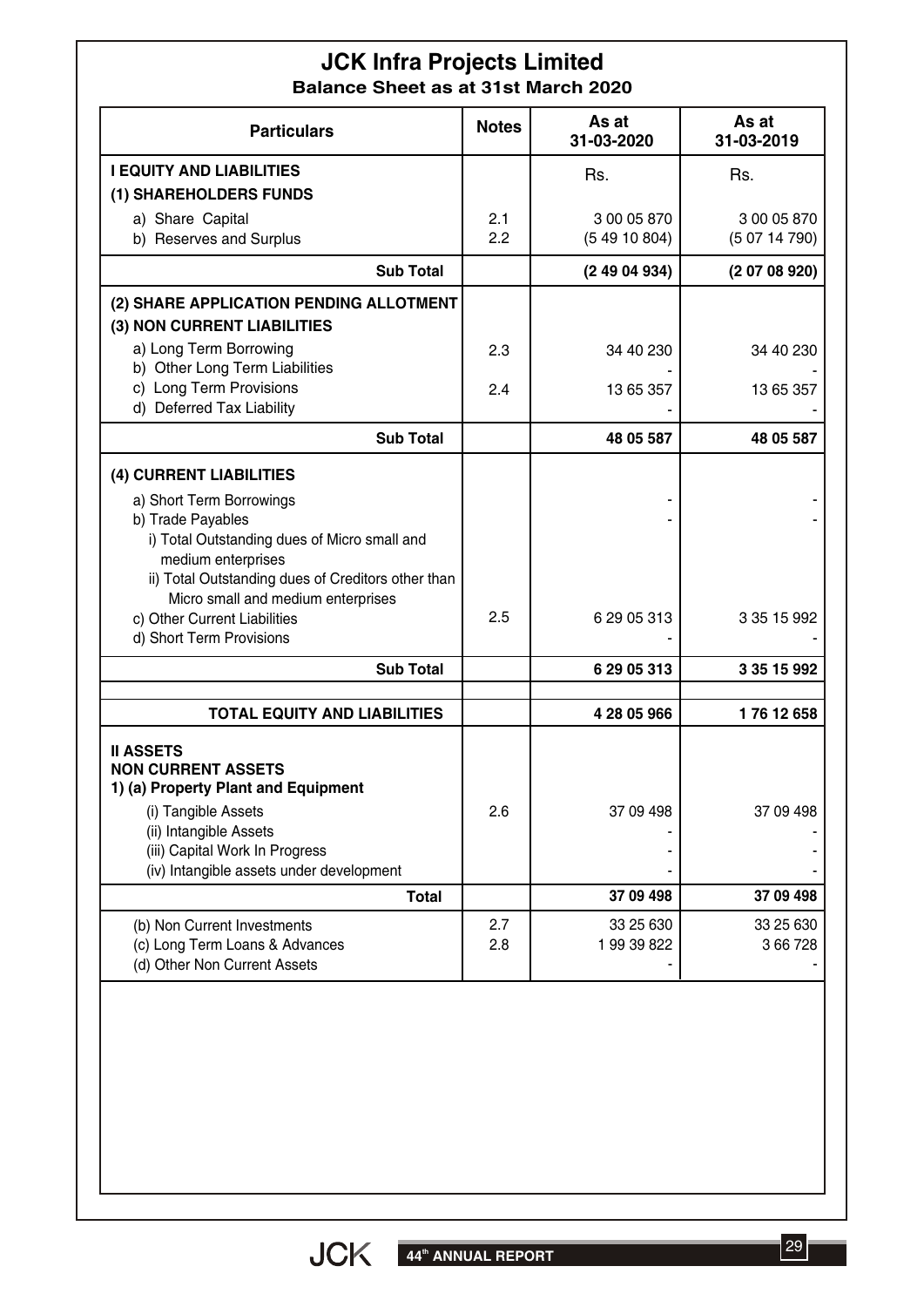| <b>Sub Total</b>                 |      | 158 31 016  | 1 02 10 802 |
|----------------------------------|------|-------------|-------------|
| f) Other Current Assets          | 2.11 | 18 000      | 18 000      |
| e) Short Term Loans and Advances | 2.10 | 1 56 50 000 |             |
| d) Cash and Bank Balances        | 2.9  | 163016      | 1 01 92 802 |
| c) Trade Receivables             |      |             |             |
| b) Inventories                   |      |             |             |
| a) Current Investments           |      |             |             |
| (2) CURRENT ASSETS               |      |             |             |

#### **Significant Accounting Policies**

For and on behalf of the Board of **JCK Infra Projects Limited**

As per our report of even date

**For M/s. P Chandrasekar LLP** Chartered Accountants

Firm Registration No.000580S/S200066

**P Chandrasekaran** Partner Membership No: 26037

**Place:** Bengaluru **Date:** 17.08.2020

**Krishan Kapur** Managing Director DIN: 05183136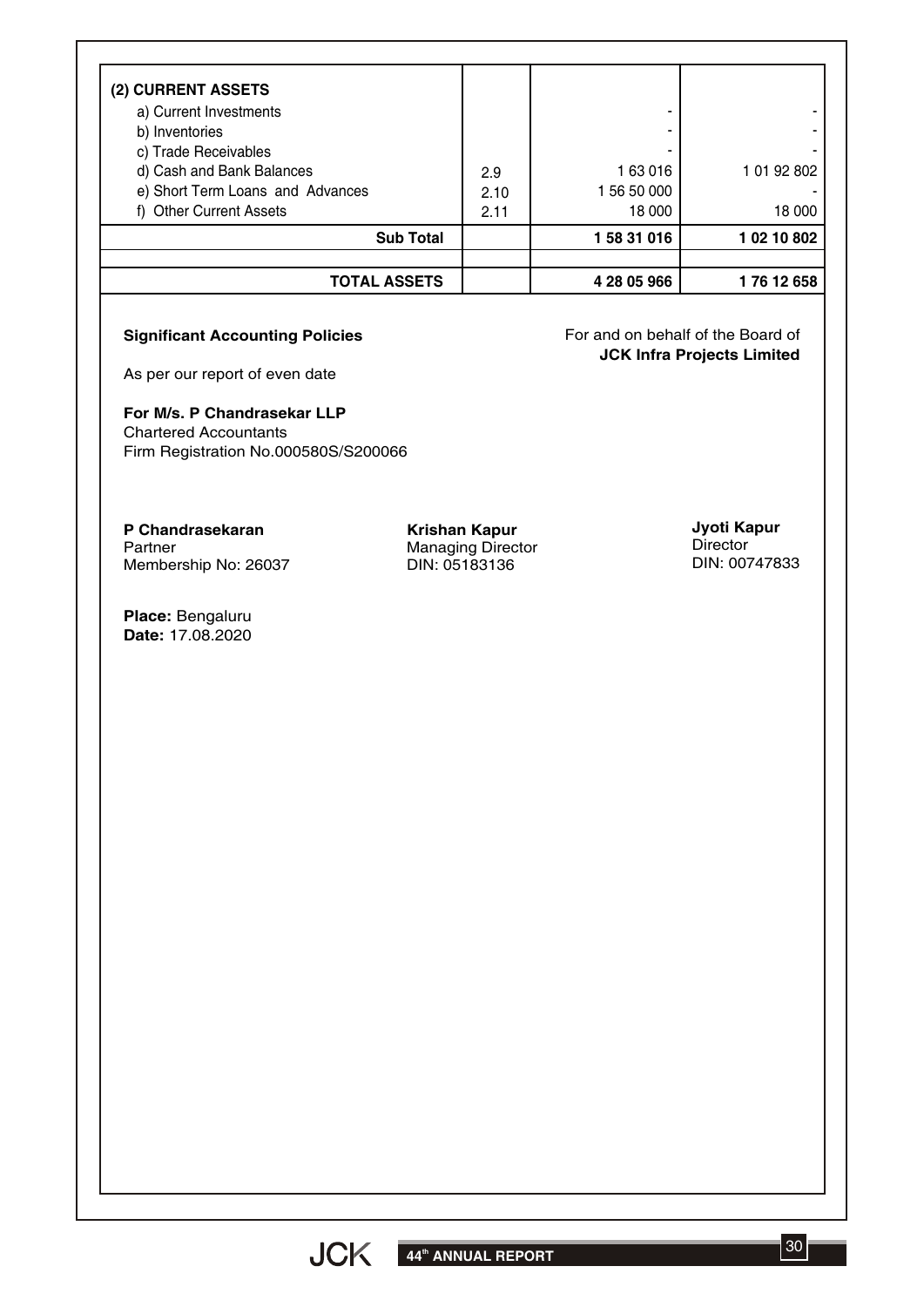| <b>JCK Infra Projects Limited</b><br>Statement of Profit and Loss Account for the year ended 31st March 2020 |                                                                   |                                  |                                                                        |  |  |  |
|--------------------------------------------------------------------------------------------------------------|-------------------------------------------------------------------|----------------------------------|------------------------------------------------------------------------|--|--|--|
| <b>Particulars</b>                                                                                           | <b>Notes</b>                                                      | For the year ended<br>31-03-2020 | For the year ended<br>31-03-2019                                       |  |  |  |
| <b>REVENUE FROM OPERATIONS</b>                                                                               |                                                                   |                                  |                                                                        |  |  |  |
| <b>OTHER INCOME</b>                                                                                          | 2.12                                                              | 51 72 486                        | 34 32 678                                                              |  |  |  |
| <b>Total Revenue</b>                                                                                         |                                                                   | 51 72 486                        | 34 32 678                                                              |  |  |  |
| <b>EXPENDITURE</b>                                                                                           |                                                                   |                                  |                                                                        |  |  |  |
| <b>Land Development Expenses</b>                                                                             |                                                                   |                                  |                                                                        |  |  |  |
| Employee benefit expenses                                                                                    | 2.13                                                              | 389790                           | 4 18 6 10                                                              |  |  |  |
| <b>Other Expenses</b>                                                                                        | 2.14                                                              | 89 66 949                        | 51 64 226                                                              |  |  |  |
| <b>Finance Cost</b>                                                                                          | 2.15                                                              | 11 761                           | 86                                                                     |  |  |  |
| Depreciation and Amortisation expenses                                                                       | 2.6                                                               |                                  |                                                                        |  |  |  |
| <b>Total Expenditure</b>                                                                                     |                                                                   | 93 68 500                        | 55 82 922                                                              |  |  |  |
| <b>PROFIT/(LOSS) BEFORE TAX</b>                                                                              |                                                                   | (4196014)                        | (21 50 244)                                                            |  |  |  |
| <b>Tax expenses</b>                                                                                          |                                                                   |                                  |                                                                        |  |  |  |
| Provision for Taxation for prior period items                                                                |                                                                   |                                  |                                                                        |  |  |  |
| Deferred Tax                                                                                                 |                                                                   |                                  |                                                                        |  |  |  |
| Profit/(Loss) for the period                                                                                 |                                                                   | (4196014)                        | (21 50 244)                                                            |  |  |  |
| <b>Total no of shares</b>                                                                                    |                                                                   | 30 00 587                        | 30 00 587                                                              |  |  |  |
| <b>Earning per share</b>                                                                                     |                                                                   |                                  |                                                                        |  |  |  |
| <b>Basic EPS</b>                                                                                             |                                                                   |                                  |                                                                        |  |  |  |
|                                                                                                              |                                                                   | (1.40)                           | (0.72)                                                                 |  |  |  |
| <b>Diluted</b>                                                                                               |                                                                   | (1.40)                           | (0.72)                                                                 |  |  |  |
| <b>Significant Accounting Policies</b><br>As per our report of even date<br>For M/s. P Chandrasekar LLP      |                                                                   |                                  | For and on behalf of the Board of<br><b>JCK Infra Projects Limited</b> |  |  |  |
| <b>Chartered Accountants</b><br>Firm Registration No.000580S/S200066                                         |                                                                   |                                  |                                                                        |  |  |  |
| P Chandrasekaran<br>Partner<br>Membership No: 26037                                                          | <b>Krishan Kapur</b><br><b>Managing Director</b><br>DIN: 05183136 |                                  | Jyoti Kapur<br><b>Director</b><br>DIN: 00747833                        |  |  |  |
| Place: Bengaluru<br>Date: 17.08.2020                                                                         |                                                                   |                                  |                                                                        |  |  |  |
|                                                                                                              |                                                                   |                                  |                                                                        |  |  |  |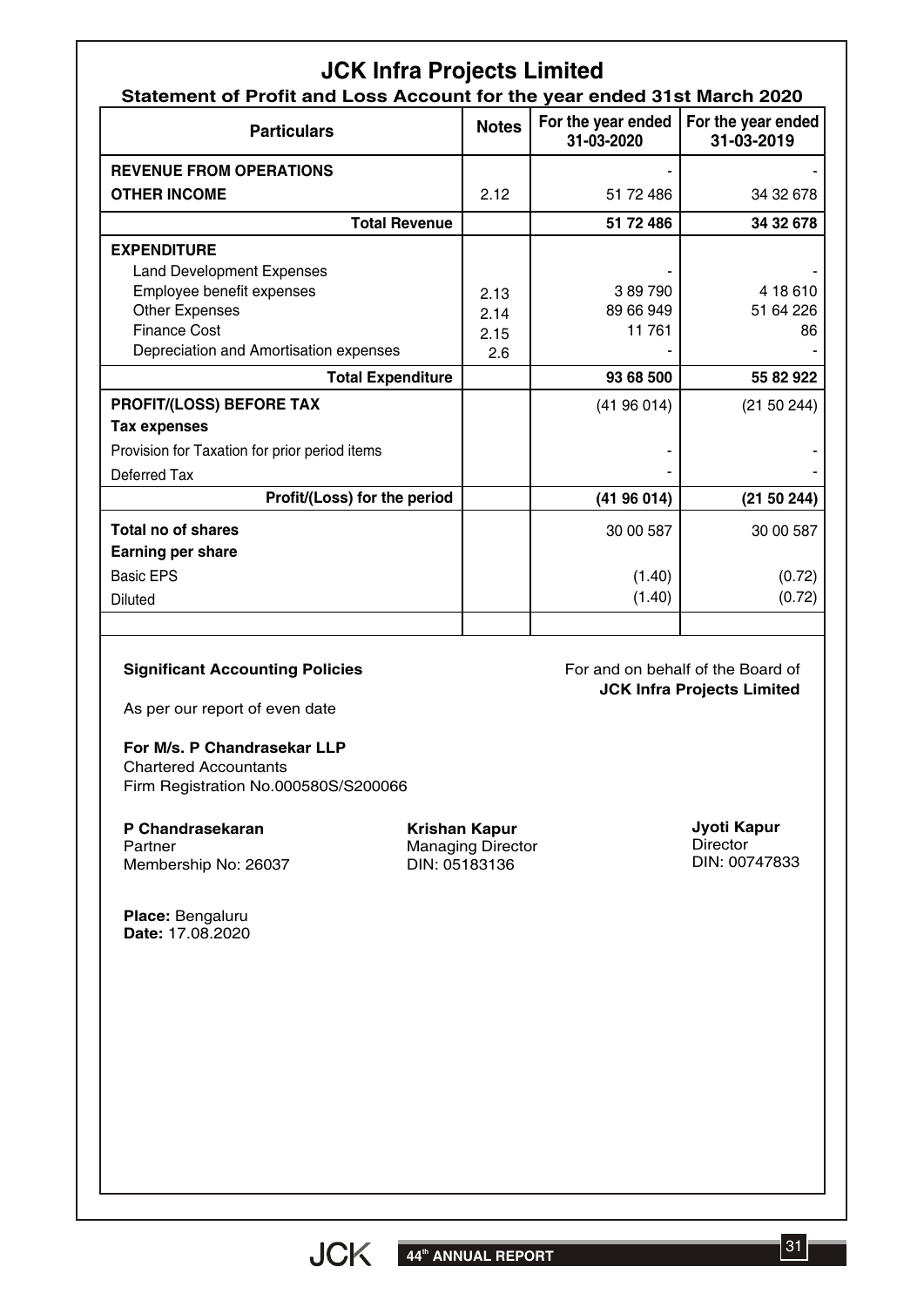## **JCK Infra Projects Limited Statement of Cash Flow for the year ended 31st March 2020**

| SI. | <b>Particulars</b>                                                                                                                                                                                                              |                        | As at<br>31-03-2020    | As at<br>31-03-2019                             |                        |  |
|-----|---------------------------------------------------------------------------------------------------------------------------------------------------------------------------------------------------------------------------------|------------------------|------------------------|-------------------------------------------------|------------------------|--|
| No. |                                                                                                                                                                                                                                 | Rs.                    | Rs.                    | Rs.                                             | Rs.                    |  |
| А.  | <b>CASH FLOW FROM OPERATING ACTIVITIES</b><br>Net Profit as per Profit & Loss A/c<br>Adjusted for:<br>Depreciation                                                                                                              |                        | (4196014)              |                                                 | (21 50 244)            |  |
|     | Reversal of Provision on Investment<br>Interest paid<br>Interest Income                                                                                                                                                         | 11 761                 | 11761                  | 22 34 045<br>86<br>(360868)                     | 18 73 263              |  |
|     | <b>OPERATING PROFIT BEFORE WORKING CAPITAL</b><br><b>ADJUSTMENTS:</b>                                                                                                                                                           |                        | (4184253)              |                                                 | (276981)               |  |
|     | <b>Adjusted for Working Capital changes</b><br>Loans and advances<br><b>Other current Assets</b><br>Inventories<br>Provision<br><b>Short Term Borrowings</b><br>Other Long term liabilities<br><b>Other Current Liabilities</b> | (19573094)<br>29389321 |                        | (360868)<br>(18000)<br>(3070000)<br>1 33 72 739 |                        |  |
|     | Cash generated from operations                                                                                                                                                                                                  |                        | 98 16 227<br>56 31 974 |                                                 | 99 23 871<br>96 46 890 |  |
|     | Cash flow before Extra-ordinary items                                                                                                                                                                                           |                        | 56 31 974              |                                                 | 96 46 890              |  |
| В.  | <b>PRIOR PERIOD EXPENSES</b>                                                                                                                                                                                                    |                        |                        |                                                 |                        |  |
|     | Cash flow before Extra-Ordinary items                                                                                                                                                                                           |                        | 56 31 974              |                                                 | 96 46 890              |  |
| C.  | <b>CASH FLOW FROM INVESTMENT ACTIVITIES</b><br>Purchase of Fixed Assets<br>Investments in shares<br>Sale of Investments<br>Changes in Revaluation Reserve<br>Interest Income                                                    |                        |                        |                                                 | (99 000)<br>3 60 868   |  |
|     | <b>Net Cash Flow from Investment Activities</b>                                                                                                                                                                                 |                        |                        |                                                 | 261868                 |  |
| D.  | <b>CASH FLOW FROM FINANCIAL ACTIVITIES</b><br>Interest paid<br>Long Term Borrowings / Redemption<br>Borrowing / Redemption of Loan                                                                                              |                        | (11761)<br>(15650000)  |                                                 | (86)                   |  |
|     | <b>Net Cash Flow from Financial Activities</b>                                                                                                                                                                                  |                        | (15661761)             |                                                 | (86)                   |  |
|     | <b>NET CASH FLOW</b>                                                                                                                                                                                                            |                        | (10029787)             |                                                 | 99 08 672              |  |
|     | Opening Cash & Bank balances<br>Closing Cash & Bank balances                                                                                                                                                                    |                        | 1 01 92 803<br>163016  |                                                 | 284 131<br>1 01 92 803 |  |

The above statement of Cash Flow has been complied from and is based on the Audited Accounts of M/s JCK INFRA PROJECTS LIMITED, for the year ended 31.03.2020.

As per our report of even date

For and on behalf of the Board of **JCK Infra Projects Limited**

**For M/s. P Chandrasekar LLP** Chartered Accountants Firm Registration No.000580S/S200066

**P Chandrasekaran** Partner Membership No: 26037

**Krishan Kapur** Managing Director DIN: 05183136

**Jyoti Kapur Director** DIN: 00747833

**Place:** Bengaluru **Date:** 17.08.2020

32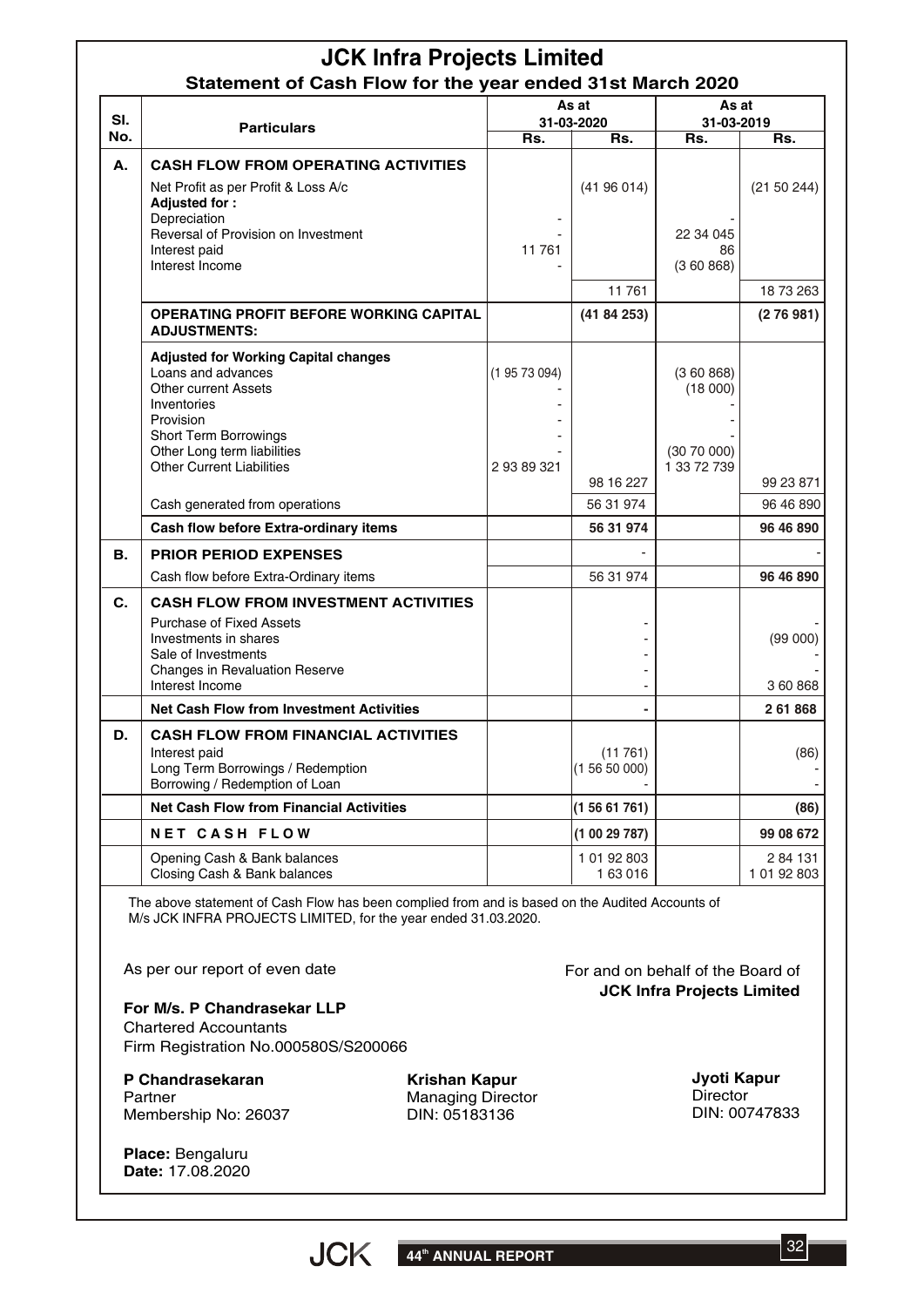# **JCK INFRA PROJECTS LIMITED**

#### **STATEMENT OF ACCOUNTING POLICIES**

#### **1. CORPORATE INFORMATION**

The Company was incorporated on  $20<sup>th</sup>$  March, 1974 as a limited Company under the Companies Act, 1956. The name of the company was changed to JCK INFRA PROJECTS LIMITED on  $29<sup>th</sup>$ June 2015. The Company is primarily engaged in the business of undertaking construction or directs the management of construction of industrial and other property buildings.

#### **2. BASIS OF PREPARATION OF FINANCIAL STATEMENTS**

The financial statements of the Company have been prepared, in accordance with Generally Accepted Accounting principles in India (Indian GAAP), to comply with the Accounting Standards specified under Section 133 of the Companies Act, 2013, read with Rule 7 of the Companies (Accounts) Rules, 2014 and the relevant provisions of the Companies Act, 2013 ("the 2013 Act"), except where otherwise stated. The company follows mercantile system of accounting and recognizes significant items of income and expenditure on accrual basis.

All assets and liabilities have been classified as current or non-current as per the Company's normal operating cycle and other criteria set out in the Companies Act, 2013. Based on the nature of products and the time between the acquisition of assets for processing and their realization in cash and cash equivalents, the Company has ascertained its operating cycle as 12 months for the purpose of current noncurrent classification of assets and liabilities

#### **3. USE OF ESTIMATES**

The preparation and presentation of Financial Statements requires estimates and assumptions to be made that affect the reported amount of assets and liabilities and disclosure of contingent liabilities on the date of the Financial Statements and the reported amount of revenues and expenses during the reporting period. Difference between the actual results and estimates is recognized in the period in which the results are known/ materialized.

#### **4. RECOGNITION OF INCOME AND EXPENDITURE :**

Revenue is recognized to the extent it is probable that the economic benefit will flow to the company and the revenue can be reliably measured.

Revenue towards property development is recognized in accordance to the Guidance note "Accounting For Real Estate Transactions (Revised- 2012)" issued by ICAI.

Interest on Fixed Deposit has been recognized on accrual basis

#### **5. FIXED ASSETS AND DEPRECIATION :**

- Fixed asset acquired in full or part exchange for another asset / security is recorded at the fair market value or the net book value of the asset given up, adjusted for any balancing cash consideration. Fair market value is determined either for the asset acquired or asset given up / security given up/ issued, whichever is more clearly evident. i.
- Intangible assets are carried at cost less accumulated amortisation and impairment losses, if any. The cost of an intangible asset comprises its purchase price, including any import duties and other taxes (other than those subsequently recoverable from the taxing authorities), and any directly attributable expenditure on making the asset ready for its intended use and net of any trade discounts and rebates. Subsequent expenditure on an intangible asset after its purchase / completion is recognised as an expense when incurred unless it is probable that such expenditure will enable the asset to generate future economic benefits in excess of its originally assessed standards of performance and such expenditure can be measured and attributed to the asset reliably, in which case such expenditure is added to the cost of the asset. ii.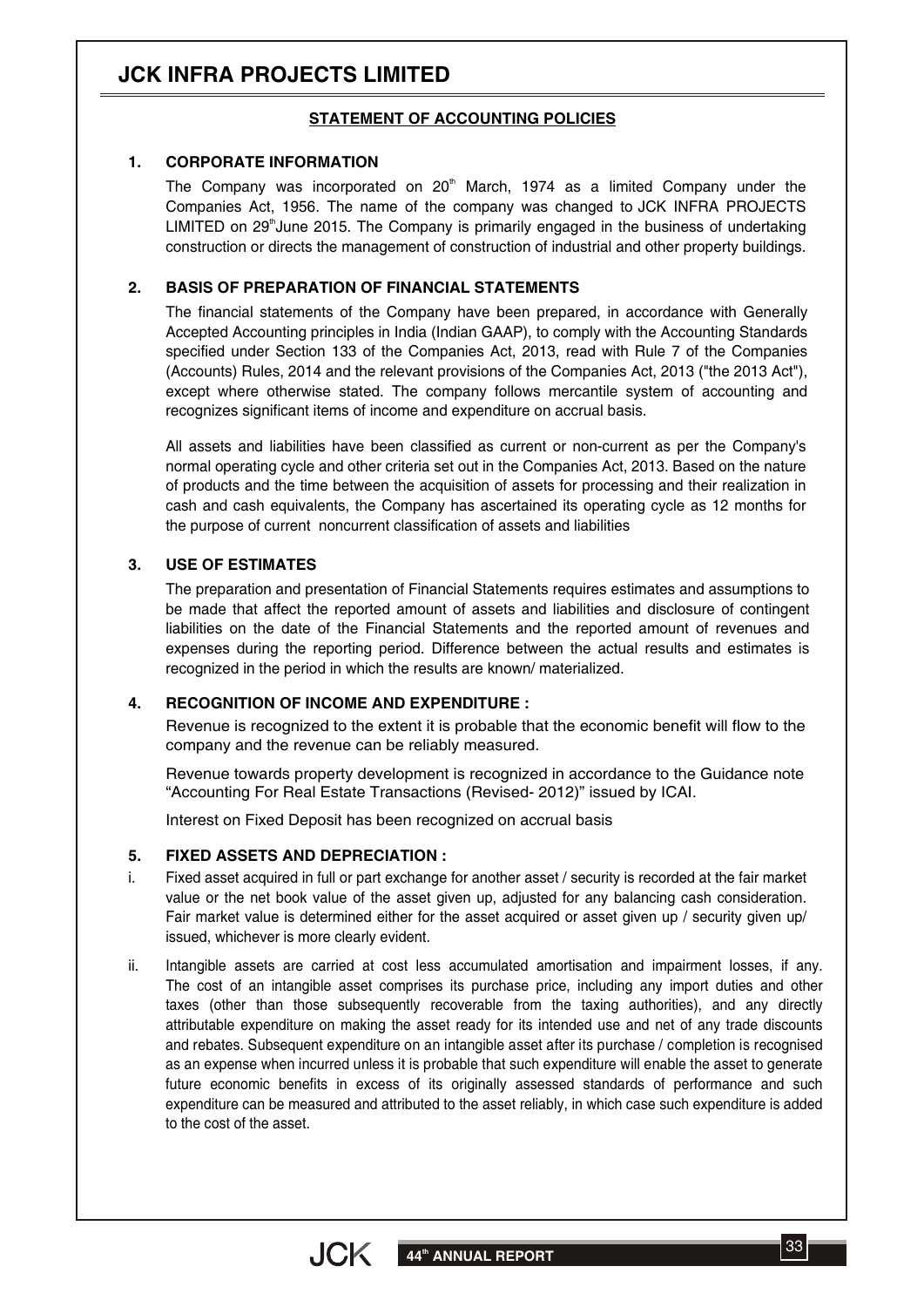# **JCK INFRA PROJECTS LIMITED**

- Capital work-in-progress Projects under which assets are not ready for its intended use and other Capital Work-in-Progress are carried at cost, comprising direct cost, related incidental expenses and attributable interest. iii.
- Depreciation/Amortisation is provided as per the life of the assets specified under Schedule II of the Companies Act, 2013. iv.
- Lease hold improvements are depreciated during the lease period. v.

#### **6. EXPENDITURE DURING CONSTRUCTION :**

In case of new projects for expansion / modernization of existing undertakings all direct expenditure including interest on borrowings for the project, incurred upto the date of commission / completion are capitalized and added prorate to the cost of the Assets relating to the New projects.

#### **7. VALUATION OF INVENTORIES :**

All inventories except finished goods are valued at cost. Finished goods are valued at lower of cost or market value.

**8.** Current Tax is determined in accordance with the provisions of the Income Tax Act 1961. Deferred Tax has been recognized for all timing differences, subject to consideration of prudence being the difference between taxable incomes and accounting income that originate in one period and is capable of reversal in one or more subsequent periods.

#### **9. RETIREMENT BENEFITS:**

Gratuity and Leave Encashment to eligible employees has been provided as per the Policy of the Company.

#### **10. INVESTMENTS**

Current investments are carried at lower of cost and fair market value Long-term investments are valued at market Value. Provision is made to recognize decline/increase, if any, in the carrying value.

#### **11. EARNINGS PER SHARE**

The earnings considered in ascertaining EPS comprise the net profit after tax. The number of shares used in computing Basic EPS is the weighted average number of shares outstanding during the year. Diluted earnings per share is computed by dividing the net profit after tax by the weighted average number of equity shares considered for deriving basic earnings per share and also the weighted average number of shares that could have been issued on the conversion of all dilutive potential equity shares unless the results would be anti - dilutive. Dilutive potential equity shares are deemed converted as of the beginning of the period, unless issued at a later date.

#### **12. CASH FLOW STATEMENT**

Cash flows are reported using the indirect method, whereby net profit before tax is adjusted for the effects of transactions of a non-cash nature and any deferrals or accruals of past or future cash receipts or payments. The cash flows from regular revenue generating, investment and financing activities of the Company are segregated.

Cash and Cash equivalents for the purpose of cash flow statement comprises of Cash at Bank, Cash in Hand (including cheques in hand) &Fixed Deposits (Maturity less than 12 months)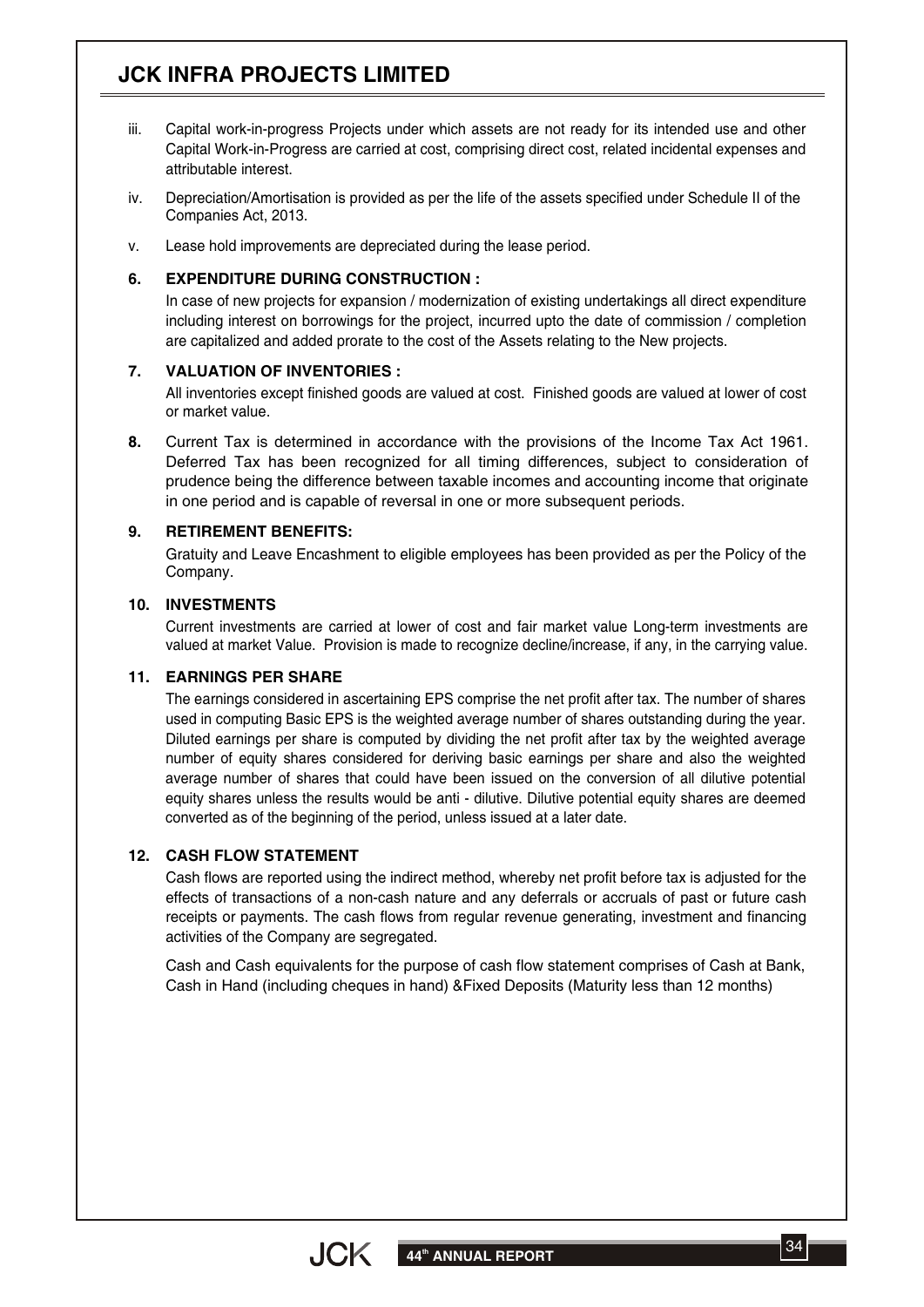## **JCK Infra Projects Limited Schedules forming part of Financial Statements**

| 2.1 | <b>Share Holders Fund</b><br><b>Share Capital</b>                                                                                             |                       | As at 31st March 2020<br>Rs |                       | As at 31st March 2019<br><b>Rs</b> |  |
|-----|-----------------------------------------------------------------------------------------------------------------------------------------------|-----------------------|-----------------------------|-----------------------|------------------------------------|--|
|     | <b>Authorised Capital:</b>                                                                                                                    |                       |                             |                       |                                    |  |
|     | 50,00,000 Equity Shares of Rs.10/- each                                                                                                       |                       | 5 00 00 000                 | 5 00 00 000           |                                    |  |
|     | Total                                                                                                                                         |                       | 5 00 00 000                 |                       | 5 00 00 000                        |  |
|     | <b>Issued subscribed and Paid up</b>                                                                                                          |                       |                             |                       |                                    |  |
|     | 30 00 587 Equity Shares of Rs.10/- each fully paidup*<br>* Includes 7 59 300 Equity Shares of Rs 10 Each<br>issued as fully paid bonus shares |                       | 3 00 05 870                 |                       | 3 00 05 870                        |  |
|     | <b>Total</b>                                                                                                                                  |                       | 3 00 05 870                 |                       | 3 00 05 870                        |  |
|     | (a) Reconcilation of number of shares outstanding at the beginning and end of the period                                                      |                       |                             |                       |                                    |  |
|     |                                                                                                                                               |                       | As at 31st March 2020       |                       | As at 31st March 2019              |  |
|     |                                                                                                                                               | <b>Numbers</b>        | Amount (Rs)                 | <b>Numbers</b>        | Amount (Rs)                        |  |
|     | (i) Equity Shares                                                                                                                             |                       |                             |                       |                                    |  |
|     | Number of shares outstanding at the beginning<br>of the period<br>Issued during the year                                                      | 30 00 587             | 3 00 05 870                 | 30 00 587             | 3 00 05 870                        |  |
|     | Number of shares outstanding at the end of the period                                                                                         |                       | 30 00 587 3 00 05 870       | 30 00 587             | 3 00 05 870                        |  |
|     | (a) The company has only one class of shares reffered as equity shares with a par value of Rs 10/-                                            |                       |                             |                       |                                    |  |
| 2.2 | <b>Reserves and Surplus</b>                                                                                                                   | As at 31st March 2020 |                             | As at 31st March 2019 |                                    |  |
|     | Capital Reserve (Central subsidy Recd. From<br>Central Govt. towards B.W. area assistance)                                                    |                       |                             |                       |                                    |  |
|     | Opening balance<br>Add: Additions<br>Less: Written off in the Current Year                                                                    |                       | 15 00 000                   |                       | 15 00 000                          |  |
|     | Closing balance (i)                                                                                                                           |                       | 15 00 000                   |                       | 15 00 000                          |  |
|     | <b>Capital Reserve</b>                                                                                                                        |                       |                             |                       |                                    |  |
|     | Opening balance<br>Add: Additions<br>Less: Written off in the Current Year                                                                    |                       | 160 10 937                  |                       | 160 10 937                         |  |
|     | Closing balance (ii)                                                                                                                          |                       | 160 10 937                  |                       | 160 10 937                         |  |
|     | <b>Revaluation Reserve</b>                                                                                                                    |                       |                             |                       |                                    |  |
|     | Opening balance<br>Add: Additions                                                                                                             |                       |                             |                       | 2 35 27 705                        |  |
|     | Less: Written off in the Current Year                                                                                                         |                       |                             |                       | 2 35 27 705                        |  |
|     | <b>Closing balance (iii)</b>                                                                                                                  |                       |                             |                       |                                    |  |
|     | <b>Share Premium Reserve</b><br>Opening balance<br>Add: Additions                                                                             |                       | 4 18 79 170                 |                       | 4 18 79 170                        |  |
|     | Less: Transferred                                                                                                                             |                       |                             |                       |                                    |  |
|     | Closing balance (iv)                                                                                                                          |                       | 4 18 79 170                 |                       | 4 18 79 170                        |  |
|     | <b>General Reserve</b><br>Opening balance<br>Add: Additions                                                                                   |                       | 41 52 753                   |                       | 41 52 753                          |  |
|     | Less:Transferred                                                                                                                              |                       |                             |                       |                                    |  |
|     | Closing balance (v)                                                                                                                           |                       | 41 52 753                   |                       | 41 52 753                          |  |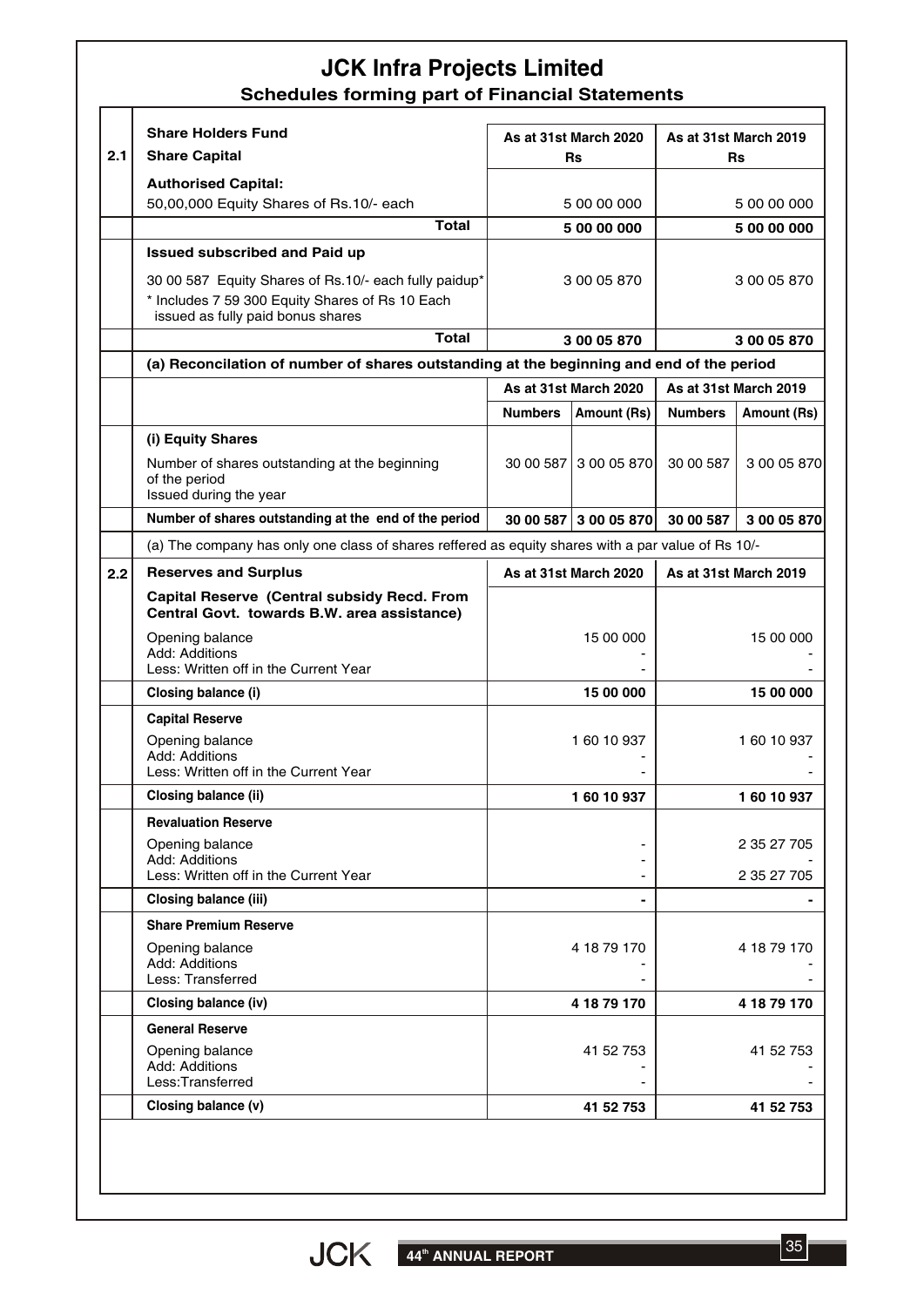|     | <b>Profit &amp; Loss Account</b>                                                                                                                          |                             |                                 |
|-----|-----------------------------------------------------------------------------------------------------------------------------------------------------------|-----------------------------|---------------------------------|
|     | Opening balance<br>Add: Amount transferred from Profit & Loss account                                                                                     | (11 42 57 650)<br>(4196014) | (11 21 07 406)<br>(21 50 244)   |
|     | Closing balance (vi)                                                                                                                                      | (118453664)                 | (11 42 57 650)                  |
|     | <b>Total</b><br>(i+ii+iii+iv+v+vi)                                                                                                                        | (54910804)                  | (50714790)                      |
| 2.3 | <b>NON CURRENT LIABILITIES</b>                                                                                                                            | As at 31st March 2020       | As at 31st March 2019           |
|     | <b>Long Term Borrowing</b>                                                                                                                                |                             |                                 |
|     | Un secured<br>Intercorporate Borrowings                                                                                                                   | 34 40 230                   | 34 40 230                       |
|     | <b>Total</b>                                                                                                                                              | 34 40 230                   | 34 40 230                       |
| 2.4 | Security & Repayment -Unsecured Loan from others<br>and advance from customers will be repayable on<br>demand                                             | As at 31st March 2020       | As at 31st March 2019           |
|     | <b>Long term Provision</b>                                                                                                                                |                             |                                 |
|     | Provision for Income Tax - Net of advance tax paid                                                                                                        | 13 65 357                   | 13 65 357                       |
|     | Total                                                                                                                                                     | 13 65 357                   | 13 65 357                       |
| 2.5 | <b>CURRENT LIABILITIES</b>                                                                                                                                | As at 31st March 2020       | As at 31st March 2019           |
|     | <b>Other Current Liabilities</b>                                                                                                                          |                             |                                 |
|     | <b>Liabilites for Expenses</b>                                                                                                                            | 1 00 41 480                 | 1 51 96 445                     |
|     | Duties & Taxes Payable<br>Advances - Others                                                                                                               | 75 000<br>5 27 88 834       | 1 0 0 0<br>183 18 547           |
|     | Total                                                                                                                                                     | 6 29 05 314                 | 3 35 15 992                     |
| 2.7 | <b>NON CURRENT ASSETS</b>                                                                                                                                 | As at 31st March 2020       | As at 31st March 2019           |
|     | <b>NON CURRENT INVESTMENTS</b><br><b>INVESTMENTS (AT COST) - LONG TERM - NON-TRADE:</b>                                                                   |                             |                                 |
|     | A. Quoted Investment<br>i) Hindustan Petroleum Corporation<br>(150 equity shares of Rs 266.30 each)<br>Provision for increase in the value of investments | 26 630                      | 26.630                          |
|     | <b>Sub Total</b>                                                                                                                                          | 26 630                      | 26 630                          |
|     | <b>B. Un Quoted Non trade Investment</b>                                                                                                                  | As at 31st March 2020       |                                 |
|     | i) J C Investments Private Limited                                                                                                                        | 1 00 000                    | As at 31st March 2019           |
|     | (1000 Equity Shares of Rs 100 each fully paid up)<br>ii) R K S Investments Private Limited                                                                | 1 00 000                    | 1 00 000                        |
|     | (1000 Equity Shares of Rs 100 each fully paid up)<br>iii) Sila Solutions Pvt Ltd<br>(5200 Shares of Rs. 10 Each fully paid up)                            | 30 00 000                   | 30 00 000                       |
|     | <b>Sub Total</b>                                                                                                                                          | 32 00 000                   |                                 |
|     | <b>Non Trade Investment</b><br>Investment in Subsidiary Company<br>i) Kothur Logistics Park Pvt Ltd<br>(9900 Equity Shares of Rs 10 each fully paid up)   | 99 000                      | 1 00 000<br>32 00 000<br>99 000 |
|     | Total                                                                                                                                                     | 99 000                      | 99 000                          |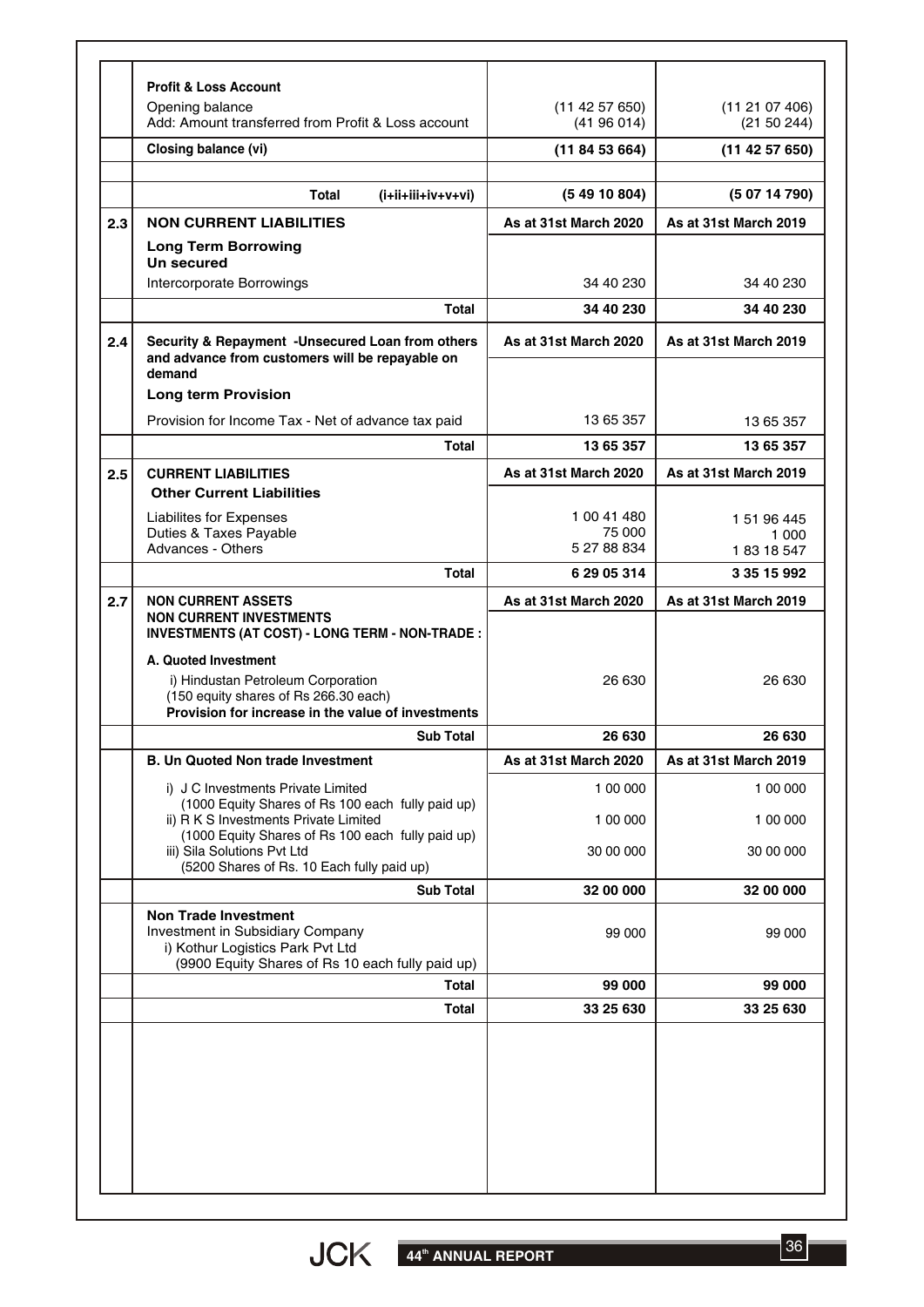| Interest                                                        |                                                                                                                                                                                                                                                                              | 11761                                        | 86                                                                                                                      |
|-----------------------------------------------------------------|------------------------------------------------------------------------------------------------------------------------------------------------------------------------------------------------------------------------------------------------------------------------------|----------------------------------------------|-------------------------------------------------------------------------------------------------------------------------|
| <b>Finance cost</b>                                             |                                                                                                                                                                                                                                                                              | For the Year ended<br><b>31st March 2020</b> | For the year ended<br><b>31st March 2019</b>                                                                            |
|                                                                 | <b>Total</b>                                                                                                                                                                                                                                                                 | 89 66 949                                    | 51 64 226                                                                                                               |
| <b>Directors Remuneration</b><br>Other Expenses                 |                                                                                                                                                                                                                                                                              | 22 00 000<br>8 52 000                        |                                                                                                                         |
| Assets Written Off                                              |                                                                                                                                                                                                                                                                              |                                              | 22 34 045                                                                                                               |
|                                                                 |                                                                                                                                                                                                                                                                              |                                              | 15 17 630<br>31 181                                                                                                     |
| Repairs & Maintenance                                           |                                                                                                                                                                                                                                                                              | 73741                                        | 4 66 123                                                                                                                |
| Legal& Professional Fee                                         |                                                                                                                                                                                                                                                                              | 5 02 8 95                                    | 6 26 7 85                                                                                                               |
|                                                                 |                                                                                                                                                                                                                                                                              | 40712                                        | 43814                                                                                                                   |
| <b>Bank Charges</b>                                             |                                                                                                                                                                                                                                                                              | 295                                          | 118<br>22 010                                                                                                           |
| <b>Sitting Fees</b>                                             |                                                                                                                                                                                                                                                                              | 48 000                                       | 96 000                                                                                                                  |
| Rates & Taxes                                                   |                                                                                                                                                                                                                                                                              | 5 61 871                                     | 12 3 36                                                                                                                 |
| <b>Audit Fee</b>                                                |                                                                                                                                                                                                                                                                              | 29 500                                       | 29 500<br>84 684                                                                                                        |
|                                                                 |                                                                                                                                                                                                                                                                              | <b>31st March 2020</b>                       | 31st March 2019                                                                                                         |
|                                                                 |                                                                                                                                                                                                                                                                              | For the Year ended                           | 4 18 6 10<br>For the year ended                                                                                         |
| Conveyance & Travelling                                         |                                                                                                                                                                                                                                                                              | 10 0 70                                      | 31 500                                                                                                                  |
| Salaries and wages<br>Contribution to Provident and other funds |                                                                                                                                                                                                                                                                              | 378520<br>1 200                              | 385710<br>1 400                                                                                                         |
| <b>Employees Emoluments</b>                                     |                                                                                                                                                                                                                                                                              | For the Year ended<br><b>31st March 2020</b> | For the year ended<br><b>31st March 2019</b>                                                                            |
|                                                                 | <b>Total</b>                                                                                                                                                                                                                                                                 | 51 72 486                                    | 34 32 678                                                                                                               |
| Interest received                                               |                                                                                                                                                                                                                                                                              |                                              | 360868                                                                                                                  |
| Income -Others<br>Misc Income                                   |                                                                                                                                                                                                                                                                              | 51 72 486                                    | 30 70 000<br>1810                                                                                                       |
| <b>Other Income</b>                                             |                                                                                                                                                                                                                                                                              | <b>31st March 2020</b>                       | For the year ended<br>31st March 2019                                                                                   |
|                                                                 | <b>Total</b>                                                                                                                                                                                                                                                                 | 18 000                                       | 18 000                                                                                                                  |
| <b>Others</b>                                                   |                                                                                                                                                                                                                                                                              |                                              | 18 000                                                                                                                  |
| <b>Other Current Assets</b>                                     |                                                                                                                                                                                                                                                                              | As at 31st March 2020                        | As at 31st March 2019                                                                                                   |
|                                                                 | <b>Total</b>                                                                                                                                                                                                                                                                 | 156 50 000                                   |                                                                                                                         |
| Other Advances-Short Term                                       |                                                                                                                                                                                                                                                                              | 1 56 50 000                                  |                                                                                                                         |
| <b>Short Term Loans &amp; Advances</b>                          |                                                                                                                                                                                                                                                                              | As at 31st March 2020                        | As at 31st March 2019                                                                                                   |
|                                                                 | <b>Total</b>                                                                                                                                                                                                                                                                 | 163016                                       | 1 01 92 802                                                                                                             |
| In current account                                              |                                                                                                                                                                                                                                                                              | 1 05 1 51                                    | 192802<br>1 00 00 000                                                                                                   |
| Cash in Hand<br><b>Balance with banks</b>                       |                                                                                                                                                                                                                                                                              | 57865                                        |                                                                                                                         |
|                                                                 |                                                                                                                                                                                                                                                                              |                                              | As at 31st March 2019                                                                                                   |
|                                                                 | <b>Total</b>                                                                                                                                                                                                                                                                 | 19939822                                     | 3 66 7 28                                                                                                               |
| Other Advances-Short Term                                       |                                                                                                                                                                                                                                                                              | 34 02 000                                    |                                                                                                                         |
| Loan to Related Party                                           |                                                                                                                                                                                                                                                                              | 165 00 000                                   |                                                                                                                         |
| Accrued interest on FD                                          |                                                                                                                                                                                                                                                                              |                                              | 3 28 906                                                                                                                |
|                                                                 | <b>Cash and Cash Equivalents</b><br>In Fixed deposit A/c (0-3 Months)<br><b>Security Deposit</b><br><b>Other Expenditures</b><br>Miscellaneous Expenses<br>Postage Stamps<br>Printing & Stationery<br><b>Travelling Expenses</b><br>Advertisement Expenses & Sales Promotion | Total<br><b>Total</b>                        | As at 31st March 2020<br>18 000<br>For the Year ended<br>389790<br>2 3 7 5<br>9 3 6 7<br>9 26 193<br>37 20 000<br>11761 |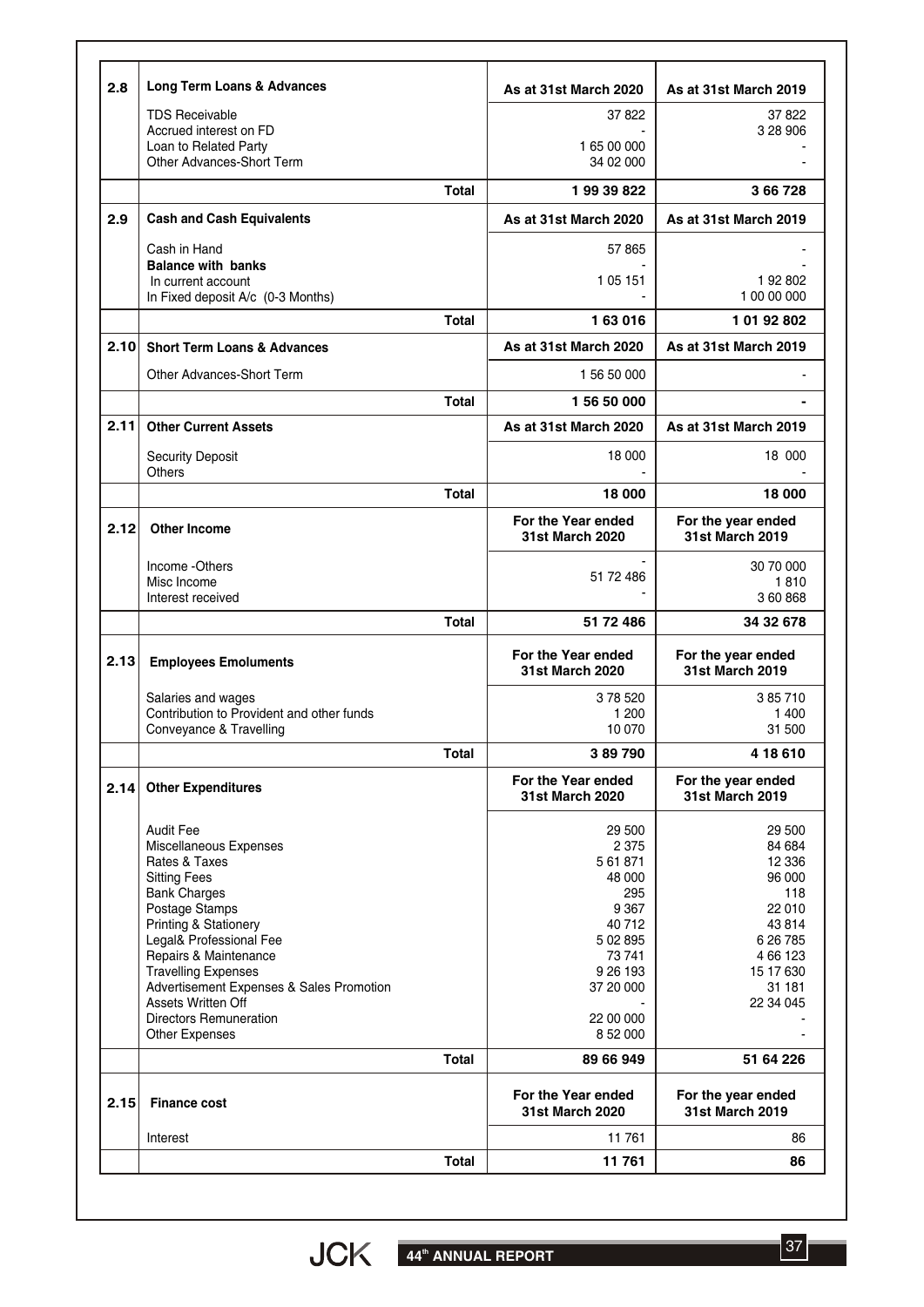|                                                                                      | 31.03.2019<br>Net Block<br>as at                | Rs. | 37 09 498        | $\blacksquare$ | 37 09 498                        | 37 09 498                            |                                                                                      |
|--------------------------------------------------------------------------------------|-------------------------------------------------|-----|------------------|----------------|----------------------------------|--------------------------------------|--------------------------------------------------------------------------------------|
|                                                                                      | 31.03.2020<br><b>Net Block</b><br>as at         | Rs. | 37 09 498        | ı,             | 37 09 498                        | 3709498                              |                                                                                      |
|                                                                                      | up to 31.03.2020<br>Accumulated<br>Depreciation | Rs. | $\mathbf{I}$     | $\mathbf I$    | J,                               | 1000039                              |                                                                                      |
|                                                                                      | Revaluation<br>Reversal of                      |     | $\mathbf{I}$     | $\mathbf I$    | I,                               | 750<br>67<br>257                     |                                                                                      |
|                                                                                      | Depreciation<br>for the year                    | Rs. | $\mathbf{I}$     | $\mathbf I$    | 61750<br>57<br>$\mathbf{\Omega}$ | 57 61 750<br>$\overline{\mathbf{N}}$ |                                                                                      |
| FRA PROJECTS LIMITED<br>2.6 TANGIBLE ASSETS<br>As at 31st March 2020<br>(Standalone) | up to 1.04.2019<br>Accumulated<br>Depreciation  |     | 1000039          | $\blacksquare$ | 1000039                          | 1000039                              |                                                                                      |
|                                                                                      | <b>Gross Block</b><br>As at<br>31.03.2020       | Rs. | 4709537          | $\blacksquare$ | 4709537                          | 4709537                              |                                                                                      |
| <b>JCK INI</b>                                                                       | <b>Deletion</b><br>Sales/                       | Rs. | $\mathbf{I}$     | $\mathbf{I}$   | ×,                               | 22 34 045                            |                                                                                      |
|                                                                                      | Additions                                       | Rs. | J.               | I.             | J,                               | J,                                   |                                                                                      |
|                                                                                      | as at<br>01.04.2019<br>Cost                     | Rs. | 4709537          | f,             | 47 09 537                        | 69 43 582                            |                                                                                      |
|                                                                                      | <b>Particulars</b>                              |     | <b>Buildings</b> | Land           | <b>Total</b>                     | Previous Year                        | 1. Depreciation withdrawn on asset sold / discarded during the year Rs.Nil.<br>Note: |

**thatable Adam ANNUAL REPORT** 

38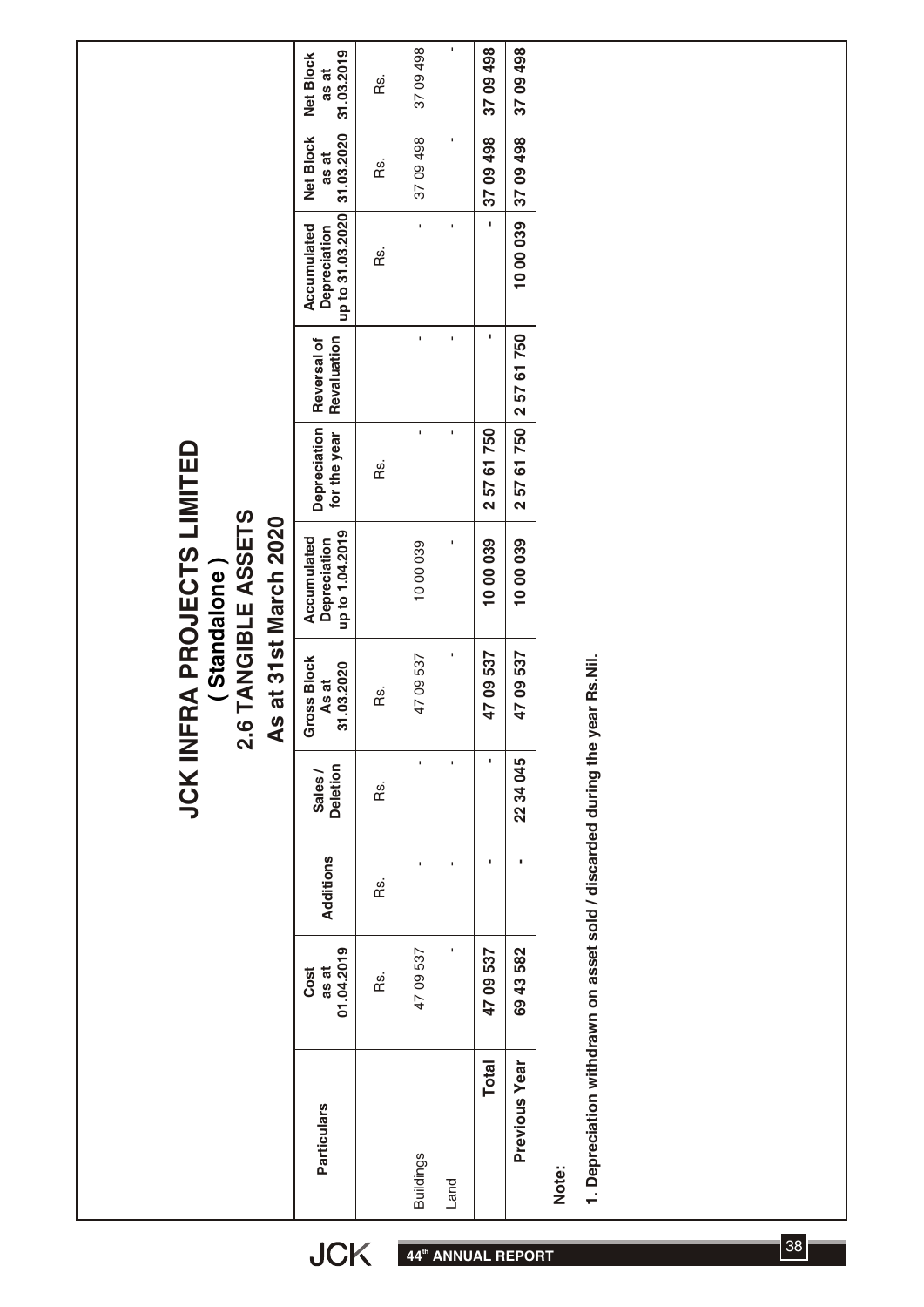# **JCK INFRA PROJECTS LIMITED**

#### **NOTES ON ACCOUNTS**

- **2.15.** The Accounts have been prepared on a going concern basis, pending compliance of Requisite formalities.
- **2.16.** There were employees who were in receipt of remuneration during the period aggregating to Rs.2.00 lakhs or more per month and /or Rs.24.00 lakhs or more per annum (Previous Year Nil).
- **2.17.** The gratuity liability will be accounted as and when they arise and actually paid for and hence no provision has been made for the same.
- **2.18.** Due to cessation in company's operations no interest has been charged on intercorporate loan/ Lonas and advances etc.

#### **2.19. DEFERRED TAXATION**

In view of huge accumulated losses and no foreseeable profits in future, the Deferred Tax Assets / Deferred Tax Liabilities are not made in view of prudent accounting practices.

**2.20.** Other related parties with whom transaction taken place during the year:.

#### **Enterprises over which key management personnel are able to exercise significant influence**

1) JCK Infrastructure Development Limited

- 2) J.C. Investments (P) Ltd.
- 3) R.K.S. Investments Pvt. Ltd.

| <b>Related Party</b>                   | Advance /<br>Reimbursement<br><b>Exp Repaid (Net)</b> | <b>Balance as</b><br>on<br>31.03.2020 | <b>Balance as</b><br>on<br>31.03.2019 |
|----------------------------------------|-------------------------------------------------------|---------------------------------------|---------------------------------------|
| JCK Infrastructure Development Limited | (5529713)                                             | 27 88 833                             | 83 18 546                             |
| J C investment Private Ltd             |                                                       | 20 87 422                             | 20 87 422                             |
| <b>RKS Investments Private Ltd</b>     |                                                       | 13 52 808                             | 13 52 808                             |
| Kothur Logistics Park Private Ltd      | 1 65 00 000                                           | 165 00 000                            |                                       |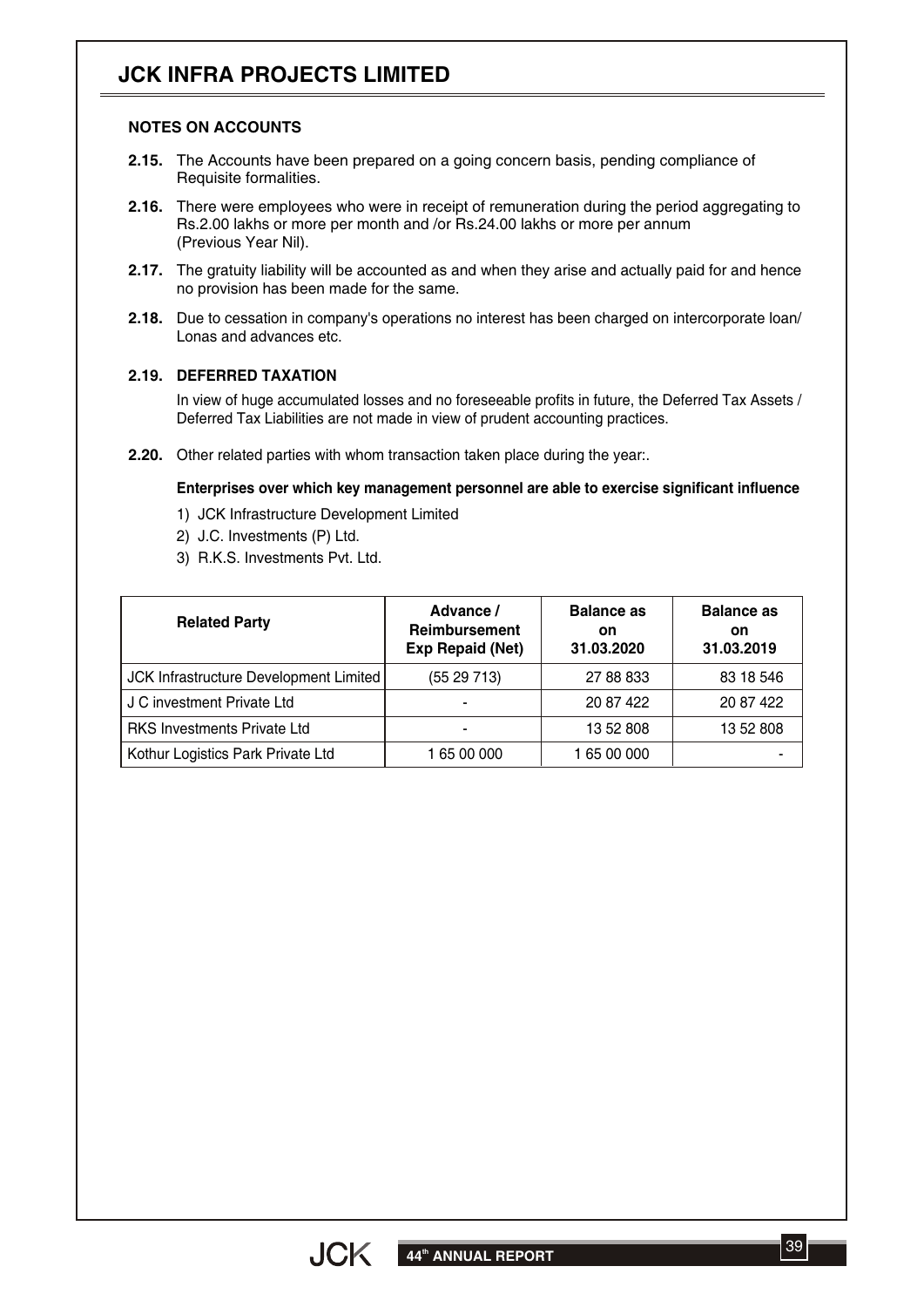# **JCK INFRA PROJECTS LIMITED**

#### **2.22. Earnings Per Share**

The basic and diluted earnings per equity share are reported in accordance with Accounting Standard 20 "Earnings per Share" issued by the Institute of Chartered Accountants of India. Earnings per share have been computed by dividing net income by the weighted average number of equity share outstanding for the period as follows

| <b>Particulars</b>                                                             | As at 31.03.20 | As at 31.03.19 |
|--------------------------------------------------------------------------------|----------------|----------------|
| Net Profit after Tax as per P&L A/c<br>Weighted Avg. no. of Shares for Basic & | (41 96 014)    | (3624368)      |
| Diluted EPS                                                                    | 30 00 587      | 30 00 587      |
| <b>Basic &amp; Diluted EPS</b>                                                 | (1.40)         | (0.72)         |
| 2.23. Auditors' Remuneration                                                   | 2019-20        | 2018-19        |
| Audit fees                                                                     | 25 000         | 25 000         |
| Total<br>(Excluding goods & Service Tax)                                       | 25 000         | 25 000         |

- **2.24.** The company has not made any provision on fixedassets discarded and or in use in accordance with AS 10 of the ICAI during the year and No Depreciation has been provided on the building in the Current Year and in the previous year.
- **2.25.** Figures of the previous year have been regrouped and arranged wherever necessary.

#### **Significant Accounting Policies**

For and on behalf of the Board of **JCK Infra Projects Limited**

As per our report of even date

**For M/s. P Chandrasekar LLP** Chartered Accountants Firm Registration No.000580S/S200066

**Krishan Kapur** Managing Director DIN: 05183136

**Jyoti Kapur Director** DIN: 00747833

**P Chandrasekaran** Partner Membership No: 26037

**Place:** Bengaluru **Date:** 17.08.2020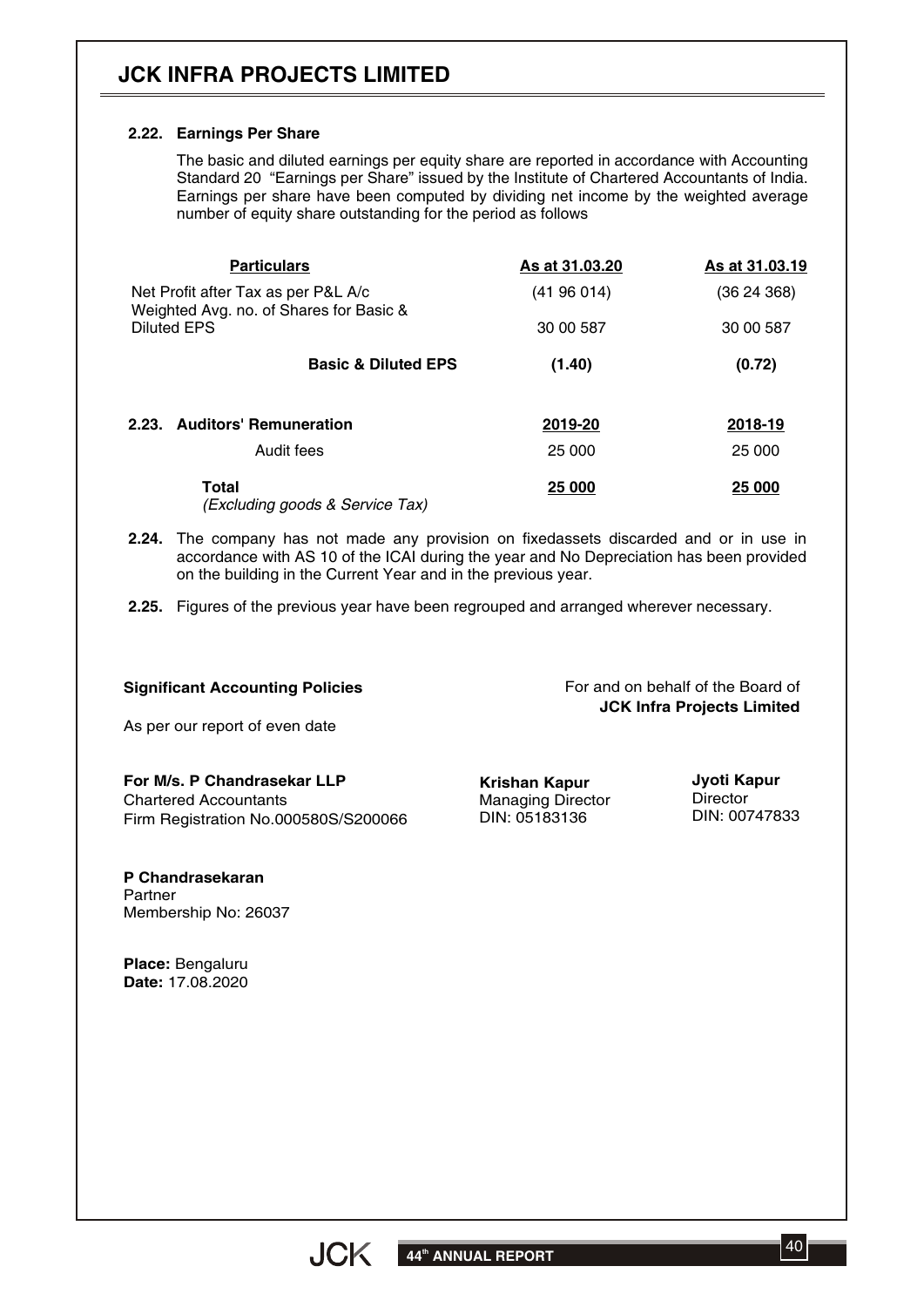## **INDEPENDENT AUDITOR'S REPORT**

#### TO THE MEMBERS OF **JCK INFRA PROJECTS LIMITED**

#### **Report on the Consolidated Financial Statements**

#### **Opinion**

We have audited the accompanying consolidated financial statements of **JCK INFRA PROJECTS LIMITED** (hereinafter referred to as the "Holding Company") and its subsidiaries (the Holding Company and its subsidiaries together referred to as "the Group"), which comprise the Consolidated Balance Sheet as at 31st March, 2020, the Consolidated Statement of Profit and Loss, and a summary of the significant accounting policies and other explanatory information.

In our opinion and to the best of our information and according to the explanations given to us, the aforesaid consolidated financial statements give the information required by the Act in the manner so required and give a true and fair view in conformity with the accounting principles generally accepted in India, of their consolidated state of affairs of the Company's at March 31, 2020 of consolidated profit/loss, for the year then ended.

#### **Emphasis of Matter**

We draw attention to the following matters in the Notes to the financial statements**:**

- 1) Attention is drawn to note no 2.19 towards non provisioning of Deferred tax.
- 2) Attention is drawn to note no 2.23 towards non provisioning of depreciation

The impact of Para 2 and 3 above has the effect of understating the loss of the company and *our opinion is not qualified in respect of this matter*

#### **Basis for Opinion**

We conducted our audit in accordance with the Standards on Auditing (SAs) specified under section 143(10) of the Companies act, 2013. Our responsibilities under those Standards are further described in the Auditor's Responsibilities for the Audit of the Consolidated Financial Statements section of our report. We are independent of the Group in accordance with the Code of Ethics issued by ICAI, and we have fulfilled our other ethical responsibilities in accordance with the provisions of the Companies Act, 2013. We believe that the audit evidence we have obtained is sufficient and appropriate to provide a basis for our opinion.

#### **Management's Responsibility for the Consolidated Financial Statements**

The Holding Company's Board of Directors is responsible for the preparation and presentation of these consolidated financial statements in term of the requirements of the Companies Act, 2013 that give a true and fair view of the consolidated financial position, consolidated financial performance of the Group including its Associates and Jointly controlled entities in accordance with the accounting principles generally accepted in India, including the Accounting Standards specified under section 133 of the Act. The respective Board of Directors of the companies included in the Group and of its associates and jointly controlled entities are responsible for maintenance of adequate accounting records in accordance with the provisions of the Act for safeguarding the assets of the Group and for preventing and detecting frauds and other irregularities; selection and application of appropriate accounting policies; making judgments and estimates that are reasonable and prudent; and the design, implementation and maintenance of adequate internal financial controls, that were operating effectively for ensuring accuracy and completeness of the accounting records, relevant to the preparation and presentation of the financial statements that give a true and fair view and are free from material misstatement, whether due to fraud or error, which have been used for the purpose of preparation of the consolidated financial statements by the Directors of the Holding Company, as aforesaid. In preparing the consolidated financial statements, the respective Board of Directors of the companies included in the Group and of its associates and jointly controlled entities are responsible for assessing the ability of the Group and of its associates and jointly controlled entities to continue as a going concern, disclosing, as applicable, matters related to going concern and using the going concern basis of accounting unless management either intends to liquidate the Group or to cease operations, or has no realistic alternative but to do so. The respective Board of Directors of the companies included in the Group and of its associates and jointly controlled entities are responsible for overseeing the financial reporting process of the Group and of its associates and jointly controlled entities.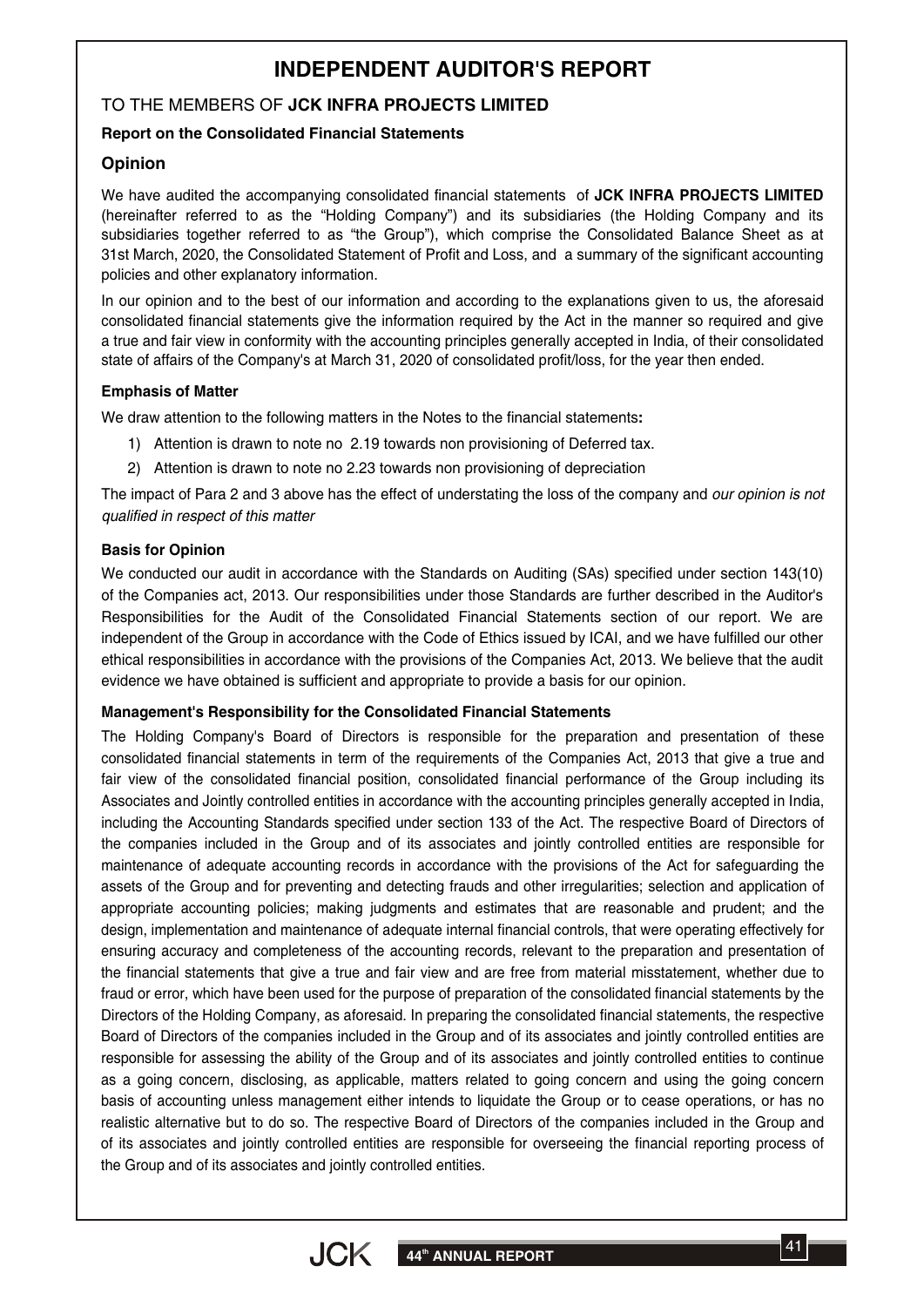#### **Auditor's Responsibility**

Our objectives are to obtain reasonable assurance about whether the consolidated financial statements as a whole are free from material misstatement, whether due to fraud or error, and to issue an auditor's report that includes our opinion. Reasonable assurance is a high level of assurance, but is not a guarantee that an audit conducted in accordance with SAs will always detect a material misstatement when it exists. Misstatements can arise from fraud or error and are considered material if, individually or in the aggregate, they could reasonably be expected to influence the economic decisions of users taken on the basis of these consolidated financial statements

We believe that the audit evidence we have obtained is sufficient and appropriate to provide a basis for our audit opinion on the consolidated financial statements.

As part of an audit in accordance with SAs, we exercise professional judgment and maintain professional skepticism throughout the audit. We also:

- Identify and assess the risks of material misstatement of the consolidated financial statements, whether due to fraud or error, design and perform audit procedures responsive to those risks, and obtain audit evidence that is sufficient and appropriate to provide a basis for our opinion. The risk of not detecting a material misstatement resulting from fraud is higher than for one resulting from error, as fraud may involve collusion, forgery, intentional omissions, misrepresentations, or the override of internal control
- Obtain an understanding of internal control relevant to the audit in order to design audit procedures that are appropriate in the circumstances. Under section 143(3)(i) of the Companies Act, 2013, we are also responsible for expressing our opinion on whether the company has adequate internal financial controls system in place and the operating effectiveness of such controls.
- Evaluate the appropriateness of accounting policies used and the reasonableness of accounting estimates and related disclosures made by management.
- Conclude on the appropriateness of management's use of the going concern basis of accounting and, based on the audit evidence obtained, whether a material uncertainty exists related to events or conditions that may cast significant doubt on the ability of the Group and its associates and jointly controlled entities to continue as a going concern. If we conclude that a material uncertainty exists, we are required to draw attention in our auditor's report to the related disclosures in the consolidated financial statements or, if such disclosures are inadequate, to modify our opinion. Our conclusions are based on the audit evidence obtained up to the date of our auditor's report. However, future events or conditions may cause the Group and its associates and jointly controlled entities to cease to continue as a going concern.
- Evaluate the overall presentation, structure and content of the consolidated financial statements, including the disclosures, and whether the consolidated financial statements represent the underlying transactions and events in a manner that achieves fair presentation.
- Obtain sufficient appropriate audit evidence regarding the financial information of the 35 entities or business activities within the Group and its associates and jointly controlled entities to express an opinion on the consolidated financial statements. We are responsible for the direction, supervision and performance of the audit of the financial statements of such entities included in the consolidated financial statements of which we are the independent auditors. For the other entities included in the consolidated financial statements, which have been audited by other auditors, such other auditors remain responsible for the direction, supervision and performance of the audits carried out by them. We remain solely responsible for our audit opinion.

We communicate with those charged with governance of the Holding Company and such other entities included in the consolidated financial statements of which we are the independent auditors regarding, among other matters, the planned scope and timing of the audit and significant audit findings, including any significant deficiencies in internal control that we identify during our audit.

We also provide those charged with governance with a statement that we have complied with relevant ethical requirements regarding independence, and to communicate with them all relationships and other matters that may reasonably be thought to bear on our independence, and where applicable, related safeguards.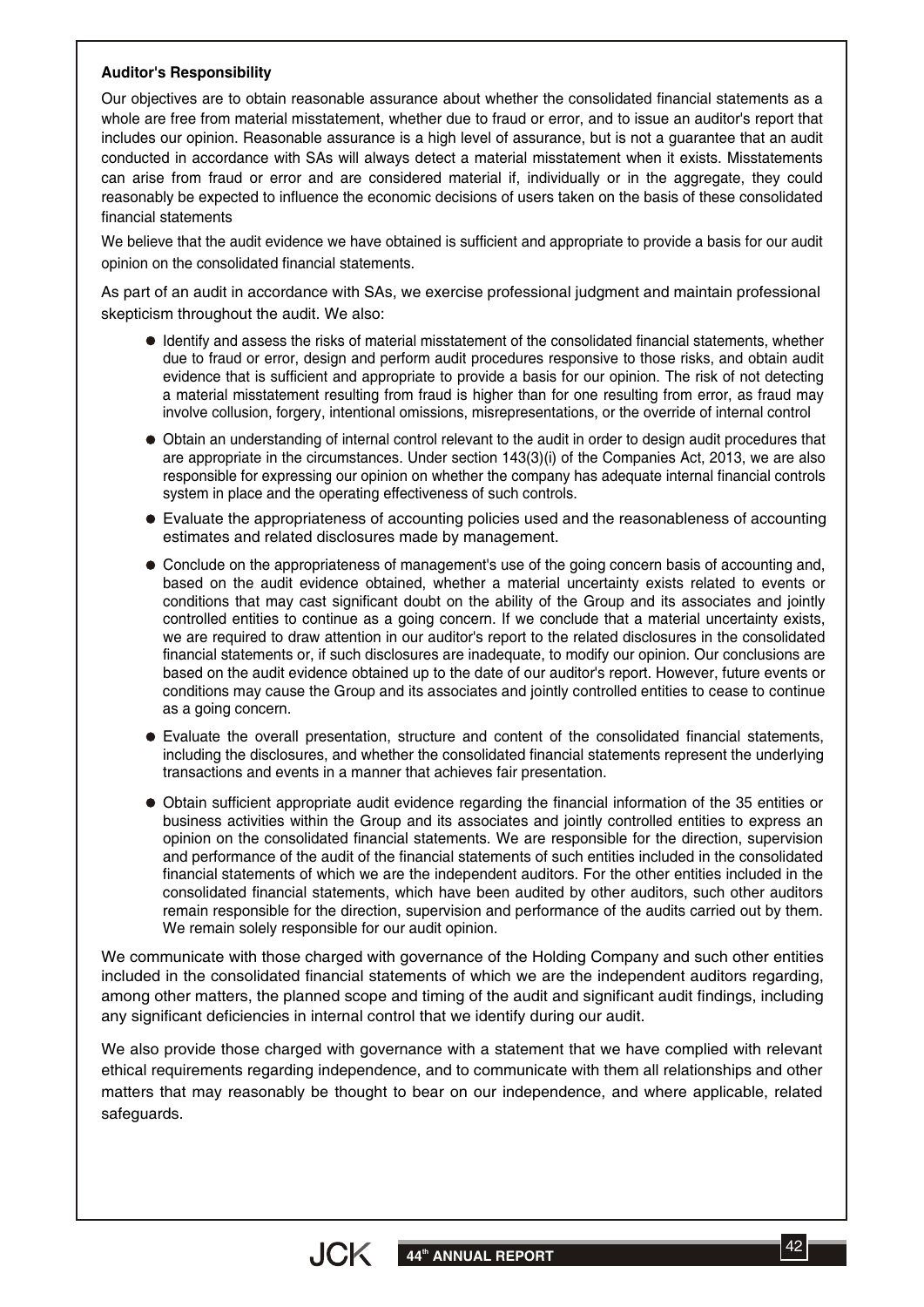From the matters communicated with those charged with governance, we determine those matters that were of most significance in the audit of the consolidated financial statements of the current period and are therefore the key audit matters. We describe these matters in our auditor's report unless law or regulation precludes public disclosure about the matter or when, in extremely rare circumstances, we determine that a matter should not be communicated in our report because the adverse consequences of doing so would reasonably be expected to outweigh the public interest benefits of such communication.

#### **Report on Other Legal and Regulatory Requirements**

- 1. As required by Section 143 (3) of the Act, to the extent applicable we report that:
	- We have sought and obtained all the information and explanations which to the best of our (a) knowledge and belief were necessary for the purposes of our audit.
	- (b) In our opinion, proper books of account as required by law relating to preparation of the aforesaid consolidated financial statement have been kept so far as it appears from our examination of those books.
	- The Consolidated Balance Sheet and the Consolidated Statement of Profit and Loss dealt with (c) by this Report are in agreement with the books of account.
	- (d) In our opinion, the aforesaid consolidated financial statements comply with the Accounting Standards specified under Section 133 of the Act, read with Rule 7 of the Companies (Accounts) Rules, 2014.
	- On the basis of the written representations received from the directors of the Holding Company (e) as on 31st March, 2020 taken on record by the Board of Directors of the Holding company and its directors of the subsidiary companies incorporated in India, none of the directors is disqualified as on 31st March, 2020 from being appointed as a director in terms of Section 164 (2) of the Act.
	- With respect to the adequacy of the internal financial controls over financial reporting of the (f) Holding Company and its subsidiary company incorporated in India and the operating effectiveness of such controls, refer to our separate report in "Annexure A" to this report;
	- With respect to the other matters to be included in the Auditor's Report in accordance with Rule (g) 11 of the Companies (Audit and Auditors) Rules, 2014, in our opinion and to the best of our information and according to the explanations given to us:
		- (i) The Group does not have any pending litigations which would impact its financial position.
		- The Group did not have any long-term contracts including derivative contracts for which (ii) there were any material foreseeable losses.
		- There has been no delay in transferring amounts, required to be transferred, to the Investor (iii) Education and Protection Fund by the Group Company.

#### **For M/s P.Chandrasekar LLP Chartered Accountants** Firm Registration No. 000580S/S200066

P. Chandrasekaran **Partner** Membership No.026037 UDIN No.: 2006037AAAAEB4009

Place: Bengaluru Date: 17.08.2020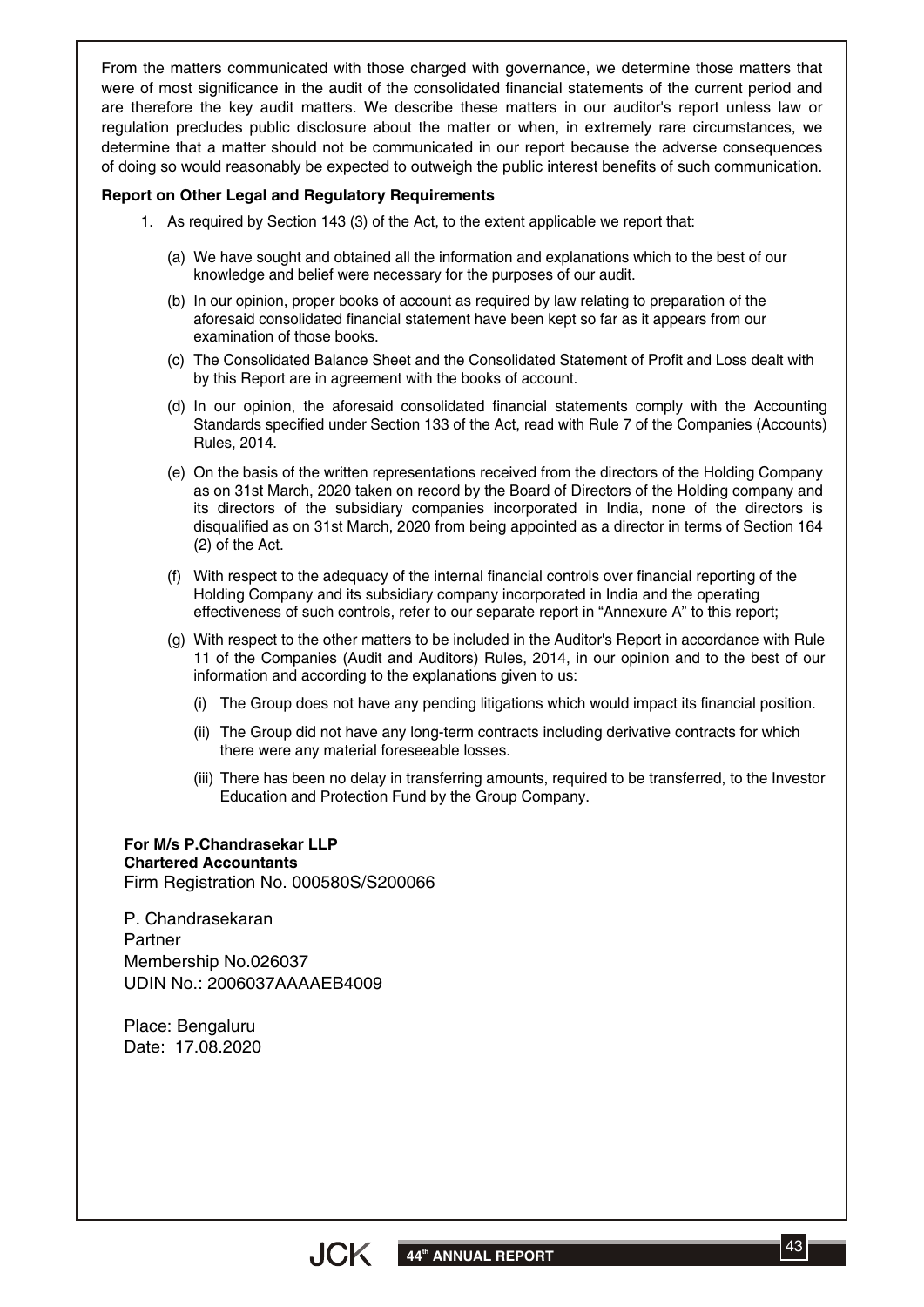#### **Annexure - A to the Auditors' Report**

#### Report on the Internal Financial Controls under Clause (i) of Sub-section 3 of Section 143 of the Companies **Act, 2013 ("the Act")**

We have audited the internal financial controls over financial reporting of **JCK INFRA PROJECTS LIMITED** ("the Company") and its subsidiary (which are companies incorporated in India), as of 31 March 2020 in conjunction with our audit of the consolidated financial statements of the Company for the year ended on that date.

#### **Management's Responsibility for Internal Financial Controls**

The respective Board of Directors of the Holding Company and its subsidiary company, which are companies incorporated in India, are responsible for establishing and maintaining internal financial controls based on the internal financial controls over financial reporting criteria established by the Holding Company and its subsidiary company considering the essential components of internal control stated in the Guidance Note on Audit of Internal Financial Controls Over Financial Reporting issued by the Institute of Chartered Accountants of India. These responsibilities include the design, implementation and maintenance of adequate internal financial controls that were operating effectively for ensuring the orderly and efficient conduct of its business, including adherence to the respective company's policies, the safeguarding of its assets, the prevention and detection of frauds and errors, the accuracy and completeness of the accounting records, and the timely preparation of reliable financial information, as required under the Act.

#### **Auditors' Responsibility**

Our responsibility is to express an opinion on the Company's internal financial controls over financial reporting based on our audit. We conducted our audit in accordance with the Guidance Note on Audit of Internal Financial Controls over Financial Reporting (the "Guidance Note") and the Standards on Auditing, issued by ICAI and deemed to be prescribed under section 143(10) of the Companies Act, 2013, to the extent applicable to an audit of internal financial controls, both applicable to an audit of Internal Financial Controls and, both issued by the Institute of Chartered Accountants of India. Those Standards and the Guidance Note require that we comply with ethical requirements and plan and perform the audit to obtain reasonable assurance about whether adequate internal financial controls over financial reporting was established and maintained and if such controls operated effectively in all material respects.

Our audit involves performing procedures to obtain audit evidence about the adequacy of the internal financial controls system over financial reporting and their operating effectiveness. Our audit of internal financial controls over financial reporting included obtaining an understanding of internal financial controls over financial reporting, assessing the risk that a material weakness exists, and testing and evaluating the design and operating effectiveness of internal control based on the assessed risk. The procedures selected depend on the auditor's judgment, including the assessment of the risks of material misstatement of the financial statements, whether due to fraud or error.

We believe that the audit evidence, we have obtained is sufficient and appropriate to provide a basis for our audit opinion on the Holding Company and its subsidiary company's internal financial controls over financial reporting

#### **Meaning of Internal Financial Controls over Financial Reporting**

A company's internal financial control over financial reporting is a process designed to provide reasonable assurance regarding the reliability of financial reporting and the preparation of financial statements for external purposes in accordance with generally accepted accounting principles. A company's internal financial control over financial reporting includes those policies and procedures that (1) pertain to the maintenance of records that, in reasonable detail, accurately and fairly reflect the transactions and dispositions of the assets of the company; (2) provide reasonable assurance that transactions are recorded as necessary to permit preparation of financial statements in accordance with generally accepted accounting principles, and that receipts and expenditures of the company are being made only in accordance with authorizations of management and directors of the company; and (3) provide reasonable assurance regarding prevention or timely detection of unauthorized acquisition, use, or disposition of the company's assets that could have a material effect on the financial statements.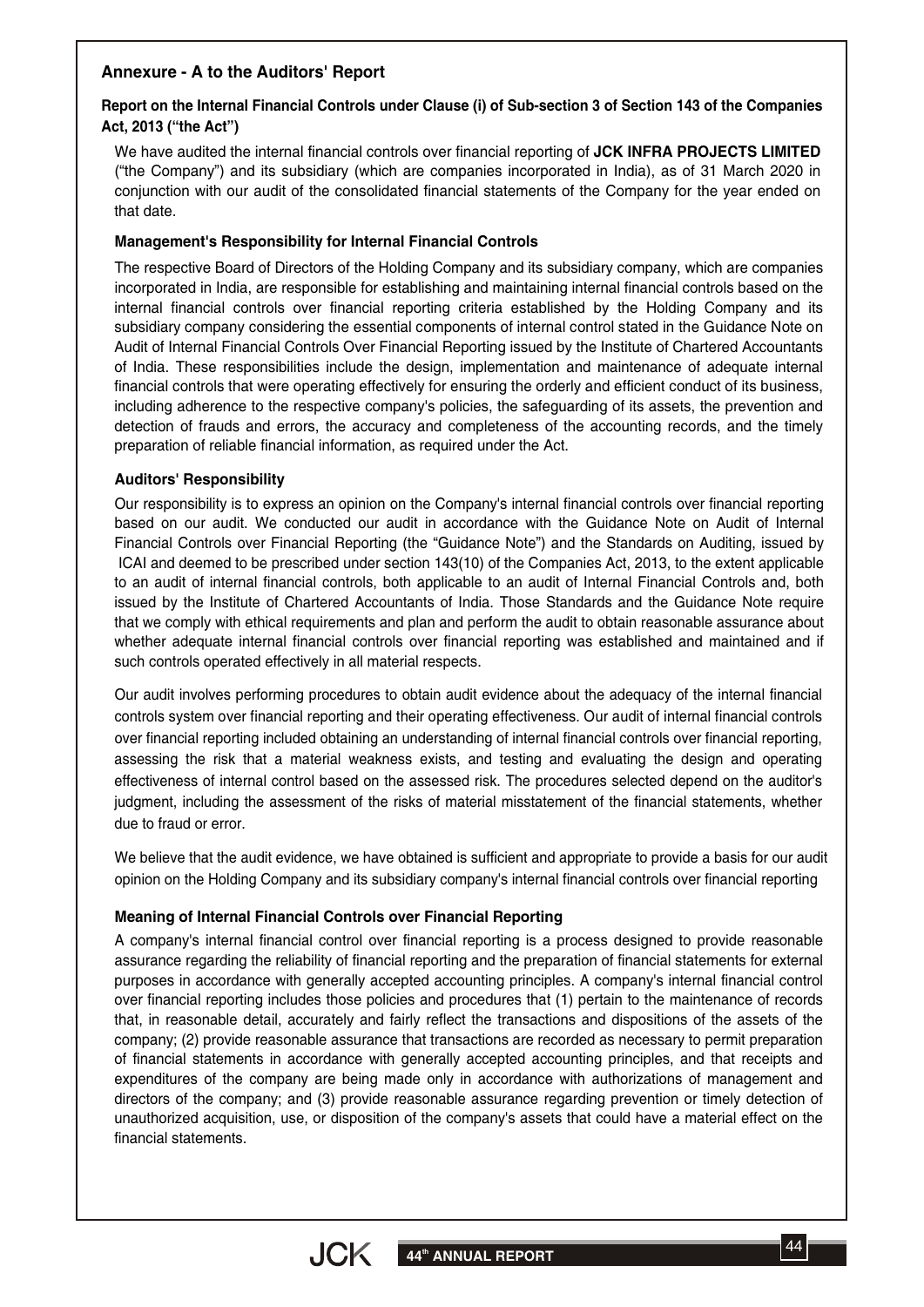#### **Inherent Limitations of Internal Financial Controls over Financial Reporting**

Because of the inherent limitations of internal financial controls over financial reporting, including the possibility of collusion or improper management override of controls, material misstatements due to error or fraud may occur and not be detected. Also, projections of any evaluation of the internal financial controls over financial reporting to future periods are subject to the risk that the internal financial control over financial reporting may become inadequate because of changes in conditions, or that the degree of compliance with the policies or procedures may deteriorate.

#### **Opinion**

In our opinion, the Holding Company, its subsidiary company, which are companies incorporated in India, have, maintained in all material respects, adequate internal financial controls over financial reporting and such internal financial controls over financial reporting were operating effectively as at March 31, 2020 except the matters disclosed in the Emphasis of matter para as above, based on the internal controls over financial reporting criteria established by the Holding Company and its subsidiary company considering the essential components of internal controls stated in the Guidance Note on Audit of Internal Financial Controls Over Financial Reporting issued by the Institute of Chartered Accountants of India.

Our opinion on the consolidated financial statements, and our report on Other Legal and Regulatory Requirements below, is not modified in respect of the above matters with respect to our reliance on the work done and the reports of the other auditors and the financial statements certified by the Management.

**For M/s P.Chandrasekar LLP Chartered Accountants** Firm Registration No. 000580S/S200066

P. Chandrasekaran Partner Membership No.026037 UDIN No.: 2006037AAAAEB4009

Place: Bengaluru Date: 17.08.2020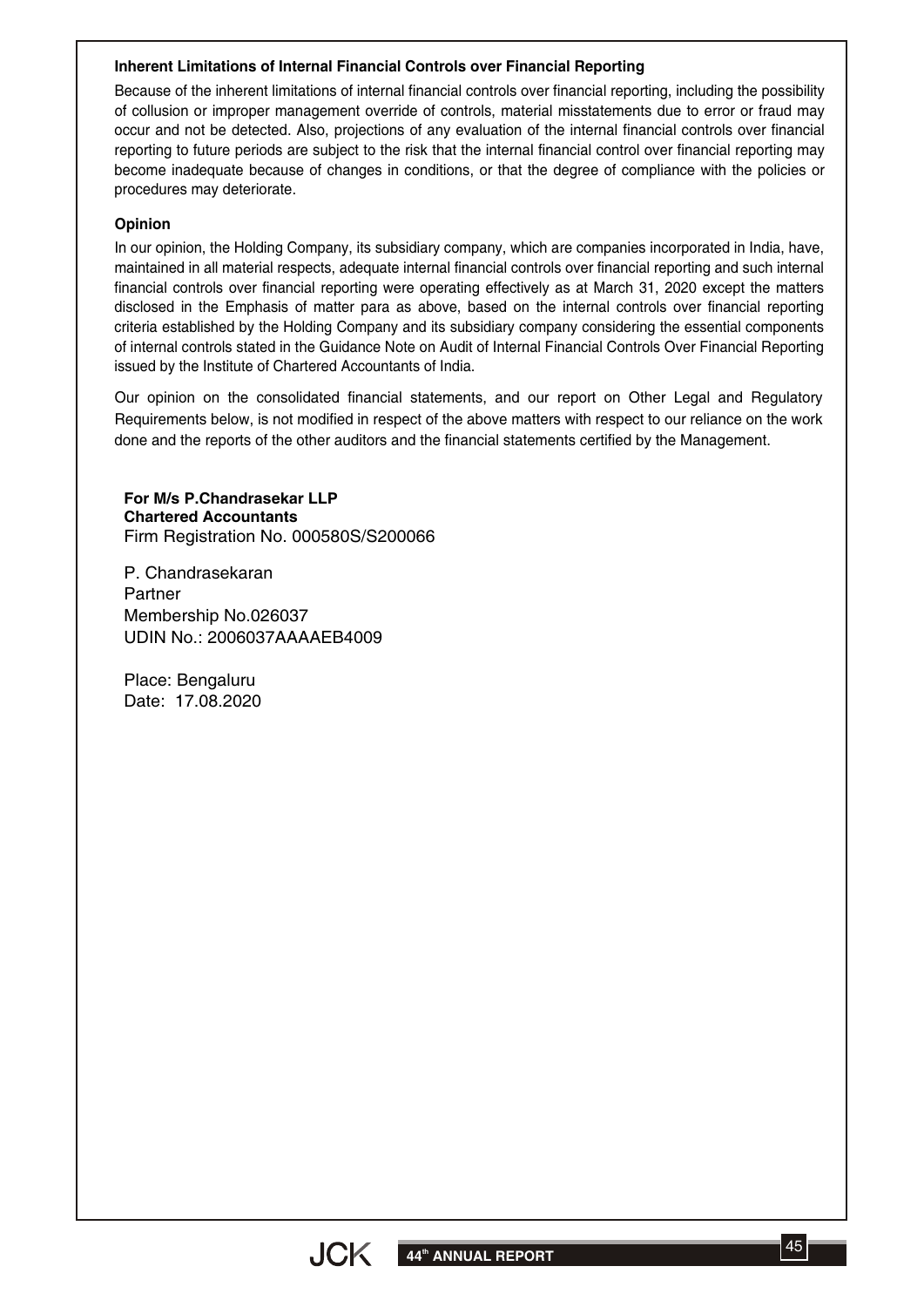## **JCK Infra Projects Limited Consolidated Balance Sheet as at 31st March 2020**

| <b>Particulars</b>                                                                                                                                   | <b>Notes</b> | As at<br>31-03-2020                | As at<br>31-03-2019                  |
|------------------------------------------------------------------------------------------------------------------------------------------------------|--------------|------------------------------------|--------------------------------------|
| <b>I EQUITY AND LIABILITIES</b><br>(1) SHAREHOLDERS FUNDS                                                                                            |              | Rs.                                | Rs.                                  |
| a) Share Capital<br>b) Reserves and Surplus<br>C) Non Controlling Interest                                                                           | 2.1<br>2.2   | 3 00 05 870<br>(54920794)<br>(110) | 3 00 05 870<br>(50714790)<br>1 0 0 0 |
| <b>Sub Total</b>                                                                                                                                     |              | (24915034)                         | (20707920)                           |
| (2) SHARE APPLICATION PENDING ALLOTMENT                                                                                                              |              |                                    |                                      |
| (3) NON CURRENT LIABILITIES                                                                                                                          |              |                                    |                                      |
| a) Long Term Borrowings<br>b) Other Long Term Liabilities                                                                                            | 2.3          | 34 40 230                          | 34 40 230                            |
| c) Long Term Provisions<br>d) Deferred Tax Liability                                                                                                 | 2.4          | 13 65 357                          | 13 65 357                            |
| <b>Sub Total</b>                                                                                                                                     |              | 48 05 587                          | 48 05 587                            |
| (4) CURRENT LIABILITIES                                                                                                                              |              |                                    |                                      |
| a) Short Term Borrowings<br>b) Trade Payables<br>i) Total Outstanding dues of Micro small and<br>medium enterprises                                  |              |                                    |                                      |
| ii) Total Outstanding dues of Creditors other than<br>Micro small and medium enterprises<br>c) Other Current Liabilities<br>d) Short Term Provisions | 2.5          | 6 29 05 313                        | 3 35 15 992                          |
| <b>Sub Total</b>                                                                                                                                     |              | 6 29 05 313                        | 3 35 15 992                          |
| <b>TOTAL EQUITY AND LIABILITIES</b>                                                                                                                  |              | 4 27 95 866                        | 176 13 659                           |
| <b>II ASSETS</b><br><b>NON CURRENT ASSETS</b><br>1) (a) Property, Plant and Equipment                                                                |              |                                    |                                      |
| (i) Tangible Assets<br>(ii) Intangible Assets<br>(iii) Capital Work In Progress                                                                      | 2.6          | 18142624                           | 37 09 498                            |
| (iv) Intangible assets under development                                                                                                             |              | 18142624                           | 37 09 498                            |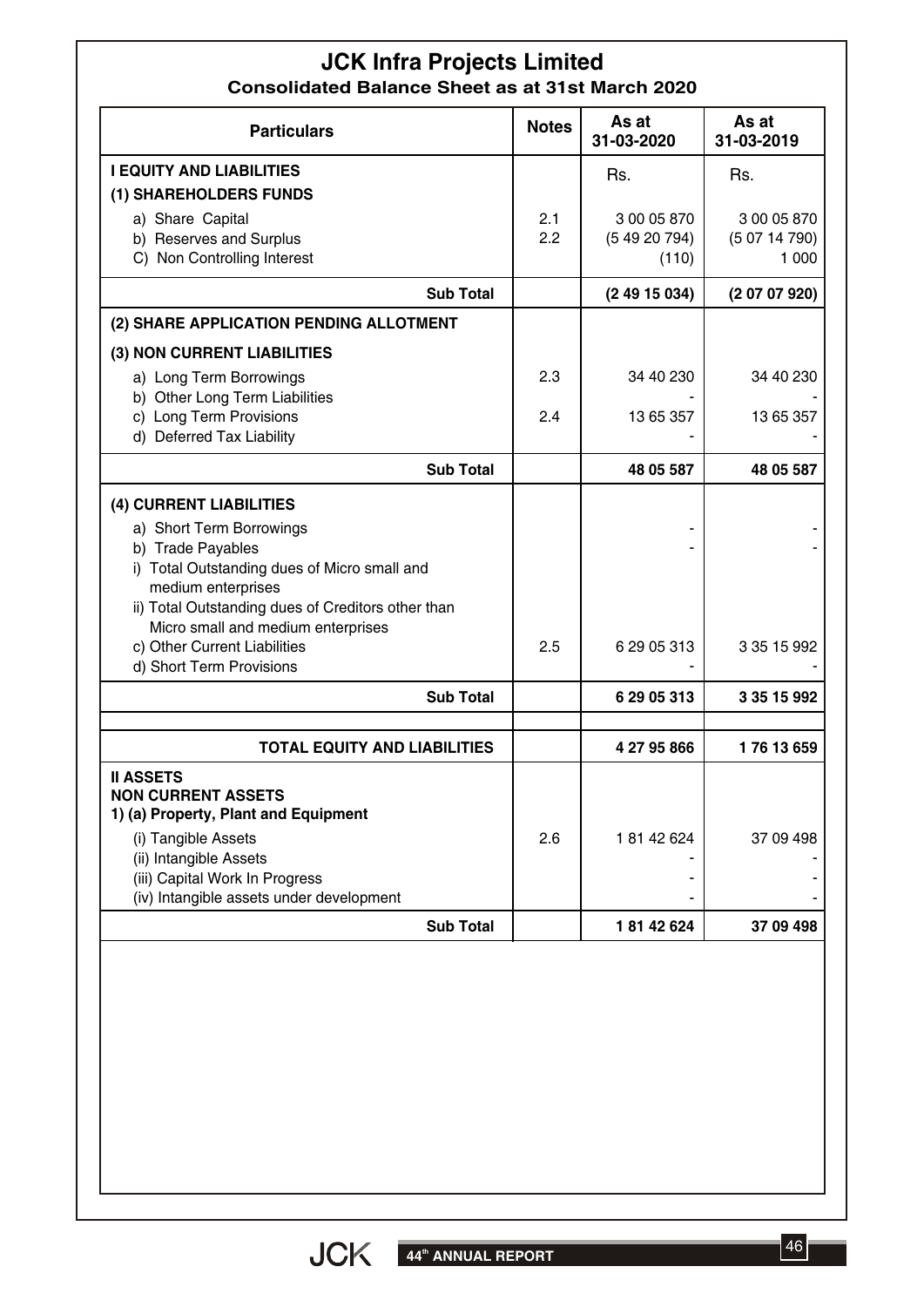| <b>TOTAL ASSETS</b>                    |      | 4 27 95 866 | 176 13 659  |
|----------------------------------------|------|-------------|-------------|
| <b>Total</b>                           |      | 179 86 790  | 1 03 10 802 |
| f) Other Current Assets                | 2.11 | 21 25 436   | 18 000      |
| e) Short Term Loans and Advances       | 2.10 | 1 56 50 000 |             |
| d) Cash and Bank Balances              | 2.9  | 2 11 3 54   | 1 02 92 802 |
| b) Inventories<br>c) Trade Receivables |      |             |             |
| a) Current Investments                 |      |             |             |
| (2) CURRENT ASSETS                     |      |             |             |
| (d) Other Non Current Assets           |      |             |             |
| (c) Long Term Loans & Advances         | 2.8  | 34 39 822   | 3 66 7 28   |
| (b) Non Current Investments            | 2.7  | 32 26 630   | 32 26 630   |

#### **Significant Accounting Policies**

For and on behalf of the Board of **JCK Infra Projects Limited**

As per our report of even date

**For M/s. P Chandrasekar LLP** Chartered Accountants Firm Registration No.000580S/S200066

**P Chandrasekaran**

Partner Membership No: 26037

**Place:** Bengaluru **Date:** 17.08.2020 **Krishan Kapur** Managing Director DIN: 05183136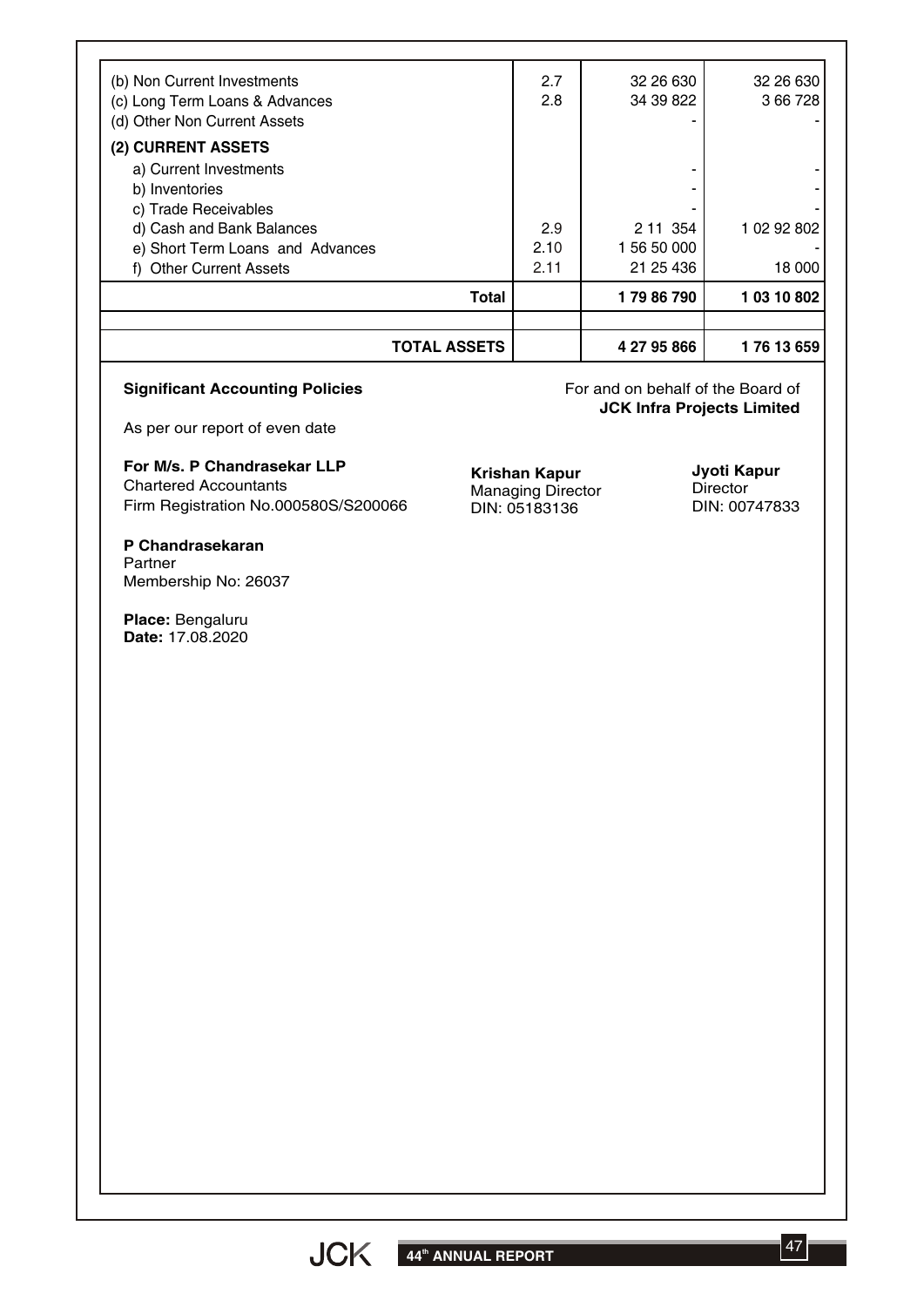# **JCK Infra Projects Limited**

## **Statement of Consolidated Profit and Loss Account for the year ended 31st March 2020**

| <b>Particulars</b>                                                                                                                                             | <b>Notes</b>                | For the year ended<br>31-03-2020 | For the year ended<br>31-03-2019                                |
|----------------------------------------------------------------------------------------------------------------------------------------------------------------|-----------------------------|----------------------------------|-----------------------------------------------------------------|
|                                                                                                                                                                |                             | Rs.                              | Rs.                                                             |
| <b>REVENUE FROM OPERATIONS</b><br><b>OTHER INCOME</b>                                                                                                          | 2.12                        | 51 72 486                        | 34 32 678                                                       |
| <b>Total Revenue</b>                                                                                                                                           |                             | 51 72 486                        | 34 32 678                                                       |
| <b>EXPENDITURE</b>                                                                                                                                             |                             |                                  |                                                                 |
| <b>Land Development Expenses</b><br><b>Employee Benefit Expenses</b><br><b>Other Expenses</b><br><b>Finance Cost</b><br>Depreciation and Amortisation Expenses | 2.13<br>2.14<br>2.15<br>2.6 | 389790<br>89 78 049<br>11 761    | 4 31 610<br>51 51 226<br>86                                     |
| <b>Total Expenditure</b>                                                                                                                                       |                             | 93 79 600                        | 55 82 922                                                       |
| <b>PROFIT/(LOSS) BEFORE TAX</b><br><b>Tax expenses</b><br>Provision for Taxation for prior period items<br>Deferred Tax                                        |                             | (4207114)                        | (21 50 244)                                                     |
| Profit/(Loss) for the period                                                                                                                                   |                             | (4207114)                        | (21 50 244)                                                     |
| <b>Total no of shares</b><br><b>Earning per shares</b>                                                                                                         |                             | 30 10 587<br>(4207114)           | 30 00 587<br>(21 50 244)                                        |
| <b>Basic EPS</b><br><b>Diluted</b>                                                                                                                             |                             | (1.40)<br>(1.40)                 | (0.72)<br>(0.72)                                                |
| <b>Significant Accounting Policies</b>                                                                                                                         |                             |                                  | For and on behalf of the Board of<br>ICK Infra Drojecte Limited |

As per our report of even date

**For M/s. P Chandrasekar LLP** Chartered Accountants Firm Registration No.000580S/S200066

**P Chandrasekaran** Partner Membership No: 26037

**Place:** Bengaluru **Date:** 17.08.2020 **JCK Infra Projects Limited**

**Krishan Kapur** Managing Director DIN: 05183136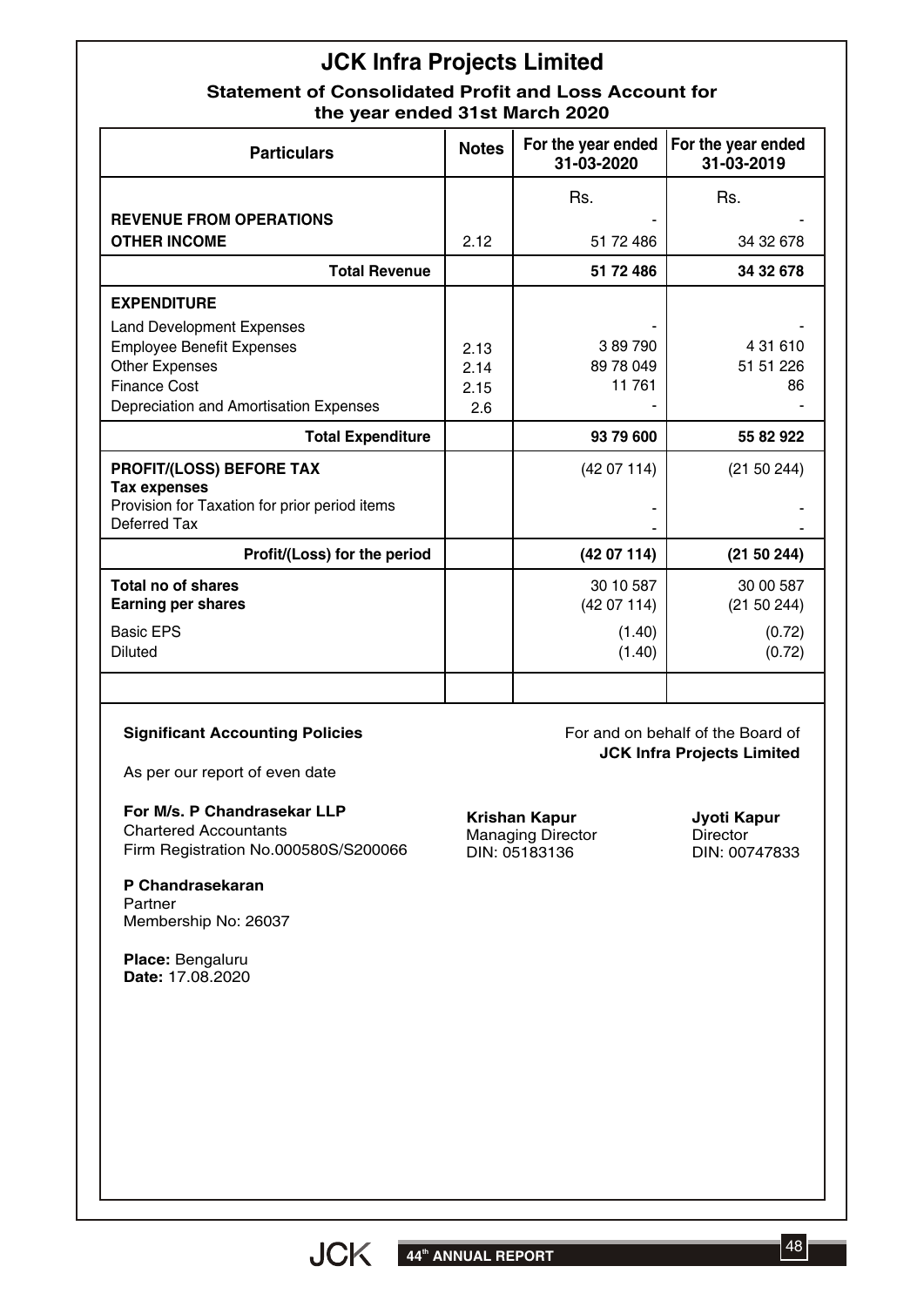|     | <b>JCK Infra Projects Limited</b><br>Statement of Consolidated Cash Flow for the year ended 31st March 2020                       |                         |                          |                          |                        |
|-----|-----------------------------------------------------------------------------------------------------------------------------------|-------------------------|--------------------------|--------------------------|------------------------|
| SI. |                                                                                                                                   |                         | As at                    |                          | As at                  |
| No. | <b>Particulars</b>                                                                                                                |                         | 31-03-2020               |                          | 31-03-2019             |
|     |                                                                                                                                   |                         |                          |                          |                        |
| А.  | <b>CASH FLOW FROM OPERATING ACTIVITIES</b>                                                                                        |                         |                          |                          |                        |
|     | Net Profit as per Profit & Loss A/c<br>Adjusted for:                                                                              |                         | (4207114)                |                          | (21 50 244)            |
|     | Depreciation<br>Reversal of Provision on Investment<br>Interest paid                                                              | 11 761                  |                          | 22 34 045<br>86          |                        |
|     | Interest Income                                                                                                                   |                         | 11761                    | (360868)                 | 18 73 263              |
|     | <b>OPERATING PROFIT BEFORE WORKING CAPITAL</b><br><b>ADJUSTMENTS:</b>                                                             |                         | (4195353)                |                          | (276981)               |
|     | <b>Adjusted for Working Capital changes</b>                                                                                       |                         |                          |                          |                        |
|     | Loans and advances<br>Non Current Investments<br>Inventories<br>Provision                                                         | (18723094)<br>(2107436) |                          | (360868)<br>(18000)      |                        |
|     | Short Term Borrowings<br>Other Long term liabilities<br><b>Other Current Liabilities</b>                                          | 2 93 89 321             |                          | (3070000)<br>1 33 72 739 |                        |
|     |                                                                                                                                   |                         | 85 58 791                |                          | 99 23 871              |
|     | Cash generated from operations<br><b>Interest Paid</b>                                                                            |                         | 43 63 438                |                          | 96 46 890              |
|     | Cash flow before Extra-ordinary items                                                                                             |                         | 43 63 438                |                          | 96 46 890              |
|     | <b>B. PRIOR PERIOD EXPENSES</b><br>Cash flow before Extra-Ordinary items                                                          |                         | 43 63 438                |                          | 96 46 890              |
|     | <b>C. Cash Flow From Investment Activities</b><br><b>Purchase of Fixed Assets</b><br>Investments in shares<br>Sale of Investments |                         | (14433126)               |                          | 1 0 0 0                |
|     | Interest Income                                                                                                                   |                         |                          |                          | 360868                 |
|     | <b>Net Cash Flow from Investment Activities</b>                                                                                   |                         | (14433126)               |                          | 361868                 |
|     | D. Cash Flow From Financial Activities<br>Interest paid<br>Long Term Borrowings / Redemption<br>Borrowing / Redemption of Loan    |                         | (11761)                  |                          | (86)                   |
|     | <b>Net Cash Flow from Financial Activities</b>                                                                                    |                         | (11761)                  |                          | (86)                   |
|     | <b>NET CASH FLOW</b>                                                                                                              |                         | 1 00 81 449              |                          | 1 00 08 672            |
|     | Opening Cash & Bank balances<br>Closing Cash & Bank balances                                                                      |                         | 1 02 92 802<br>2 11 3 54 |                          | 284 131<br>1 02 92 802 |

M/s JCK INFRA PROJECTS LIMITED, for the period ended 31.03.2020.

For and on behalf of the Board of **JCK Infra Projects Limited**

As per our report of even date

**For M/s. P Chandrasekar LLP** Chartered Accountants Firm Registration No.000580S/S200066

**P Chandrasekaran** Partner Membership No: 26037

**Place:** Bengaluru **Date:** 17.08.2020

**Krishan Kapur** Managing Director DIN: 05183136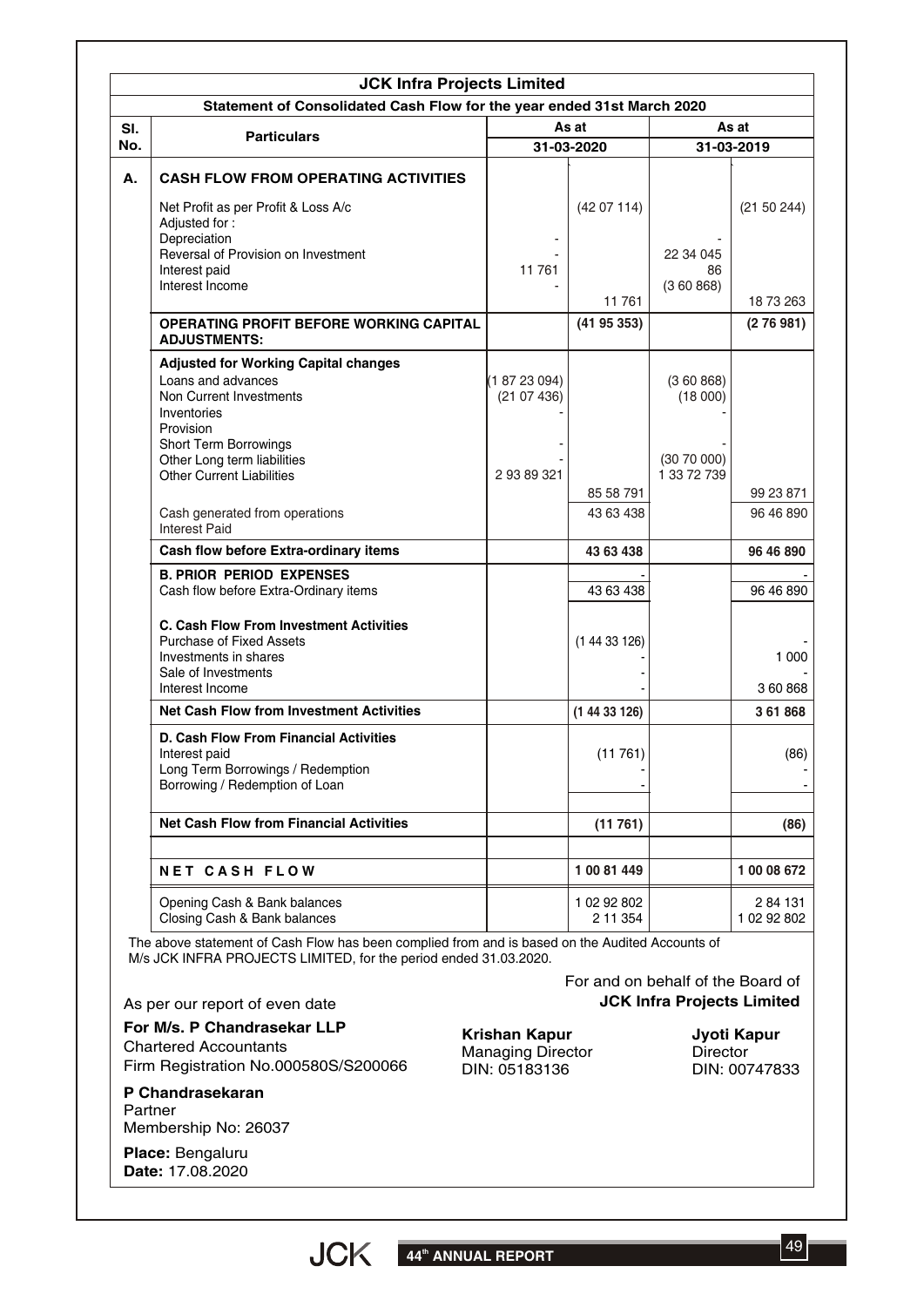# **JCK INFRA PROJECTS LIMITED**

#### **STATEMENT OF CONSOLIDATED ACCOUNTING POLICIES**

#### **1. CORPORATE INFORMATION :**

The Company was incorporated on  $20<sup>th</sup>$  March, 1974 as a limited Company under the Companies Act, 1956. The name of the company was changed to JCK INFRA PROJECTS LIMITED on  $29^{\circ}$ June 2015. The Company is primarily engaged in the business of undertaking construction or directs the management of construction of industrial and other property buildings.

#### **2. BASIS OF PREPARATION OF FINANCIAL STATEMENTS :**

The Consolidated financial statements of the Company and its Associates (together "the Group) have been prepared, in accordance with Generally Accepted Accounting principles in India (Indian GAAP), to comply all material respects with the Accounting Standards specified under Section 133 of the Companies Act, 2013, read with Rule 7 of the Companies (Accounts) Rules, 2014 and the relevant provisions of the Companies Act, 2013 ("the 2013 Act"), except where otherwise stated. The consolidated financial statements have been prepared on an accrual basis under the historical cost convention. The accounting policies adopted in the preparation of the consolidated financial statements are consistent with those followed in the previous year.

The consolidated financial statements have been prepared using uniform policies for like transactions and other events in similar circumstances and are presented to the extent possible in the same manner as the Company's separate financial statements.

#### **3. USE OF ESTIMATES :**

The preparation and presentation of Financial Statements requires estimates and assumptions to be made that affect the reported amount of assets and liabilities and disclosure of contingent liabilities on the date of the Financial Statements and the reported amount of revenues and expenses during the reporting period. Difference between the actual results and estimates is recognized in the period in which the results are known/ materialized.

#### **4. RECOGNITION OF INCOME AND EXPENDITURE :**

Revenue is recognized to the extent it is probable that the economic benefit will flow to the company and the revenue can be reliably measured.

Revenue towards property development is recognized in accordance to the Guidance note "Accounting For Real Estate Transactions (Revised- 2012)" issued by ICAI.

Interest on Fixed Deposited has been recognized on accrual basis

#### **5. FIXED ASSETS AND DEPRECIATION :**

- Fixed asset acquired in full or part exchange for another asset / security is recorded at the fair market value or the net book value of the asset given up, adjusted for any balancing cash consideration. Fair market value is determined either for the asset acquired or asset given up / security given up/ issued, whichever is more clearly evident. i.
- Intangible assets are carried at cost less accumulated amortisation and impairment losses, if any. The cost of an intangible asset comprises its purchase price, including any import duties and other taxes (other than those subsequently recoverable from the taxing authorities), and any directly attributable expenditure on making the asset ready for its intended use and net of any trade discounts and rebates. Subsequent expenditure on an intangible asset after its ii.

purchase / completion is recognised as an expense when incurred unless it is probable that such expenditure will enable the asset to generate future economic benefits in excess of its originally assessed standards of performance and such expenditure can be measured and attributed to the asset reliably, in which case such expenditure is added to the cost of the asset.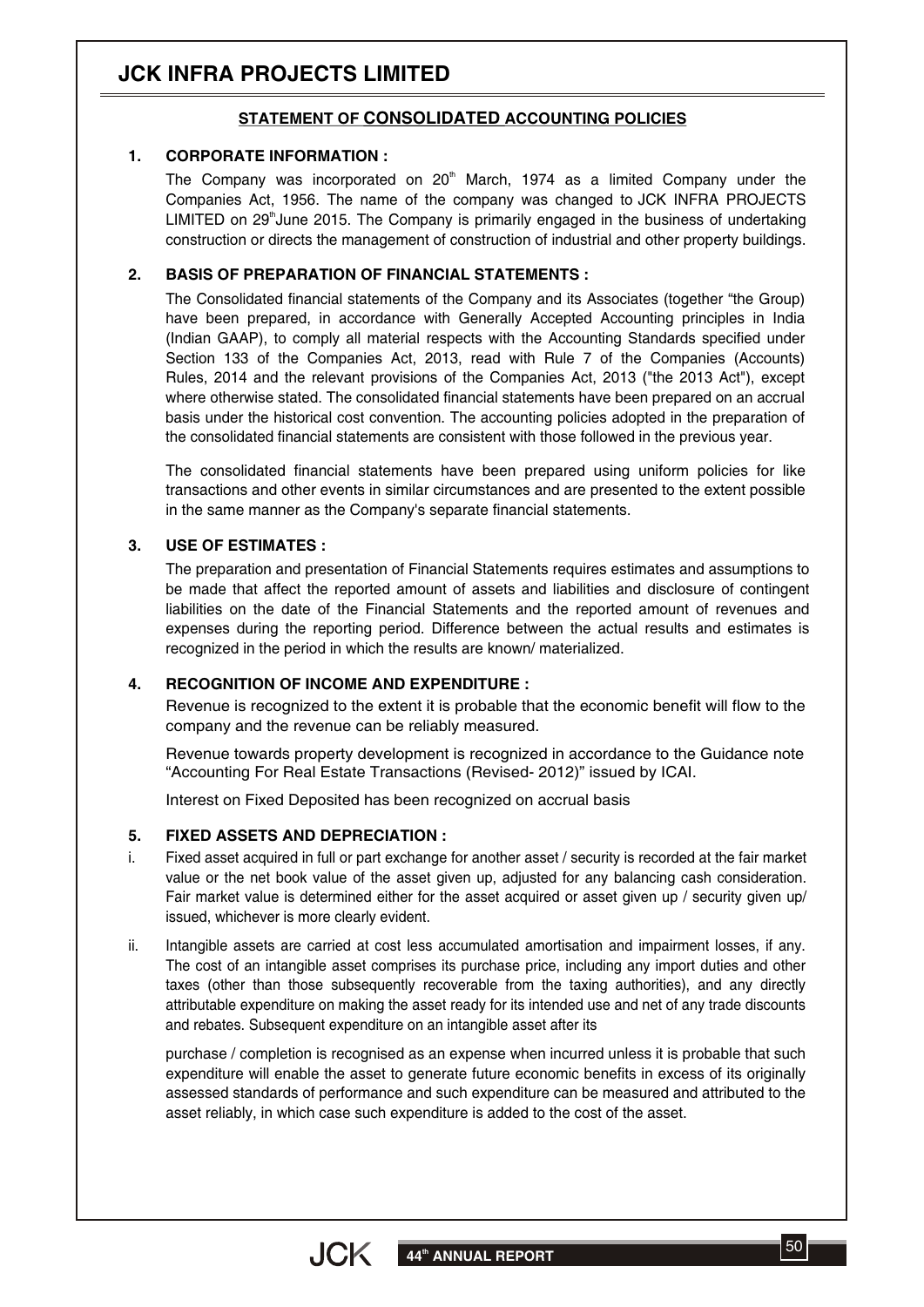# **JCK INFRA PROJECTS LIMITED**

- Capital work-in-progress Projects under which assets are not ready for its intended use and other Capital Work-in-Progress are carried at cost, comprising direct cost, related incidental expenses and attributable interest. iii.
- Depreciation/Amortisation is provided as per the life of the assets specified under Schedule II of the Companies Act, 2013. iv.
- Lease hold improvements are depreciated during the lease period. v.

#### **6. EXPENDITURE DURING CONSTRUCTION :**

In case of new projects for expansion / modernization of existing undertakings all direct expenditure including interest on borrowings for the project, incurred upto the date of commission / completion are capitalized and added prorate to the cost of the Assets relating to the New projects.

#### **7. VALUATION OF INVENTORIES :**

All inventories except finished goods are valued at cost. Finished goods are valued at lower of cost or market value.

**8.** Current Tax is determined in accordance with the provisions of the Income Tax Act 1961. Deferred Tax has been recognized for all timing differences, subject to consideration of prudence being the difference between taxable incomes and accounting income that originate in one period and is capable of reversal in one or more subsequent periods.

#### **9. RETIREMENT BENEFITS:**

Gratuity and Leave Encashment to eligible employees has been provided as per the Policy of the Company.

#### **10. INVESTMENTS :**

Current investments are carried at lower of cost and fair market value Long-term investments are valued at market Value. Provision is made to recognize decline/increase, if any, in the carrying value.

#### **11. EARNINGS PER SHARE :**

The earnings considered in ascertaining EPS comprise the net profit after tax. The number of shares used in computing Basic EPS is the weighted average number of shares outstanding during the year. Diluted earnings per share is computed by dividing the net profit after tax by the weighted average number of equity shares considered for deriving basic earnings per share and also the weighted average number of shares that could have been issued on the conversion of all dilutive potential equity shares unless the results would be anti - dilutive. Dilutive potential equity shares are deemed converted as of the beginning of the period, unless issued at a later date.

#### **12. CASH FLOW STATEMENT :**

Cash flows are reported using the indirect method, whereby net profit before tax is adjusted for the effects of transactions of a non-cash nature and any deferrals or accruals of past or future cash receipts or payments. The cash flows from regular revenue generating, investment and financing activities of the Company are segregated.

Cash and Cash equivalents for the purpose of cash flow statement comprises of Cash at Bank, Cash in Hand (including cheques in hand) &Fixed Deposits (Maturity less than 12 months)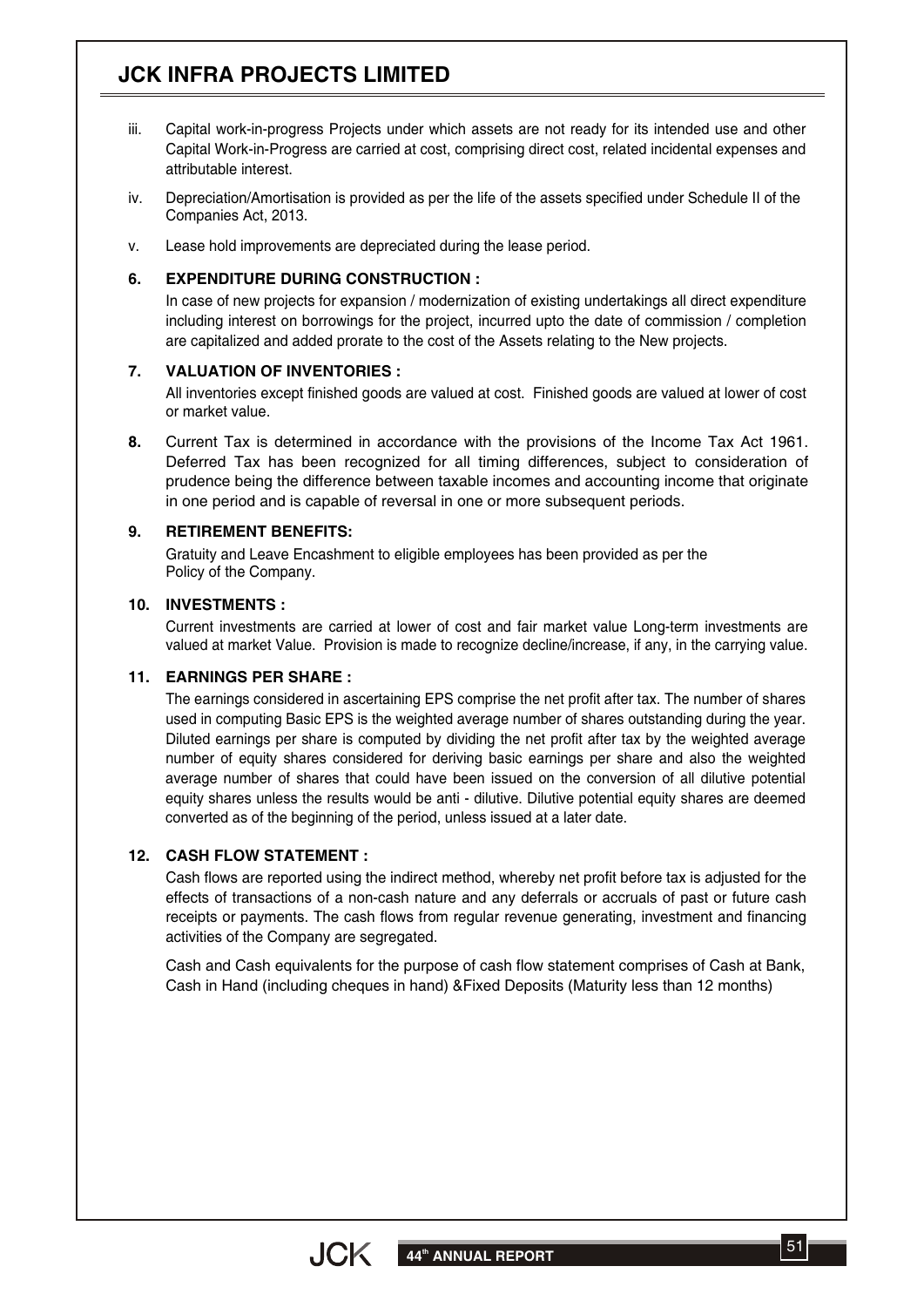# **JCK Infra Projects Limited**

|     | <b>Share Holders Fund</b>                                                                          |                       | <b>Consolidated</b>   |                       | <b>Consolidated</b>   |
|-----|----------------------------------------------------------------------------------------------------|-----------------------|-----------------------|-----------------------|-----------------------|
|     |                                                                                                    | As at 31st March 2020 |                       | As at 31st March 2019 |                       |
| 2.1 | <b>Share Capital</b>                                                                               |                       | <b>Rs</b>             |                       | <b>Rs</b>             |
|     | <b>Authorised Capital:</b>                                                                         |                       |                       |                       |                       |
|     | 50,00,000 Equity Shares of Rs.10/- each                                                            |                       | 5 10 00 000           |                       | 5 00 00 000           |
|     | <b>Total</b>                                                                                       |                       | 5 10 00 000           |                       | 5 00 00 000           |
|     | <b>Issued subscribed and Paid up</b>                                                               |                       |                       |                       |                       |
|     | 30 00 587 Equity Shares of Rs.10/- each fully paidup*                                              |                       | 3 00 05 870           |                       | 3 00 05 870           |
|     | * Includes 7 59 300 Equity Shares of Rs 10 Each<br>issued as fully paid bonus shares               |                       |                       |                       |                       |
|     | <b>Total</b>                                                                                       |                       | 3 00 05 870           |                       | 3 00 05 870           |
|     | (a) Reconcilation of number of shares outstanding at the beginning and end of the period           |                       |                       |                       |                       |
|     |                                                                                                    |                       | As at 31st March 2020 | As at 31st March 2019 |                       |
|     |                                                                                                    | <b>Numbers</b>        | <b>Amount (Rs)</b>    | <b>Numbers</b>        | Amount (Rs)           |
|     |                                                                                                    |                       |                       |                       |                       |
|     | (i) Equity Shares                                                                                  |                       | 30 00 587 3 00 05 870 |                       |                       |
|     | Number of shares outstanding at the beginning<br>of the period                                     |                       |                       |                       | 30 00 587 3 00 05 870 |
|     | Issued during the year                                                                             |                       |                       |                       |                       |
|     | Number of shares outstanding at the end of the period                                              |                       | 30 00 587 3 00 05 870 |                       | 30 00 587 3 00 05 870 |
|     | (a) The company has only one class of shares reffered as equity shares with a par value of Rs 10/- |                       |                       |                       |                       |
| 2.2 | <b>Reserves and Surplus</b>                                                                        |                       | As at 31st March 2020 |                       | As at 31st March 2019 |
|     | Capital Reserve (Central subsidy Recd. From<br>Central Govt. towards B.W. area assistance)         |                       |                       |                       |                       |
|     | Opening balance                                                                                    |                       | 15 00 000             |                       | 15 00 000             |
|     | Add: Additions<br>Less: Written off in the Current Year                                            |                       |                       |                       |                       |
|     | Closing balance (i)                                                                                |                       | 15 00 000             |                       | 15 00 000             |
|     | <b>Capital Reserve</b>                                                                             |                       |                       |                       |                       |
|     | Opening balance                                                                                    |                       | 160 10 937            |                       | 160 10 937            |
|     | Add: Additions                                                                                     |                       |                       |                       |                       |
|     | Less: Written off in the Current Year                                                              |                       |                       |                       |                       |
|     | Closing balance (ii)                                                                               |                       | 160 10 937            |                       | 160 10 937            |
|     | <b>Revaluation Reserve</b>                                                                         |                       |                       |                       |                       |
|     | Opening balance<br>Add: Additions                                                                  |                       |                       |                       |                       |
|     | Less: Written off in the Current Year                                                              |                       |                       |                       |                       |
|     | Closing balance (iii)                                                                              |                       |                       |                       |                       |
|     | <b>Share Premium Reserve</b>                                                                       |                       |                       |                       |                       |
|     | Opening balance                                                                                    |                       | 4 18 79 170           |                       | 4 18 79 170           |
|     | Add: Additions<br>Less: Transferred                                                                |                       |                       |                       |                       |
|     | Closing balance (iv)                                                                               |                       | 4 18 79 170           |                       | 4 18 79 170           |
|     |                                                                                                    |                       |                       |                       |                       |
|     | <b>General Reserve</b>                                                                             |                       |                       |                       |                       |
|     |                                                                                                    |                       | 41 52 753             |                       | 41 52 753             |
|     | Opening balance<br>Add: Additions                                                                  |                       |                       |                       |                       |
|     | Less:Transferred<br>Closing balance (v)                                                            |                       | 41 52 753             |                       | 41 52 753             |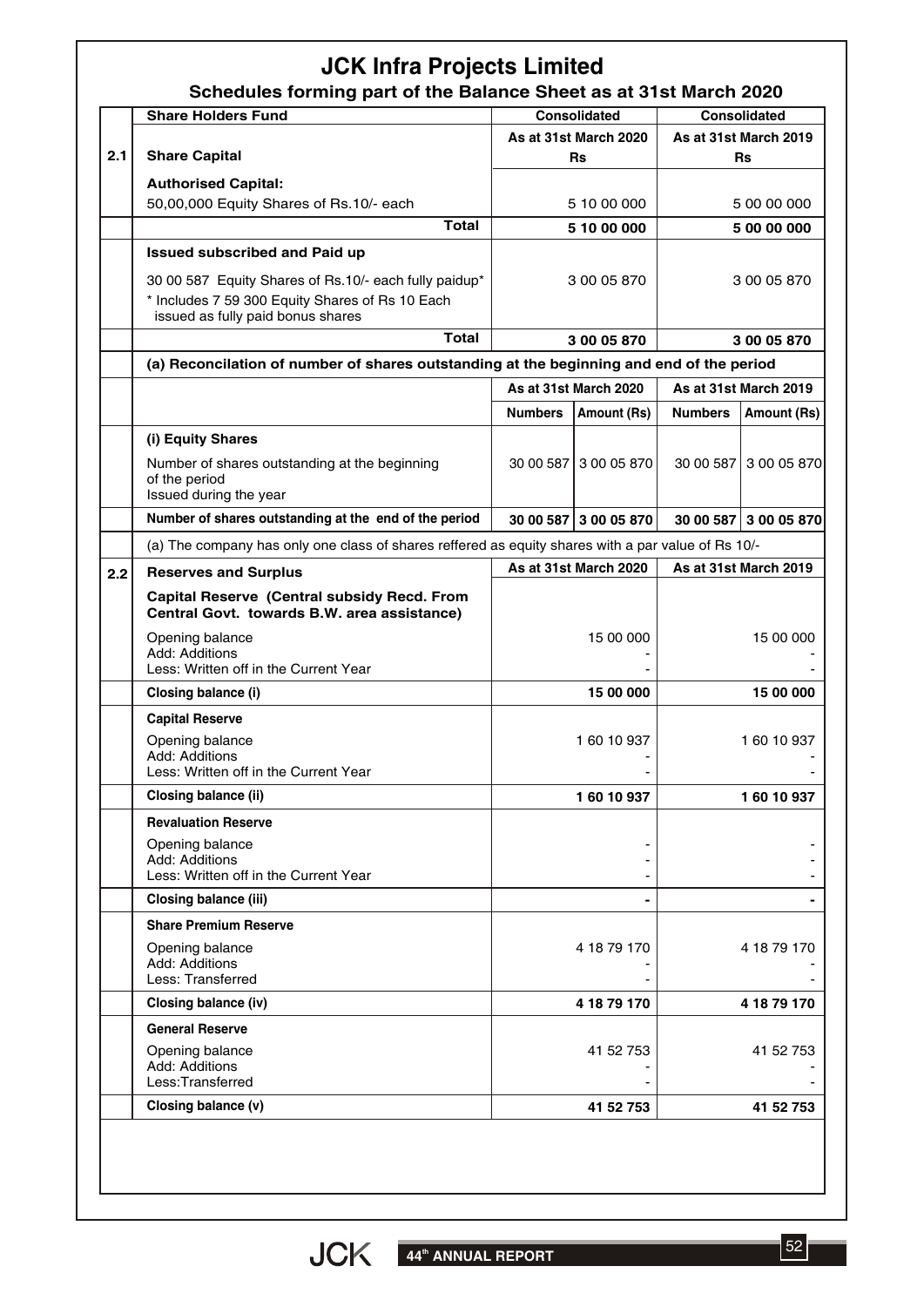|     | Total (A+B)                                                                                                                       | 32 26 630                       | 32 26 630                       |
|-----|-----------------------------------------------------------------------------------------------------------------------------------|---------------------------------|---------------------------------|
|     | (9900 Equity Shares of Rs 10 each fully paid up)<br><b>Sub Total</b>                                                              |                                 |                                 |
|     | <b>B. Non Trade Investment</b><br>Investment in Subsidiary Company<br>i) Kothur Logistics Park Pvt Ltd                            |                                 |                                 |
|     | <b>Sub Total</b>                                                                                                                  | 32 00 000                       | 32 00 000                       |
|     | iii) Sila Solutions Pvt Ltd<br>(5200 Shares of Rs. 10 Each fully paid up)                                                         | 30 00 000                       | 30 00 000                       |
|     | ii) R K S Investments Private Limited<br>(1000 Equity Shares of Rs 100 each fully paid up)                                        | 1 00 000                        | 1 00 000                        |
|     | i) J C Investments Private Limited<br>(1000 Equity Shares of Rs 100 each fully paid up)                                           | 1 00 000                        | 1 00 000                        |
|     | <b>B. Un Quoted Non trade Investment</b>                                                                                          |                                 |                                 |
|     | <b>Sub Total</b>                                                                                                                  | 26 630<br>As at 31st March 2020 | 26 630<br>As at 31st March 2019 |
|     | i) Hindustan Petroleum Corporation<br>(150 equity shares of Rs 266.30 each)<br>Provision for increase in the value of investments | 26 630                          | 26 630                          |
|     | INVESTMENTS (AT COST) - LONG TERM - NON-TRADE :<br>A. Quoted Investment                                                           |                                 |                                 |
| 2.7 | <b>NON CURRENT ASSETS</b><br><b>NON CURRENT INVESTMENTS</b>                                                                       | As at 31st March 2020           | As at 31st March 2019           |
|     | Total                                                                                                                             | 6 29 05 313                     | 3 35 15 992                     |
|     | Duties & Taxes Payable<br>Advances - Others                                                                                       | 75 000<br>5 27 88 834           | 1 000<br>183 18 547             |
|     | <b>Liabilites for Expenses</b>                                                                                                    | 1 00 41 480                     | 1 51 96 445                     |
| 2.5 | <b>CURRENT LIABILITIES</b><br><b>Other Current Liabilities</b>                                                                    | As at 31st March 2020           | As at 31st March 2019           |
|     | Total                                                                                                                             | 13 65 357                       | 13 65 357                       |
|     | Provision for Income Tax - Net of advance tax paid                                                                                | 13 65 357                       | 13 65 357                       |
|     | and advance from customers will be repayable on<br>demand<br><b>Long term Provision</b>                                           |                                 |                                 |
| 2.4 | Security & Repayment - Unsecured Loan from others                                                                                 | As at 31st March 2020           | As at 31st March 2019           |
|     | Total                                                                                                                             | 34 40 230                       | 34 40 230                       |
|     | <b>Long Term Borrowing</b><br><b>Unsecured</b><br>Intercorporate Borrowings                                                       | 34 40 230                       | 34 40 230                       |
| 2.3 | <b>NON CURRENT LIABILITIES</b>                                                                                                    | As at 31st March 2020           | As at 31st March 2019           |
|     | Closing balance (vi)                                                                                                              | (110)                           | 1 000                           |
|     | Share of Profit (ii)<br>Closing Balance (iii)                                                                                     | (1110)<br>(110)                 | 1 000                           |
|     | c) Non Controlling Interest<br>Opening Balance (i)                                                                                | 1 000                           | 1 000                           |
|     | Total<br>(i+ii+iii+iv+v+vi)                                                                                                       | (5 49 20 794)                   | (50714790)                      |
|     | Closing balance (vi)                                                                                                              | (118463654)                     | (11 42 57 650)                  |
|     | Add: Amount transferred from Profit & Loss account<br>Less: Transferred to Minority                                               | (4207114)<br>1 1 1 0            | (21 50 244)                     |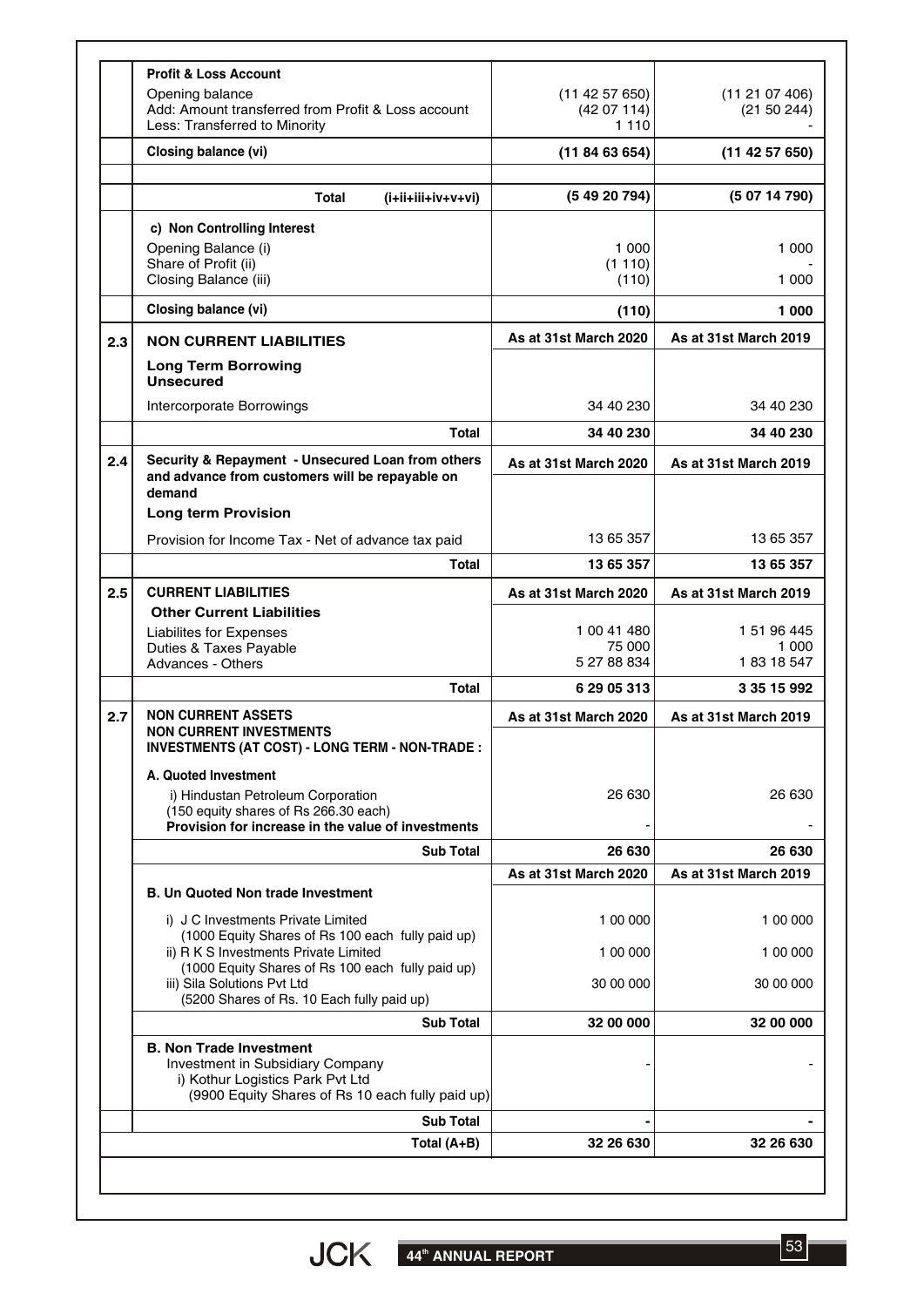| 2.8  | <b>Long Term Loans &amp; Advances</b>                |              | As at 31st March 2020                       | As at 31st March 2019                       |
|------|------------------------------------------------------|--------------|---------------------------------------------|---------------------------------------------|
|      | <b>TDS Receivable</b>                                |              | 37822                                       | 37822                                       |
|      | Accrued interest on FD                               |              |                                             | 3 28 906                                    |
|      | Loan to Related Party                                |              |                                             |                                             |
|      | <b>Other Advances</b>                                |              | 34 02 000                                   |                                             |
|      |                                                      | Total        | 34 39 822                                   | 366728                                      |
| 2.9  | <b>Cash and Cash Equivalents</b>                     |              | As at 31st March 2020                       | As at 31st March 2019                       |
|      | Cash in Hand                                         |              | 57865                                       |                                             |
|      | <b>Balance with banks</b><br>In current account      |              | 1 53 489                                    | 292802                                      |
|      | In Fixed deposit A/c<br>$(0-3$ Months)               |              |                                             | 1 00 00 000                                 |
|      |                                                      | <b>Total</b> | 2 11 3 54                                   | 1 02 92 802                                 |
| 2.10 | <b>Short Term Loans &amp; Advances</b>               |              | As at 31st March 2020                       | As at 31st March 2019                       |
|      | Other Advances-Short Term                            |              | 1 56 50 000                                 |                                             |
|      |                                                      | <b>Total</b> | 156 50 000                                  |                                             |
| 2.11 | <b>Other Current Assets</b>                          |              | As at 31st March 2020                       | As at 31st March 2019                       |
|      | <b>Security Deposit</b>                              |              | 18 000                                      | 18 000                                      |
|      | <b>Other Current Assets</b>                          |              | 21 07 436                                   |                                             |
|      |                                                      | Total        | 21 25 436                                   | 18 000                                      |
| 2.12 | <b>Other Income</b>                                  |              | For the Year ended<br>As at 31st March 2020 | For the Year ended<br>As at 31st March 2019 |
|      | Income - Others                                      |              |                                             | 30 70 000                                   |
|      | Misc Income<br>Interest received                     |              | 51 72 486                                   | 1810<br>360868                              |
|      |                                                      | <b>Total</b> | 51 72 486                                   | 34 32 678                                   |
| 2.13 | <b>Employees Emoluments</b>                          |              | For the Year ended<br>As at 31st March 2020 | For the Year ended<br>As at 31st March 2019 |
|      | Salaries and wages                                   |              | 378520                                      | 385710                                      |
|      | Contribution to Provident and other funds            |              | 1 200                                       | 1400                                        |
|      | Conveyance & Travelling<br><b>Telephone Expenses</b> |              | 10 070                                      | 31 500<br>13 000                            |
|      |                                                      | Total        | 389790                                      | 4 31 610                                    |
| 2.14 | <b>Other Expenditures</b>                            |              | For the Year ended<br>As at 31st March 2020 | For the Year ended<br>As at 31st March 2019 |
|      | <b>Audit Fee</b>                                     |              | 29 500                                      | 29 500                                      |
|      | Electricity charges                                  |              |                                             | 480                                         |
|      | Miscellaneous Expenses<br>Rates & Taxes              |              | 2 3 7 5<br>15 0 20                          | 10 004<br>12 3 36                           |
|      | <b>Sitting Fees</b>                                  |              | 48 000                                      | 96 000                                      |
|      | Postage Stamps                                       |              | 9 3 6 7                                     | 22 010                                      |
|      | <b>Printing &amp; Stationery</b>                     |              | 40 712                                      | 43814                                       |
|      | Legal & Professional Fee<br>Repairs & Maintenance    |              | 5 13 195<br>73 741                          | 6 26 7 85<br>4 66 123                       |
|      | <b>Travelling Expenses</b>                           |              | 9 26 1 93                                   | 15 17 630                                   |
|      | <b>Staff Welfare</b>                                 |              |                                             | 6 0 0 0                                     |
|      | Local Conveyance                                     |              |                                             | 55 200                                      |
|      | Advertisement Expenses & Sales Promotion             |              | 37 20 000                                   | 31 181                                      |
|      | <b>Bank Charges</b><br>Assets Written off            |              | 295                                         | 118<br>22 34 045                            |
|      | <b>Directors Remuneration</b>                        |              | 22 00 000                                   |                                             |
|      | <b>Registration Expenses</b>                         |              | 547651                                      |                                             |
|      | <b>Other Expenses</b>                                | <b>Total</b> | 8 52 000<br>89 78 049                       | 51 51 226                                   |
| 2.15 | <b>Finance cost</b>                                  |              | For the Year ended                          | For the Year ended                          |
|      |                                                      |              |                                             |                                             |
|      |                                                      |              | As at 31st March 2020                       | As at 31st March 2019                       |
|      | Interest                                             |              | 11761                                       | 86                                          |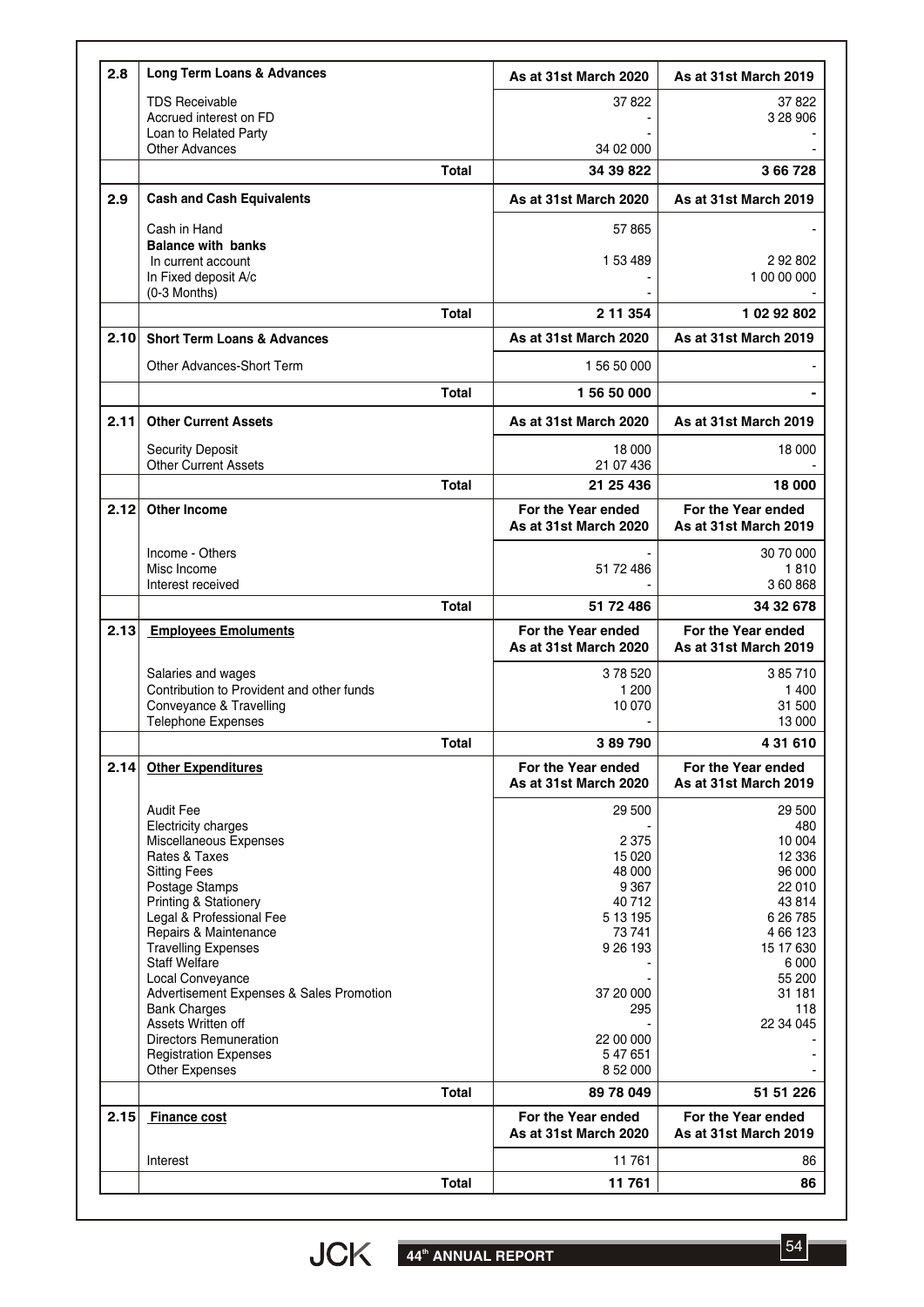| FRA PROJECTS LIMITED<br>2.6 TANGIBLE ASSETS<br>As at 31st March 2020<br>up to 01.04.2019<br>1000039<br>1000039<br>1000039<br>$\mathbf{I}$<br><b>Accumulated</b><br>Depreciation<br>1. Depreciation withdrawn on asset sold / discarded during the year Rs.Nil.<br>91 42 663<br>44 33 126<br><b>Gross Block</b><br>4709537<br>4709537<br>.03.2020<br>As at<br>Rs.<br>5<br>$\overline{\phantom{0}}$<br><b>JCK INI</b><br>$\overline{\phantom{0}}$<br>٠<br>$\mathbf{r}$<br>22 34 045<br><b>Deletion</b><br>Sales/<br>Rs.<br>$\blacksquare$<br>44 33 126<br>144 33 126<br>Additions<br>Rs.<br>$\overline{\phantom{0}}$<br>$\mathbf{I}$<br>01.04.2019<br>4709537<br>6943582<br>4709537<br>as at<br>Cost<br>Rs.<br>Previous Year<br><b>Total</b><br><b>Particulars</b><br><b>Buildings</b><br>Note:<br>Land | Depreciation<br>for the year<br>$\mathbf{I}$<br>T.<br>×<br>J. | 1000039<br>1000039<br>1000039<br>J.<br>up to 31.03.2020<br>Accumulated<br>Depreciation<br>Rs. | 81 42 624<br>37 09 498<br>37 09 498<br>14433126<br>31.03.2020<br><b>Net Block</b><br>as at<br>Rs.<br>$\overline{\phantom{0}}$ | ٠<br>37 09 498<br>37 09 498<br>29471248<br>31.03.2019<br><b>Net Block</b><br>as at<br>Rs. |
|-------------------------------------------------------------------------------------------------------------------------------------------------------------------------------------------------------------------------------------------------------------------------------------------------------------------------------------------------------------------------------------------------------------------------------------------------------------------------------------------------------------------------------------------------------------------------------------------------------------------------------------------------------------------------------------------------------------------------------------------------------------------------------------------------------|---------------------------------------------------------------|-----------------------------------------------------------------------------------------------|-------------------------------------------------------------------------------------------------------------------------------|-------------------------------------------------------------------------------------------|
|-------------------------------------------------------------------------------------------------------------------------------------------------------------------------------------------------------------------------------------------------------------------------------------------------------------------------------------------------------------------------------------------------------------------------------------------------------------------------------------------------------------------------------------------------------------------------------------------------------------------------------------------------------------------------------------------------------------------------------------------------------------------------------------------------------|---------------------------------------------------------------|-----------------------------------------------------------------------------------------------|-------------------------------------------------------------------------------------------------------------------------------|-------------------------------------------------------------------------------------------|

JCK 44<sup>th</sup> ANNUAL REPORT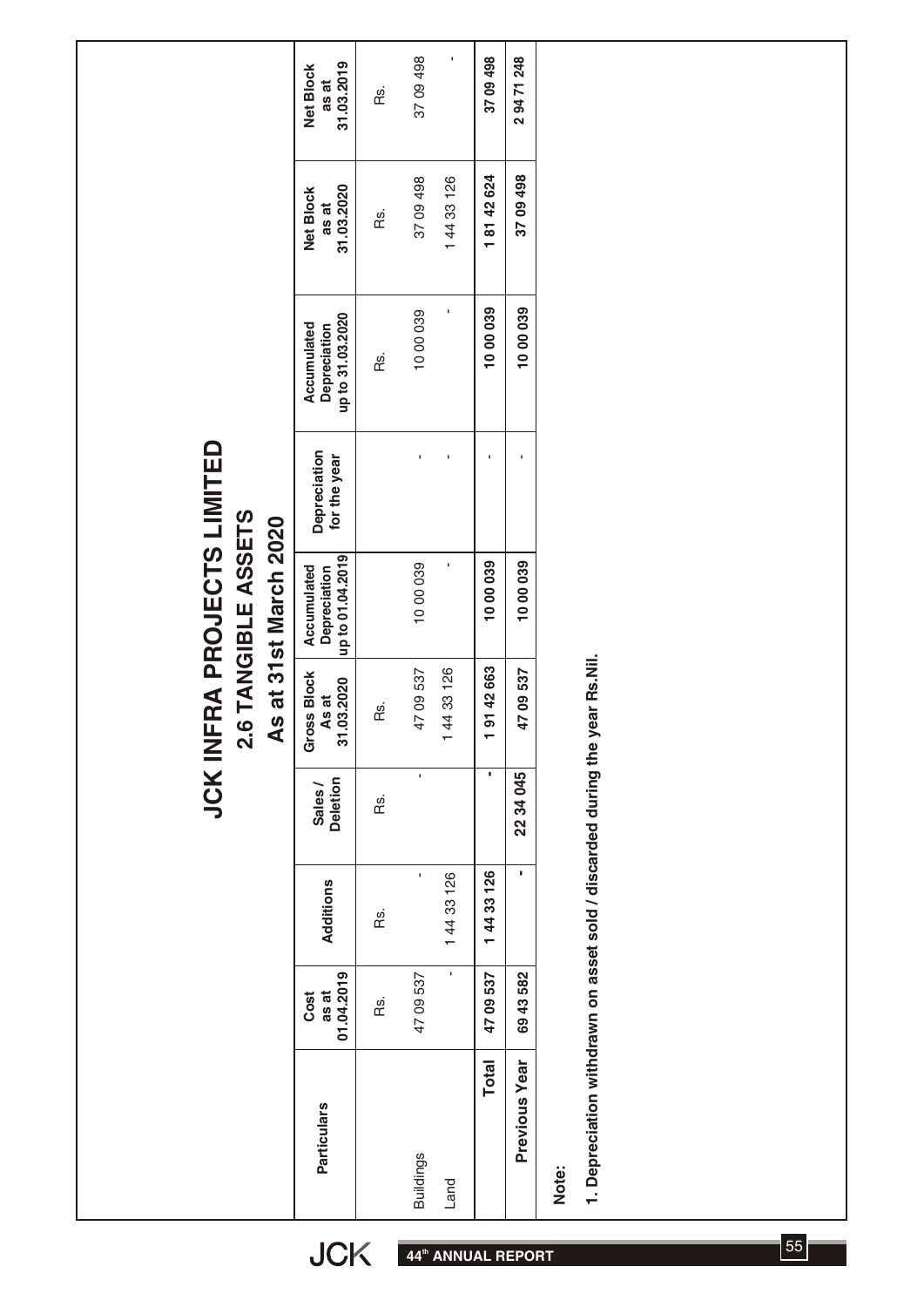# **JCK INFRA PROJECTS LIMITED**

#### **NOTES ON ACCOUNTS**

- **2.15.** The Accounts have been prepared on a going concern basis, pending compliance of Requisite formalities.
- **2.16.** There were employees who were in receipt of remuneration during the period aggregating to Rs.2.00 lakhs or more per month and /or Rs.24.00 lakhs or more per annum (Previous Year Nil).
- **2.17.** The gratuity liability will be accounted as and when they arise and actually paid for and hence no provision has been made for the same.
- **2.18.** Due to cessation in company's operations no interest has been charges on intercorporate loan/ Lonas and advances etc.

#### **2.19. DEFERRED TAXATION**

In view of huge accumulated losses and no foreseeable profits in future, the Deferred Tax Assets / Deferred Tax Liabilities are not made in view of prudent accounting practices.

**2.20.** Other related parties with whom transaction taken place during the year:.

#### **Enterprises over which key management personnel are able to exercise significant influence**

- 1) JCK Infrastructure Development Limited
- 2) J.C. Investments Pvt. Ltd.
- 3) R.K.S. Investments Pvt. Ltd.
- 4) Kothur Logistics Park Pvt. Ltd.

| <b>Related Party</b>                   | Advance /<br><b>Reimbursement</b><br><b>Exp Repaid (Net)</b> | <b>Balance as</b><br><b>on</b><br>31.03.2020 | <b>Balance as</b><br><b>on</b><br>31.03.2019 |
|----------------------------------------|--------------------------------------------------------------|----------------------------------------------|----------------------------------------------|
| JCK Infrastructure Development Limited | (5529713)                                                    | 27 88 833                                    | 83 18 546                                    |
| J C investment Private Ltd             |                                                              | 20 87 422                                    | 20 87 422                                    |
| <b>RKS Investments Private Ltd</b>     |                                                              | 13 52 808                                    | 13 52 808                                    |
| Kothur Logistics Park Private Ltd      | 1 65 00 000                                                  | 1 65 00 000                                  |                                              |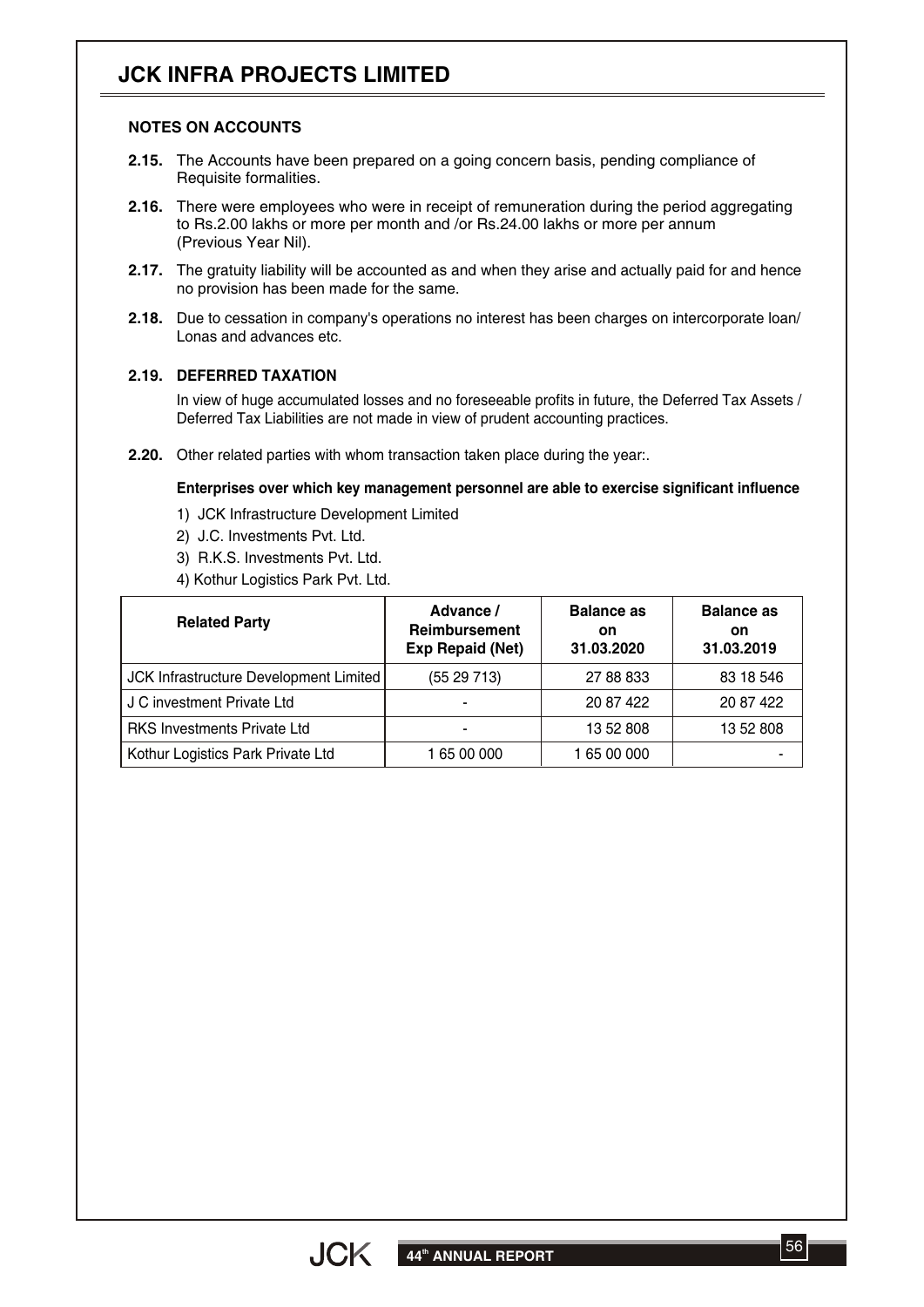# **JCK INFRA PROJECTS LIMITED**

#### **2.22. Earnings Per Share**

The basic and diluted earnings per equity share are reported in accordance with Accounting Standard 20 "Earnings per Share" issued by the Institute of Chartered Accountants of India. Earnings per share have been computed by dividing net income by the weighted average number of equity share outstanding for the period as follows

| <b>Particulars</b>                                                             | As at 31,03,20 | As at 31.03.19 |  |
|--------------------------------------------------------------------------------|----------------|----------------|--|
| Net Profit after Tax as per P&L A/c<br>Weighted Avg. no. of Shares for Basic & | (4207114)      | (21 50 244)    |  |
| Diluted EPS                                                                    | 30 00 587      | 30 00 587      |  |
| <b>Basic &amp; Diluted EPS</b>                                                 | (1.40)         | (0.72)         |  |
| 2.23. Auditors' Remuneration                                                   | 2019-20        | 2018-19        |  |
| Audit fees                                                                     | 25 000         | 25 000         |  |
| <b>Total</b><br>(Excluding goods & Service Tax)                                | 25 000         | 25 000         |  |

- **2.24.** The company has not made any provision on fixedassets discarded and or in use in accordance with AS 10 of the ICAI during the year and No Depreciation has been provided on the building in the Current Year and in the previous year.
- **2.25.** Figures of the previous year have been regrouped and arranged wherever necessary.

As per our report of even date

For and on behalf of the Board of **JCK Infra Projects Limited**

**For M/s. P Chandrasekar LLP** Chartered Accountants Firm Registration No.000580S/S200066

**P Chandrasekaran** Partner Membership No: 26037

**Place:** Bengaluru **Date:** 17.08.2020

**Krishan Kapur** Managing Director DIN: 05183136